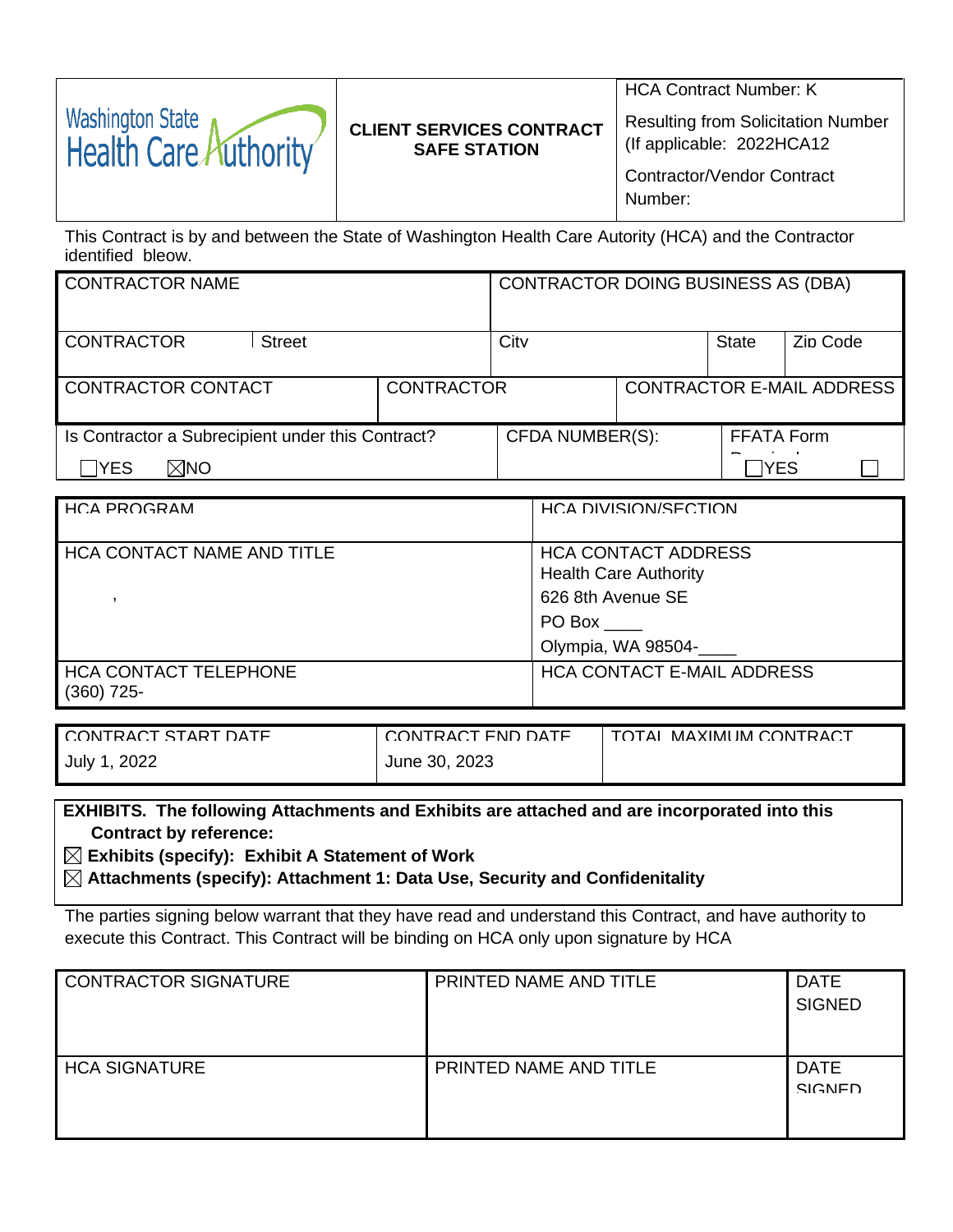# **RECITALS**

The state of Washington, acting by and through the Health Care Authority (HCA), issued a Request for Application (to be attached, upon execution of the agreement) dated April 29, 2022, for the purpose of purchasing Client Services in accordance with its authority under chapters 39.26 and 41.05 RCW.

[Contractor Name] submitted a timely Response to HCA's RFA #2022HCA12 (to be attached, upon execution of the agreement).

HCA evaluated all properly submitted Responses to the above-referenced RFA and has identified [Contractor Name] as the Apparent Successful Bidder.

HCA has determined that entering into a Contract with [Contractor Name] will meet HCA's needs and will be in the State's best interest.

NOW THEREFORE, HCA awards to [Contractor Name] this Contract, the terms and conditions of which will govern Contractor's providing to HCA the Client Services.

The purpose of this Contract is to to implement the Safe Station Program in Washington State: Individuals seeking treatment can visit a fire department that is designated as a "Safe Station" and dispose of any paraphernalia and receive help gaining access to care. Participating fire departments will be designated as Safe Stations that (1) provide assessment and referral services at their station locations and/or (2) deploy a mobile response unit that responds to requests for assistance in community-based locations.

**Definitions.** The words and phrases listed below, as used in this Contract, shall each have the following meaning:

**"Agent"** shall mean the Washington State Health Care Authority Director and/or the Director's delegate authorized in writing to act on behalf of the Director.

**"Allowable cost"** means an expenditure which meets the test of the appropriate executive office of the president of the united states' office of management and budget circular. The most significant factors which determine whether a cost is allowable are the extent to which the cost is**:**

- Necessary and reasonable;
- Allocable;
- Authorized or not prohibited under Washington state or local laws and regulations;
- Adequately documented.

"**Authority"** shall mean the Washington State Health Care Authority, any section, unit or other entity of the Authority, or any of the officers or other officials lawfully representing the Authority.

**"Authorized Representative"** means a person to whom signature authority has been delegated in writing acting within the limits of his/her authority.

**"Breach"** means the unauthorized acquisition, access, use, or disclosure of confidential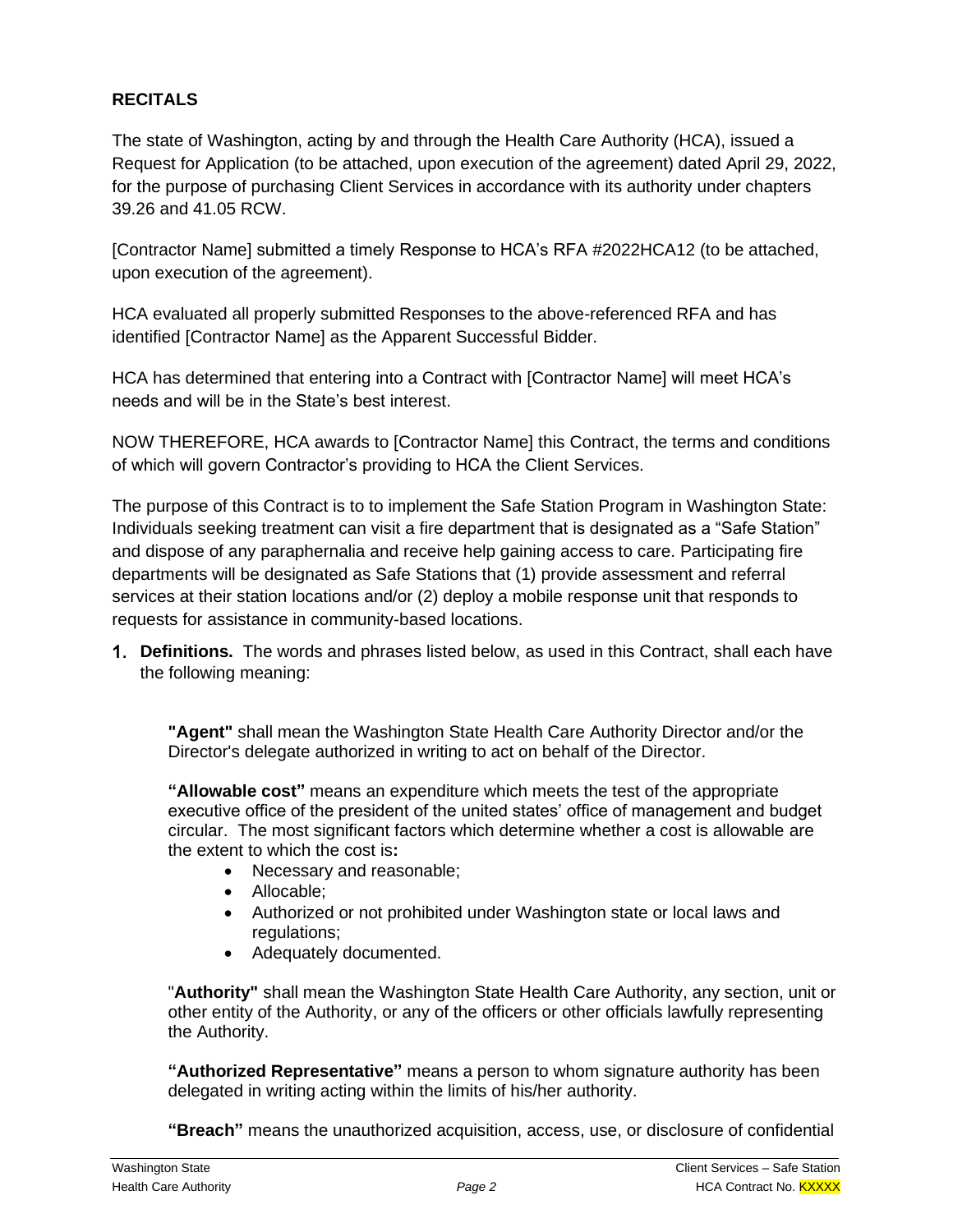information that compromises the security, confidentiality, or integrity of the confidential information.

**"Business Associate"** means a Business Associate as defined in 45 CFR 160.103, who performs or assists in the performance of an activity for or on behalf of HCA, a Covered Entity, that involves the use or disclosure of protected health information (PHI). Any reference to Business Associate in this DSA includes Business Associate's employees, agents, officers, Subcontractors, third party contractors, volunteers, or directors.

"**Business Days and Hours**" means Monday through Friday, 8:00 a.m. To 5:00 p.m., Pacific Time, except for holidays observed by the state of Washington.

**"Centers for Medicare and Medicaid Services"** or **"CMS"** means the federal office under the Secretary of the United States Department of Health and Human Services, responsible for the Medicare and Medicaid programs.

**"CFR"** means the Code of Federal Regulations. All references in this Contract to CFR chapters or sections include any successor, amended, or replacement regulation. The CFR may be accessed at [http://www.ecfr.gov/cgi-bin/ECFR?Page=browse.](http://www.ecfr.gov/cgi-bin/ECFR?page=browse)

"**Confidential Information**" means information that is exempt from disclosure to the public or other unauthorized persons under chapter 42.56 rcw or other federal or state laws. Confidential information includes, but is not limited to, personal information.

"**Consumer"** means an individual who has applied for, is eligible for, or who has received mental health services. This also includes parents and legal guardians when they have a child under the age of 13, or a child 13 or older and they are involved in their treatment plan (WAC 388-865-0150)

"**Contract" or "Agreement**" means the entire written agreement between the authority and the contractor, including any exhibits, documents, or materials incorporated by reference. The parties may execute this contract in multiple counterparts, each of which is deemed an original and all of which constitute only one agreement. E-mail (electronic mail) or fax (facsimile) transmission of a signed copy of this contract shall be the same as delivery of an original.

**"Contractor**" means the individual or entity performing services pursuant to this contract and includes the contractor's owners, members, officers, directors, partners, employees, and/or agents, unless otherwise stated in this contract. For purposes of any permitted subcontract, "contractor" includes any subcontractor and its owners, members, officers, directors, partners, employees, and/or agents.

"**Covered Entity**" means a health plan, a health care clearinghouse or a health care provider who transmits any health information in electronic form to carry out financial or administrative activities related to health care, as defined in 45 CFR 160.103.

**"Cultural Competency"** means a set of congruent behaviors, attitudes and policies that come together in a system, or agency, and enables that system or agency to work effectively in cross-cultural situations. A culturally competent system of care acknowledges and incorporates at all levels the importance of language and culture, assessment of cross-cultural relations, knowledge and acceptance of dynamics of cultural differences, and expansion of cultural knowledge and adaptation of services, to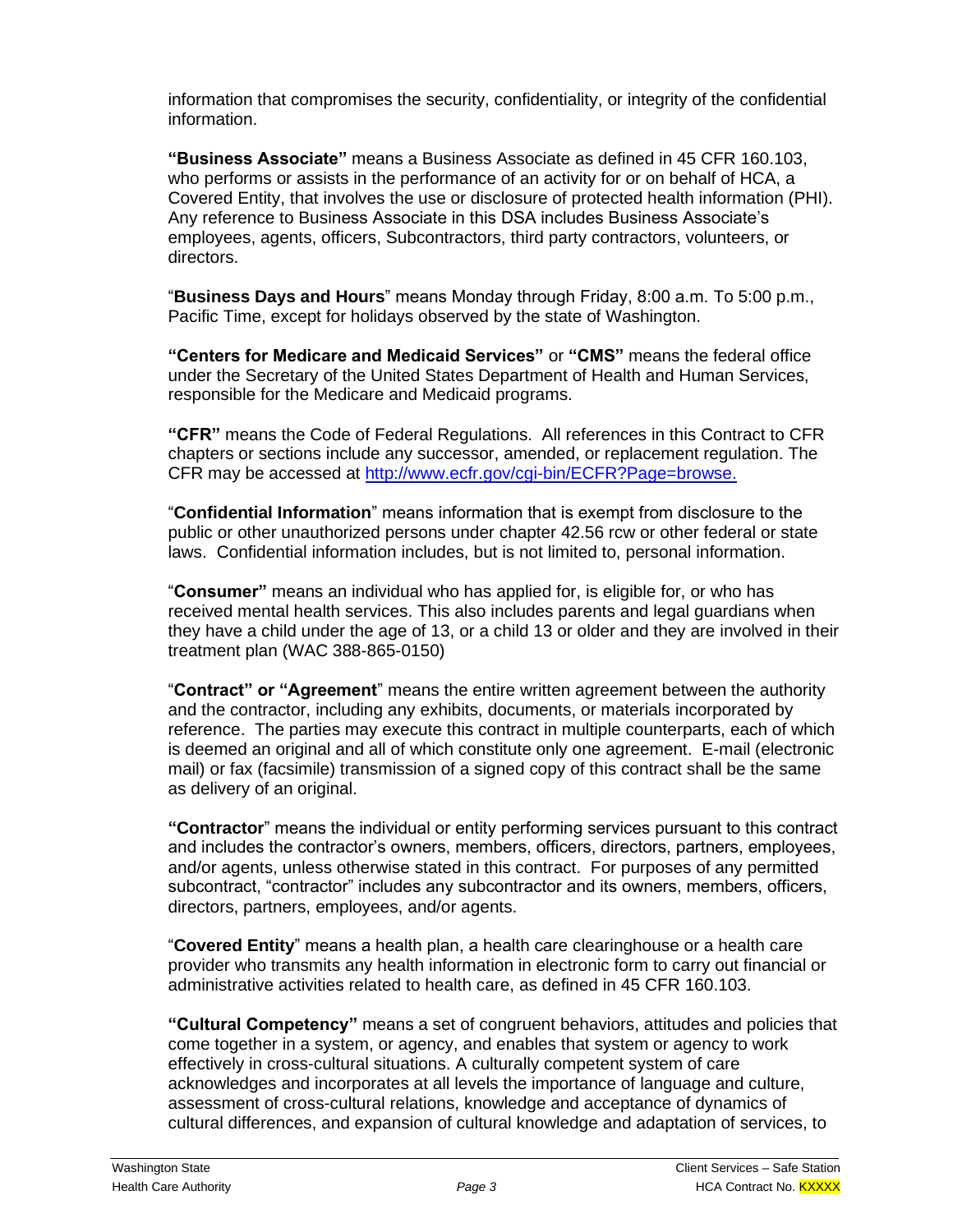meet culturally unique needs.

**"Data"** means information produced, furnished, acquired, or used by contractor in meeting requirements under this contract

"**Debarment**" means an action taken by a federal agency or official to exclude a person or business entity from participating in transactions involving certain federal funds.

**"Effective Date"** means the first date this Contract is in full force and effect. It may be a specific date agreed to by the parties; or, if not so specified, the date of the last signature of a party to this Contract.

"**Encrypt**" means to encode confidential information into a format that can only be read by those possessing a "key"; a password, digital certificate or other mechanism available only to authorized users. Encryption must use a key length of at least 128 bits.

**"Fee-for-Service" or "Set rate"** means the subcontractor receives a negotiated fixed rate of pay based on performance of a defined unit of service such as per treatment per hour or per session.

**"For Profit"** means a business or institution initiated or operated for the purpose of making a profit.

**"HCA Contract Manager"** means the individual identified on the cover page of this Contract who will provide oversight of the Contractor's activities conducted under this Contract.

**"Health Care Authority" or "HCA**" means the Washington State Health Care Authority, any division, section, office, unit or other entity of HCA, or any of the officers or other officials lawfully representing HCA.

**"Medicaid"** means the Centers for Medicaid and Medicare Services (CMS) Federal Department of Health and Human Services (DHHS) program, which is state-operated and provides medical benefits for certain indigent or low-income persons in need of health and medical care. The program is authorized by Title XIX of the Social Security Act and may only be used to cover costs for specified services for people who meet specific elgibility criteria, and program eligibility requirements. Additionally, these funds are only paid out for these services utilizing specified rates of payment for providers following a specified administrative methodology.

**"Office of Contracts and Procurement**" or **"OCP"** means the Washington State Health Care Authority central headquarters contracting office, or successor section or office.

**"OMB"** means the office of management and budget of the executive office of the president of the united states.

**"Overpayment**" means any payment or benefit to the Contractor in excess of that to which the Contractor is entitled by law, rule, or this Contract, including amounts in dispute.

"**Proprietary Information"** means information owned by Contractor to which Contractor claims a protectable interest under law. Proprietary Information includes, but is not limited to, information protected by copyright, patent, trademark, or trade secret laws.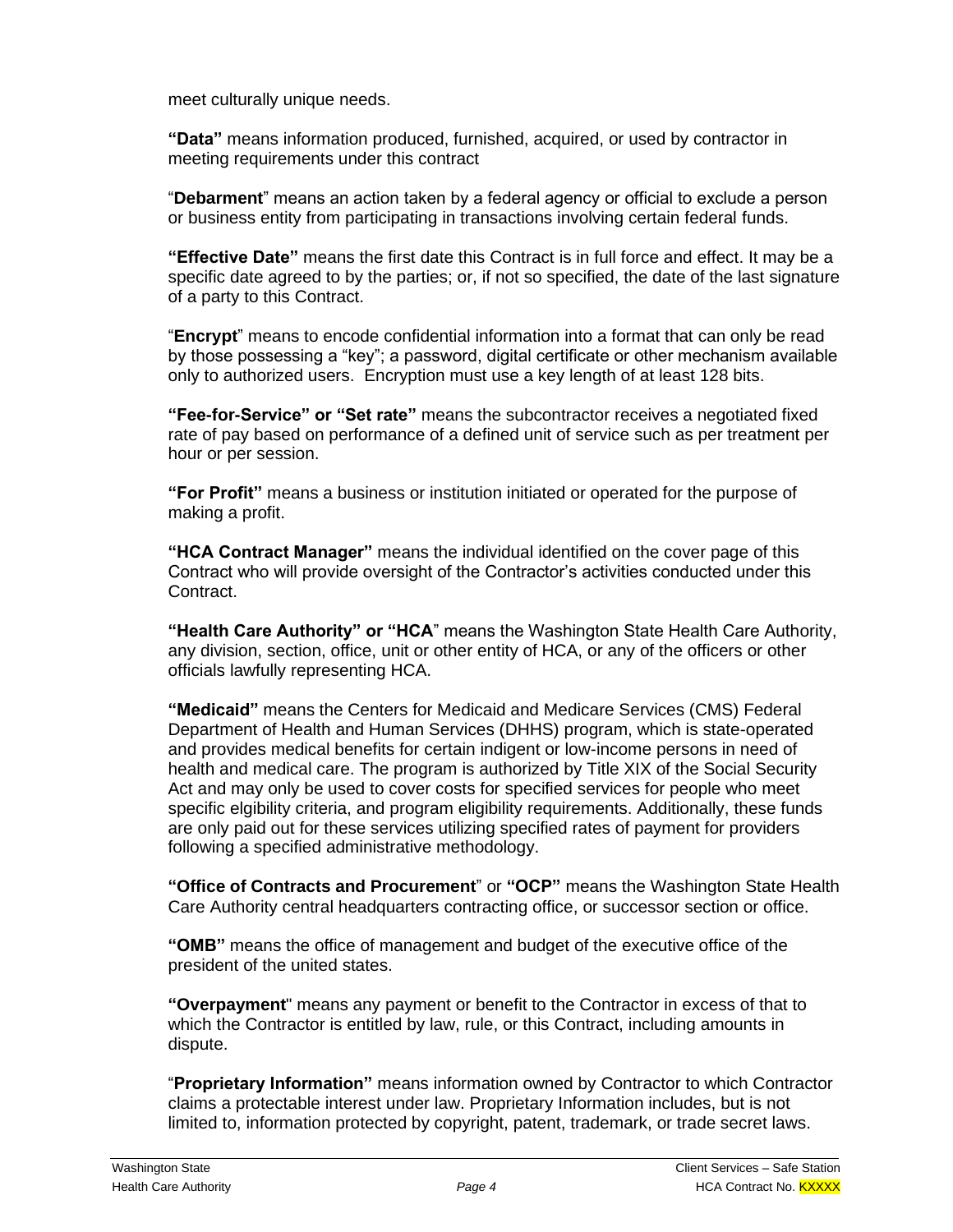**"Personal information"** means information identifiable to any person, including, but not limited to, information that relates to a person's name, health, finances, education, business, use or receipt of governmental services or other activities, addresses, telephone numbers, social security numbers, driver license numbers, other identifying numbers, and any financial identifiers.

"**Program Income"** means goss income earned by the non-Federal entity that is directly generated by a supported activity or earned as a result of the Federal award during the period of performance.

"**Protected Health Information" or "PHI"** means individually identifiable information that relates to the provision of health care to an individual; the past, present, or future physical or mental health or condition of an individual; or past, present, or future payment for provision of health care to an individual, as defined in 45 CFR 160.103. Individually identifiable information is information that identifies the individual or about which there is a reasonable basis to believe it can be used to identify the individual, and includes demographic information. PHI is information transmitted, maintained, or stored in any form or medium. 45 CFR 164.501. PHI does not include education records covered by the Family Educational Rights and Privacy Act, as amended, 20 USC  $1232g(a)(4)(b)(iv).$ 

**"Public information"** means information that can be released to the public. It does not need protection from unauthorized disclosure, but does need protection from unauthorized change that may mislead the public or embarrass hca.

**"Physically Secure"** means that access is restricted through physical means to authorized individuals only

**"RCW**" means the revised code of washington. All references in this contract to rcw chapters or sections shall include any successor, amended, or replacement statute. Pertinent rcw chapters can be accessed at: [http://apps.leg.wa.gov/rcw/.](http://apps.leg.wa.gov/rcw/)

"**Recovery"** means the processes through which people are able to live, work, learn and participate fully in their community.

"**Recovery Support Services"** means a broad range of non-clinical services that assist individuals and families to initiate, stabilize, and maintain long-term Recovery from Substance Use Disorders.

**"Regulation**" means any federal, state, or local regulation, rule, or ordinance.

**"Secured Area**" means an area to which only authorized representatives of the entity possessing the confidential information have access. Secured areas may include buildings, rooms or locked storage containers (such as a filing cabinet) within a room, as long as access to the confidential information is not available to unauthorized personnel.

**"Sensitive information**" means information that is not specifically protected by law, but should be limited to official use only, and protected against unauthorized access.

**"Subcontract"** means any separate agreement or contract between the Contractor and an individual or entity ("Subcontractor") to perform all or a portion of the duties and obligations that the contractor is obligated to perform pursuant to this contract.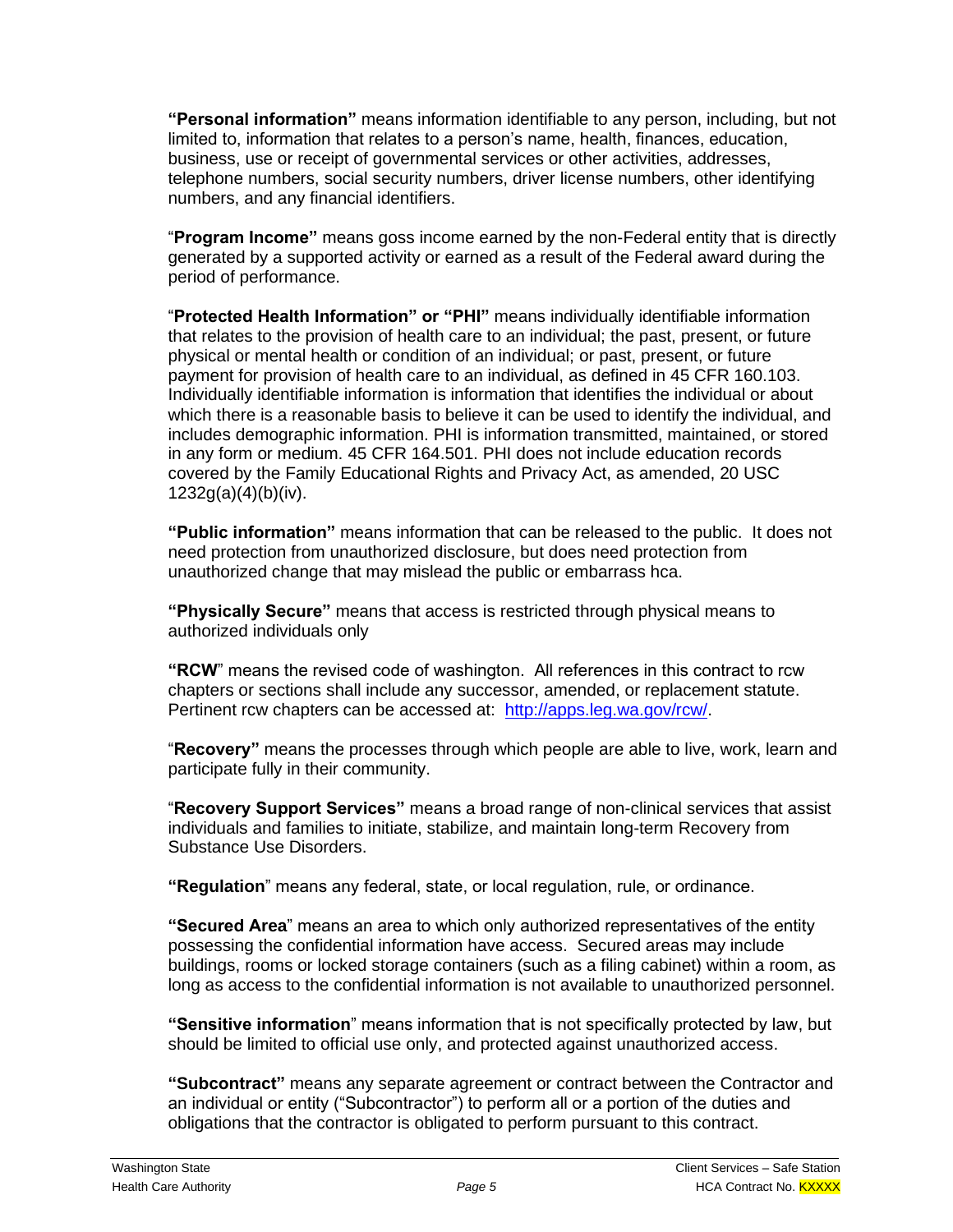**"Substance Use Disorder" or "SUD"** means a cluster of cognitive, behavioral, and physiological symptoms indicating that an individual continues using the susbstance despite significant substance-related problems. The diagnosis of a Substance Use Disorder is based on a pathological pattern of behaviors related to the use of the substances.

"**Successor"** means any entity which, through amalgamation, consolidation, or other legal succession becomes invested with rights and assumes burdens of the original contractor.

**"Tracking**" means a record keeping system that identifies when the sender begins delivery of confidential information to the authorized and intended recipient, and when the sender receives confirmation of delivery from the authorized and intended recipient of confidential information.

**"Trusted Systems**" include only the following methods of physical delivery:

- Hand-delivery by a person authorized to have access to the Confidential Information with written acknowledgement of receipt
- United States Postal Service (USPS) first class mail, or USPS delivery services that include Tracking, such as Certified Mail, Express Mail or Registered Mail
- Commercial delivery services (e.g. Fedex, UPS, DHL) which offer tracking and receipt confirmation; and
- The Washington State Campus mail system.

For electronic transmission, the Washington State Governmental Network (SGN) is a Trusted System for communications within that Network.

**"USC**" means the United States Code. All references in this Contract to USC chapters or sections will include any successor, amended, or replacement statute. The USC may be accessed at<http://uscode.house.gov/>

**"Vendor**" means a dealer, distributor, merchant, or other seller providing goods or services that are required for the conduct of a federal program. These goods or services may be for an organization's own use or for the use of beneficiaries of the federal program. See omb circular a-133 for additional details.

**"WAC"** means the washington administrative code. All references in this contract to wac chapters or sections shall include any successor, amended, or replacement regulation. Pertinent wac chapters or sections can be accessed at: <http://apps.leg.wa.gov/wac/>

**"Young Adult"** means an individual from age eighteen (18) through twenty (20).

**"Youth"** means an individual from age ten (10) through age seventeen (17).

## 2. Term

**2.1.** The initial term of the Contract will commence on July 1, 2022, or date of last signature, whichever is later, and continue through June 30, 2023, unless terminated sooner as provided herein.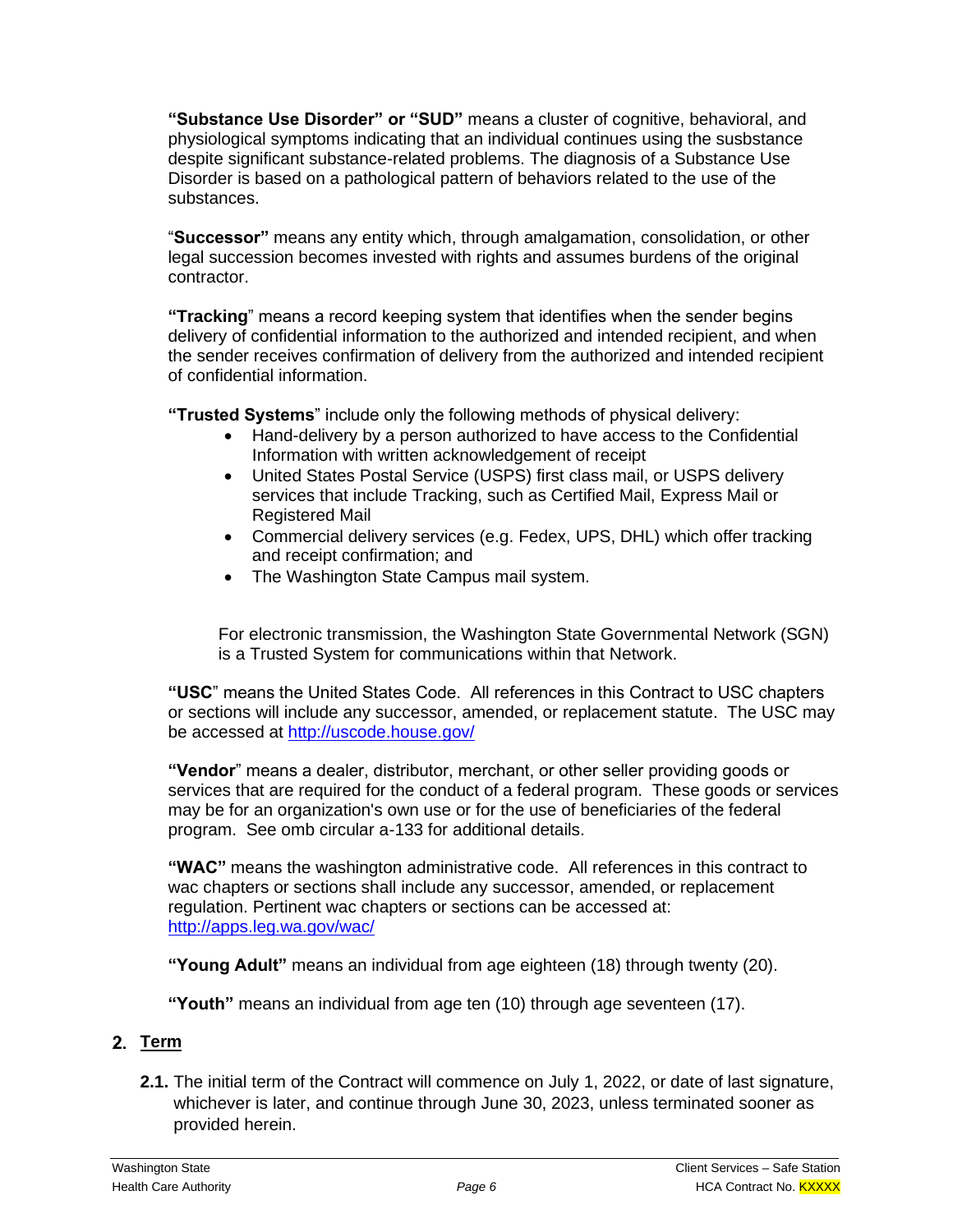- **2.2.** This Contract may be extended for up to 5 additional 1-year periods. No change in terms and conditions will be permitted during these extensions unless specifically agreed to in writing.
- **2.3.** Work performed without a contract or amendment signed by the authorized representatives of both parties will be at the sole risk of the Contractor. HCA will not pay any costs incurred before a contract or any subsequent amendment(s) is fully executed.

## **Performance Monitoring**

HCA will monitor the performance of the Contractor against goals and performance standards as stated in Exhibit A: Statement of Work. Substandard performance as determined by HCA will constitute non-compliance with this Contract. If action to correct such substandard performance is not taken by the Contractor within a reasonable period of time after beign notified by HCA, suspension or termination procedures will be initiated.

## **Subcontracting**

Neither the Contractor nor any Subcontractor shall enter into subcontracts for any of the work contemplated under this Contract without obtaining prior written approval of the Authority. In no event shall the existence of the subcontract operate to release or reduce the liability of the contractor to the Authority for any breach in the performance of the Contractor's duties. This clause does not include contracts of employment between the Contractor and personnel assigned to work under this Contract.

Additionally, the Contractor is responsible for ensuring that all terms, conditions, assurances and certifications set forth in this Contract are carried forward to any subcontracts. Contractor and its subcontractors agree not to release, divulge, publish, transfer, sell or otherwise make known to unauthorized persons Confidential Information without the express written consent of the Authority or as provided by law.

If at any time during the progress of the work, the Authority determines in its sole judgment that any subcontractor is incompetent or undesirable, the Authority shall notify the Contractor, and the Contractor shall take immediate steps to terminate the subcontractor's involvement in the work.

The rejection or approval by the Authority of any subcontractor or the termination of a subcontractor shall not relieve the Contractor of any of its responsibilities under this Contract, nor be the basis for additional charges to the Authority.

The Authority has no contractual obligations to any subcontractor or vendor under contract to the Contractor. The Contractor is fully responsible for all contractual obligations, financial or otherwise, to their subcontractors.

## **4.1. Subcontract Monitoring**

The Contractor shall obtain prior approval before entering into any subcontracting arrangement. In addition, the Contractor shall submit to the DBHR Program Manager identified on page one (1) of this Contract at least one of the following for review and approval purposes:

• Copy of the proposed subcontract to ensure it meets all HCA requirements; or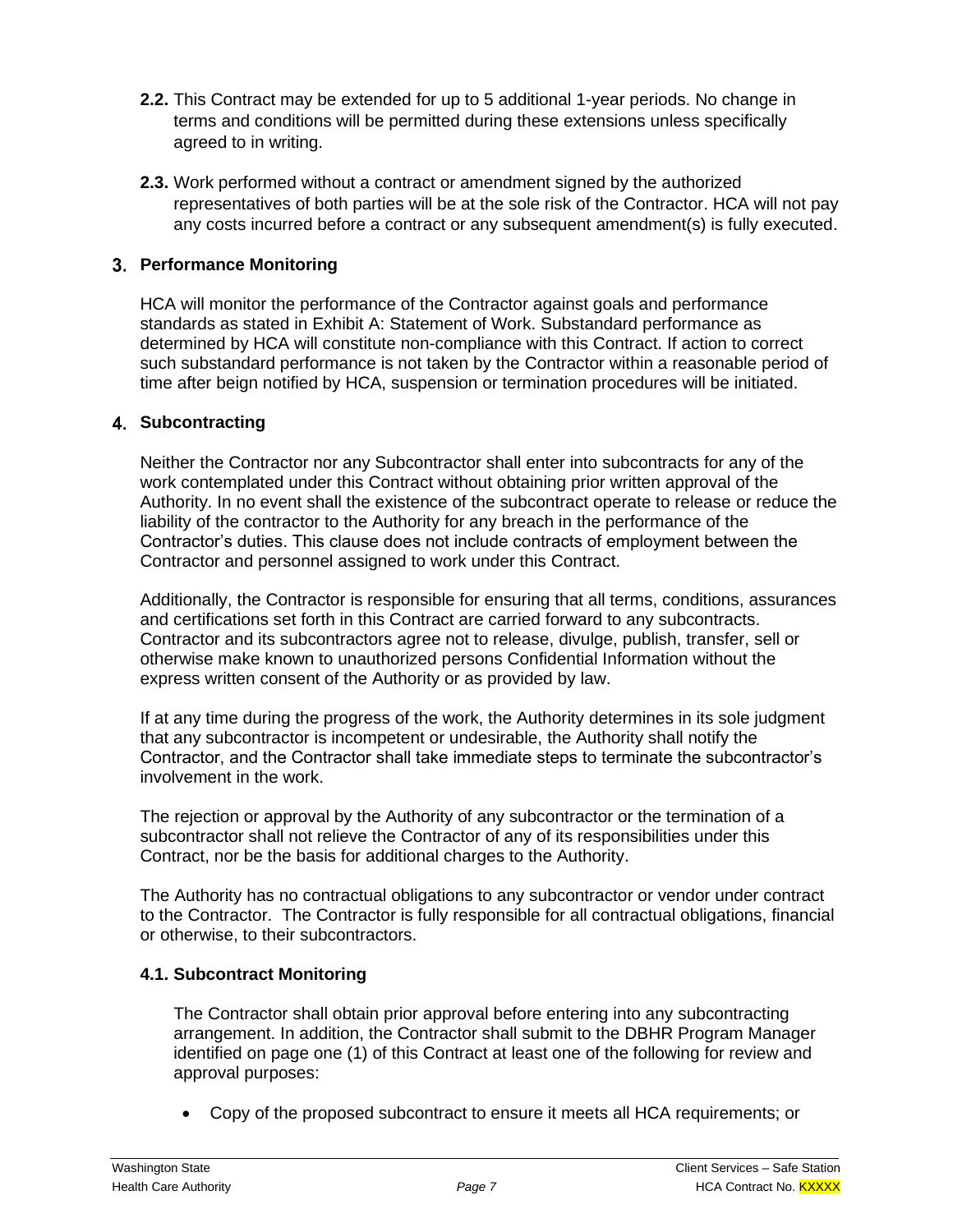- Copy of the Contractor's standard contract template to ensure it meets all requirements and approve only subcontracts entered into using that template; or
- Certify in writing that the subcontractor meets all requirements under the Contract and that the subcontract contains all required language under the Contract, including any data security, confidentiality and/or Business Associate language, as appropriate.

## **4.2. Monitoring Activities**

The Contractor is required to meet or exceed the monitoring activities, as outlined below. Compliance will be monitored throughout the performance period to assess risk. Concern will be addressed through a Corrective Action Plan. Monitoring activities may include, but are not limited to:

- Review of financial and performance reports
- Monitoring and documenting the completion of Contract deliverables
- Documentation of phone calls, meetings (e.g. agendas, sign-in sheets, meeting minutes), e-mails and correspondence
- Review of reimbursement requests and supporting documentation to ensure allowbaility and consistency with Contract work plan, budget and Federal requirements
- Observation and documentation of Contract-related activities, such as trainings and events
- On-site visits to review records and inventories, to verify source documentation for reimbursement requests and performance reports, and to verify completion of deliverables

## **Compensation and Billing**

## **5.1. Consideration and Source of Funds**

Total consideration payable to the Contractor for satisfactory performance of the work under this Contract is up to a maximum of  $\frac{2}{2}$  including any and all expenses; and shall be based on completion and reporting to HCA of the work set forth in Exhibit A, Statement of Work. (A specific payment schedule will be developed mutually between Contractor and HCA after announcement of ASA(s) but prior to execution of the contract).

Funding for any additional periods past the initial term are contingent on satisfactory completion of all contract requirements and continued state funding.

## **5.2. Invoice System.**

The Contractor shall submit invoices using State Form A-19 Invoice Voucher, or such other form as designated by HCA. Consideration for services rendered shall be payable upon receipt of properly completed invoices which shall be submitted to HCA at [Acctspay@hca.wa.gov](mailto:Acctspay@hca.wa.gov) by the Contractor not more often than monthly. Please include the contract number in the subject line of the email.

Invoices must describe and document to HCA's satisfaction a description of the work performed, the progress of the project, and fees. If expenses are invoiced, invoices must provide a detailed breakdown of each type. Any single expense in the amount of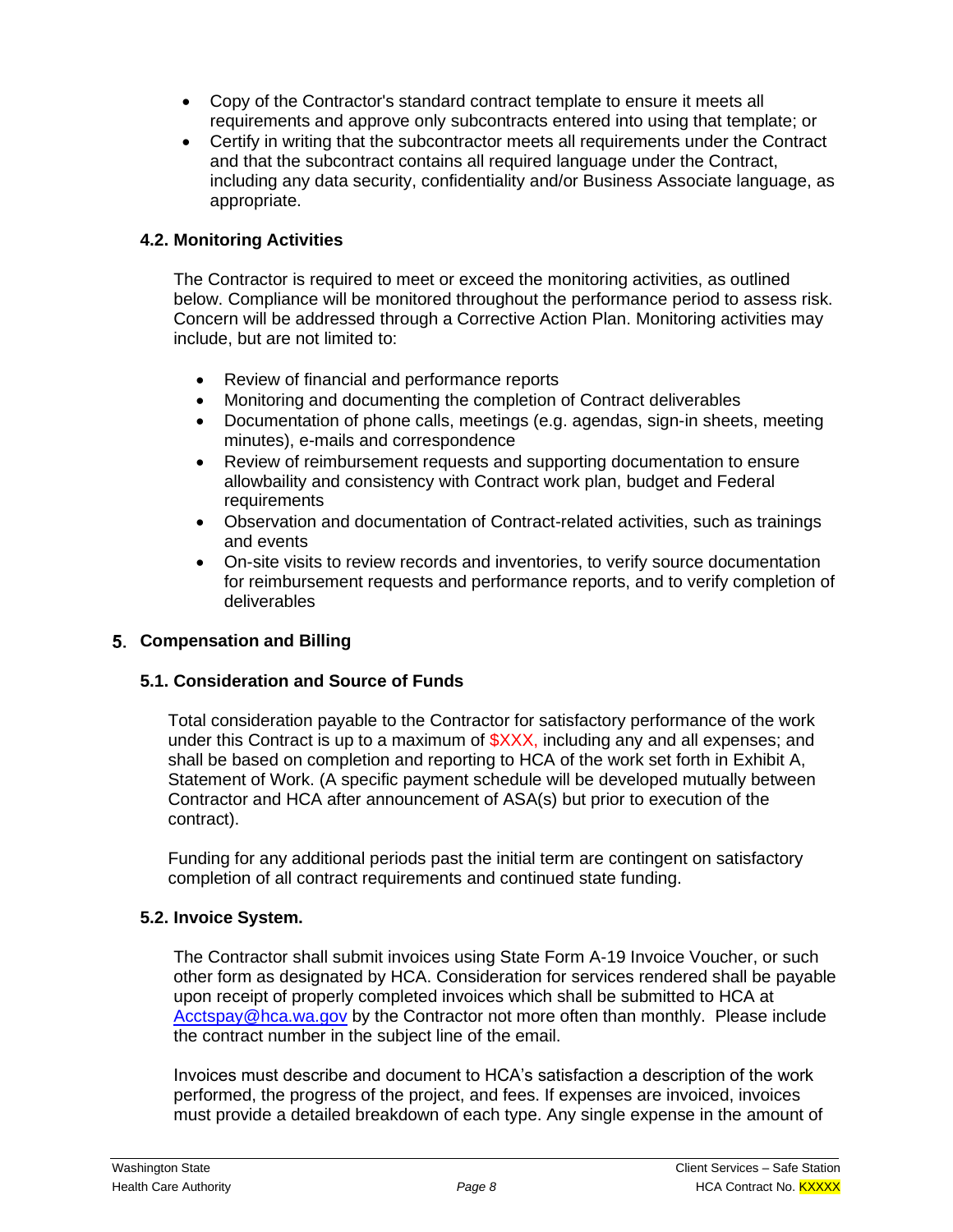\$50.00 or more must be accompanied by a receipt in order to receive reimbursement. All invoices will be reviewed and must be approved by the Contract Manager or his/her designee prior to payment.

Contractor must submit properly itemized invoices to include the following information, as applicable:

- i. HCA Contract number K
- ii. Contractor name, address, phone number;
- iii. DUNS Number
- iv. Description of Services;
- v. Date(s) of delivery;
- vi. Net invoice price for each item;
- vii. Applicable taxes;
- viii. Total invoice price; and
- ix. Payment terms and any available prompt payment discount.

HCA will return incorrect or incomplete invoices to the Contractor for correction and reissue. The Contract Number must appear on all invoices, bills of lading, packages, and correspondence relating to this Contract.

In order to receive payment for services or products provided to a state agency, Contractor must register with [the Statewide Payee Des](file://///HCAFLCSP002/SECURED/OPP/Templates/Template%20Workgroup/Draft%20Templates/Client%20Services/the%20Statewide%20Payee%20De)k at [https://ofm.wa.gov/it](https://ofm.wa.gov/it-systems/statewide-vendorpayee-services/receiving-payment-state)[systems/statewide-vendorpayee-services/receiving-payment-state.](https://ofm.wa.gov/it-systems/statewide-vendorpayee-services/receiving-payment-state) Payment will be considered timely if made by HCA within thirty (30) calendar days of receipt of properly completed invoices. Payment will be directly deposited in the bank account or sent to the address Contractor designated in its registration.

Upon expiration of the Contract, any claims for payment for costs due and payable under this Contract that are incurred prior to the expiration date must be submitted by the Contractor to HCA within sixty (60) calendar days after the Contract expiration date. HCA is under no obligation to pay any claims that are submitted sixty-one (61) or more calendar days after the Contract expiration date ("Belated Claims"). HCA will pay Belated Claims at its sole discretion, and any such potential payment is contingent upon the availability of funds.

Payment shall be considered timely if made by HCA within thirty (30) days after receipt and acceptance by HCA of the properly completed invoices. Payments shall be sent to the address designated by the Contractor on page one (1) of this Contract. HCA may, at its sole discretion, withhold payment claimed by the Contractor for services rendered if Contractor fails to satisfactorily comply with any term or condition of this Contract.

# **5.3. Overpayments**

If it is determined by the Authority, or during the course of a required audit, that the Contractor has been paid unallowable costs under this Contract, the Authority may require the Contractor to reimburse the Authority in accordance with OMB Circular A-87.

If the Contractor receives a vendor overpayment notice or a letter communicating the existence of an overpayment from the Washington State Department of Social and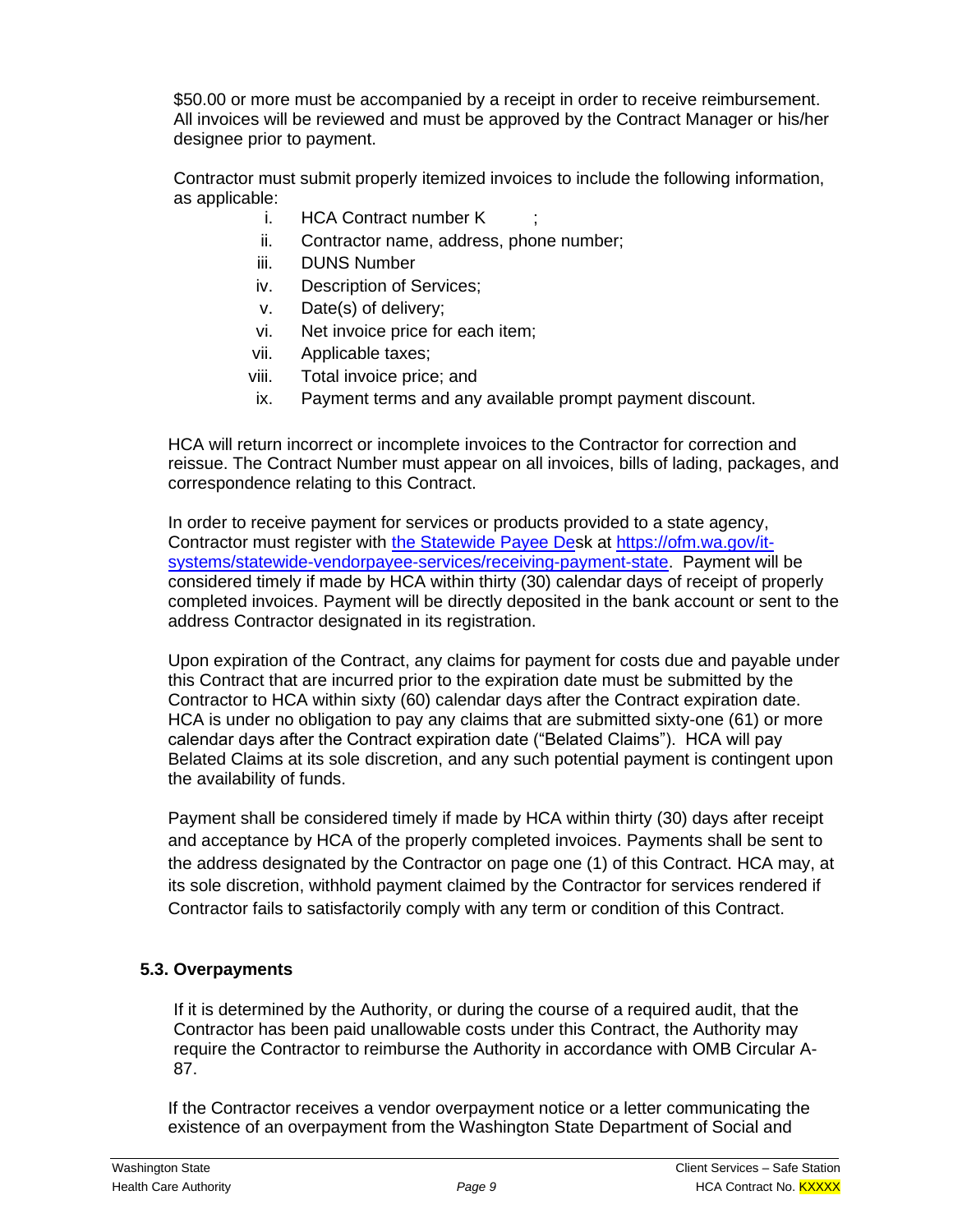Health Services, Office of Financial Recovery (OFR), the Contractor may protest the overpayment determination by requesting an adjudicative proceeding. The Contractor's request for an adjudicative proceeding must:

- Be received by the OFR at Post Office Box 79501, Olympia, Washington 98507- 9501, within twenty-eight (28) calendar days of service of the notice;
- Be sent by certified mail (return receipt) or other manner that proves OFR received the request;
- Include a statement as to why the Contractor thinks the notice is incorrect; and
- Include a copy of the overpayment notice.

Timely and complete requests will be scheduled for a formal hearing by the Washington State Office of Administrative Hearings. The Contractor may be offered a pre-hearing or alternative dispute resolution conference in an attempt to resolve the overpayment dispute prior to the hearing.

Failure to provide OFR with a written request for a hearing within twenty-eight (28) days of service of a vendor overpayment notice or other overpayment letter will result in an overpayment debt against the Contractor. HCA may charge the Contractor interest and any costs associated with the collection of this overpayment. HCA may collect an overpayment debt through lien, foreclosure, seizure and sale of the Contractor's real or personal property; order to withhold and deliver; or any other collection action available to HCA to satisfy the overpayment debt.

#### **Contract Closeout**

Upon termination of this Contracts in whole or in part for any reason including completion of the project, the following provisions may apply:

A. Disposition of program assets (including the return of all unused materials, equipment, unspent cash advances, and program income balances)

## **Remedial Action**

#### **7.1. Causes**

HCA may initiate remedial action if HCA determines any of the following situations exists:

- A problem exists that negatively impacts individuals receiving services under this Contract;
- The Contractor hs failed to perform any of the requirements or services required under this Contract;
- The Contractor has failed to develop, produce, and/or deliver to HCA any of the statements, reports, data, data corrections, accountings, claims, and/or documentation required under this Contract;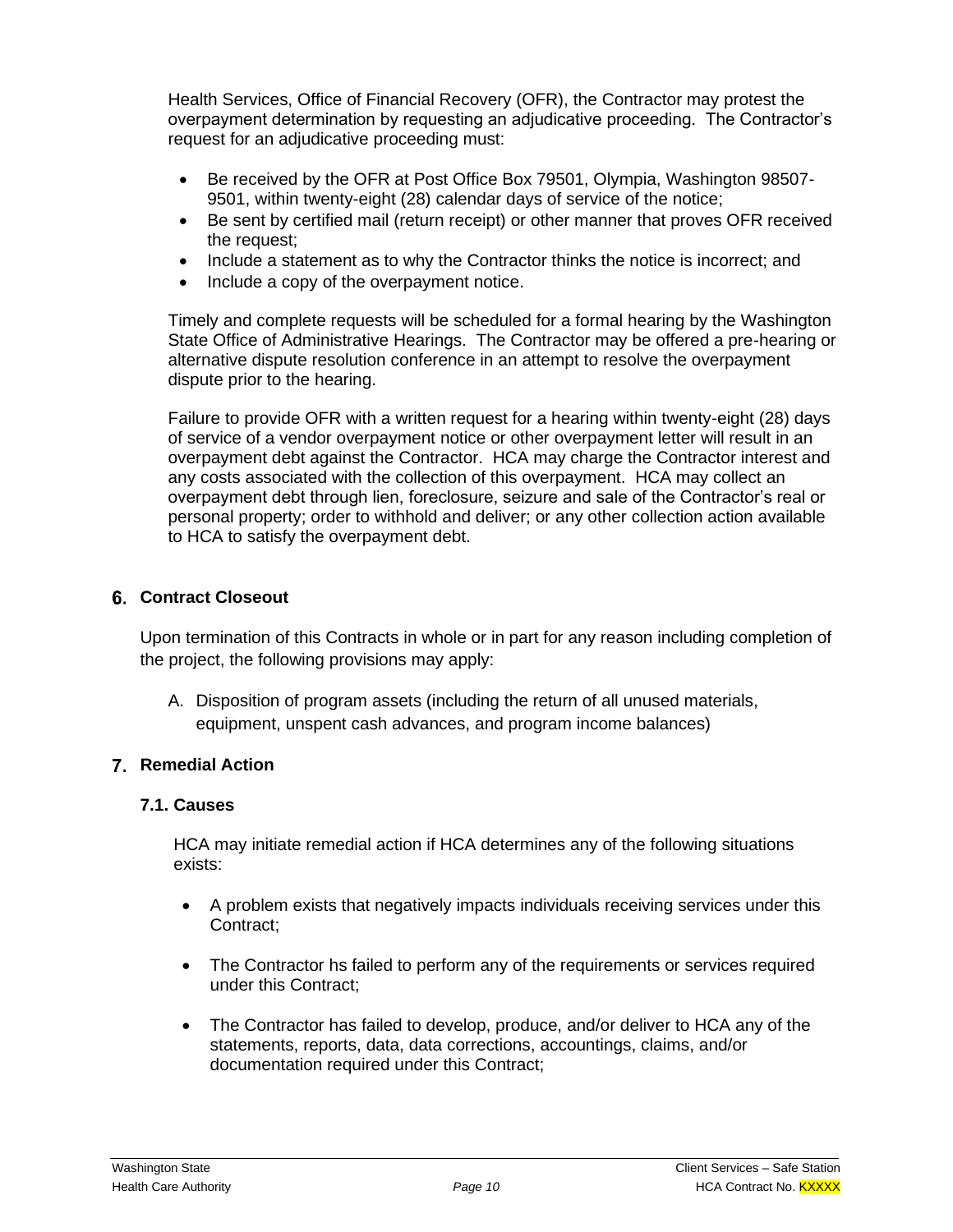- The Contractor has failed to perform any administrative functions required under this Contract, where administrative function is defined as any obligation other than the actual provision of mental health services;
- The Contractor has failed to implement corrective action required by the state and within HCA prescribed timeframes

## **7.2. Corrective Action Plans**

HCA may require the Contractor to develop a corrective action plan, which must be submitted for approval to HCA within 15 calendar days of notification. Corrective action plans may require modification to any policies or procedures by the Contractor relating to fulfillment of its obligations pursuant to this Contract. HCA, at its sole discretion, may extend or reduce the time allowed for corrective action depending upon the nature of the situation.

- a. Corrective action plans must at a minimum include:
	- i. A brief description of the finding(s), including all relevant information specific to the issue(s)
	- ii. Specific actions taken and to be taken by the Contractor, including: a timetable; a description of the monitoring to be performed
- b. Corrective action plans are subject to approval by HCA. HCA MAY
	- i. Accept the plan as submitted;
	- ii. Accept the plan with specified modifications;
	- iii. Request a modified plan;
	- iv. Reject the plan

#### **Third-Party Beneficiaries**

Although HCA and Contractor mutually recognize that services under this Contract may be provided by the Contractor to individuals receiving services under the Medicaid program, and chapters 71.05, 71.24, and 71.34 RCW, it is not the intention of either HCA or the Contractor that such individuals, or any other persons, occupy the position of intended thirdparty beneficiaries of the obligations assumed by either party to this Contract.

#### **Disputes**

## **9.1. Requesting a dispute**

• Requests must be sent by certified mail of other method providing a signed receipt to the following address:

> Office of Contracts and Procurements Health Care Authority PO Box 42702 Olympia, Washington 98504-2702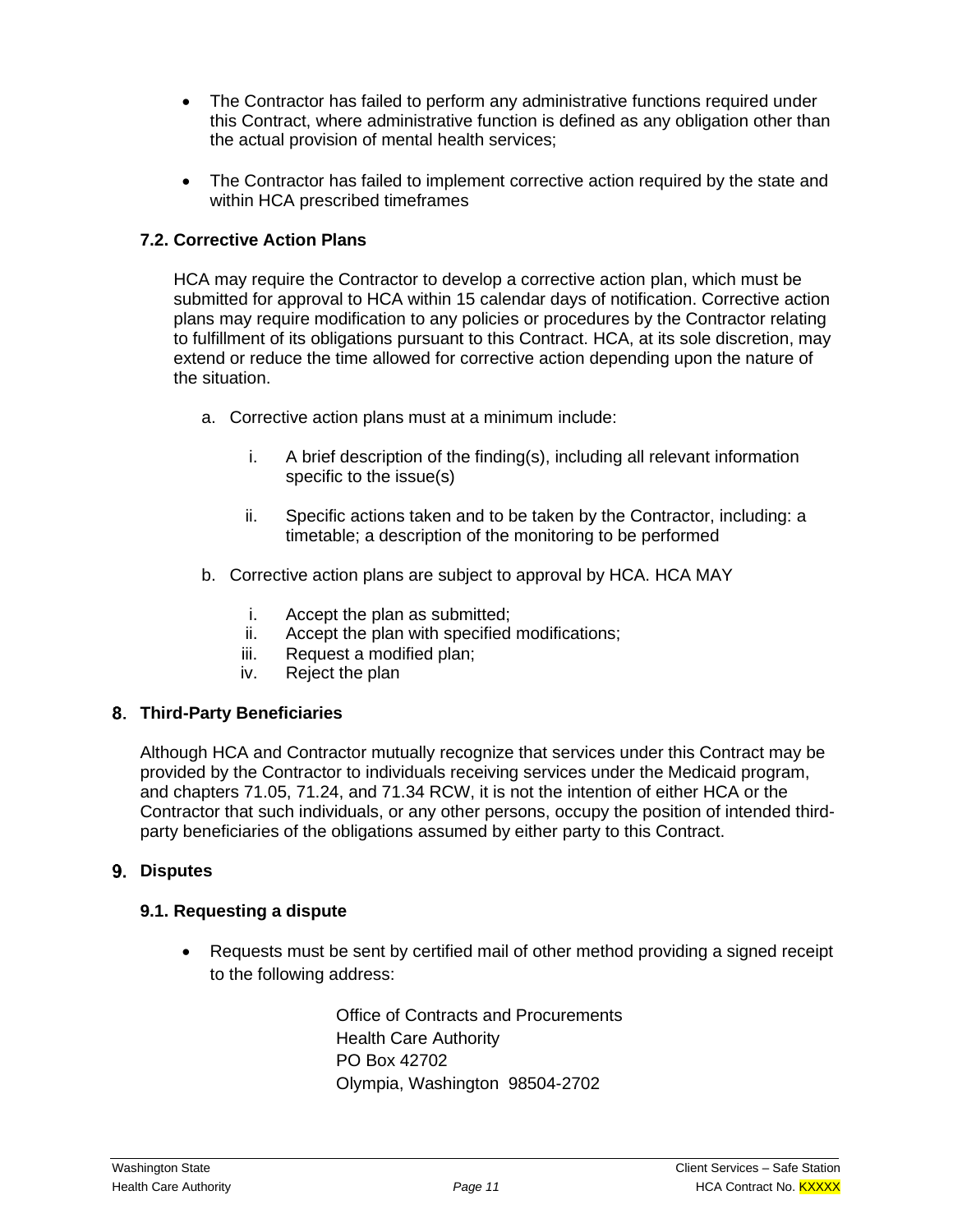- Requests must be received by Contract Services no later than twenty-eight (28) calendar days after this Contract expiration or termination.
- Requests must identify in writing the spokesperson for the Contractor, if other than the Contractor's signatory.

#### **9.2. Content of the dispute request:**

The party requesting a dispute resolution shall submit a statement that:

- Identifies the issue(s) in dispute
- Identifies the relative positions of the parties
- Requests resolution through the current HCA process

#### **9.3. Action on the request:**

- HCA shall notify the non-requesting party that the request has been made, notify both parties of the dispute resolution process to be followed, and manage the process to its conclusion.
- The Contractor shall provide pertinent information as requested by the person assigned to resolve the dispute.

Contractor and HCA agree that, the existence of a dispute notwithstanding, they will continue without delay to carry out all their respective responsibilities under this Contract that are not affected by the dispute Insurance.

#### **Insurance.**

The Contractor shall at all times comply with the following insurance requirements.

#### **10.1. General Liability Insurance**

The Contractor shall maintain Commercial General Liability Insurance, or Business Liability Insurance, including coverage for bodily injury, property damage, and contractual liability, with the following minimum limits: Each Occurrence - \$1,000,000; General Aggregate - \$2,000,000. The policy shall include liability arising out of premises, operations, independent contractors, products-completed operations, personal injury, advertising injury, and liability assumed under an insured contract. The State of Washington, Health Care Authority (HCA), and elected and appointed officials, and employees of the state, shall be named as additional insureds.

In lieu of general liability insurance mentioned above, if the Contractor is a sole proprietor with less than three contracts, the Contractor may choose one of the following three general liability policies but only if attached to a professional liability policy, and if selected the policy shall be maintained for the life of this Contract:

Supplemental Liability Insurance, including coverage for bodily injury and property damage that will cover the contractor wherever the service is performed with the following minimum limits: Each Occurrence - \$1,000,000; General Aggregate - \$2,000,000. The State of Washington, Health Care Authority (HCA) it's elected and appointed officials, agents, and employees shall be named as additional insureds.

## **10.2. Business Auto Liability Insurance (BAL)**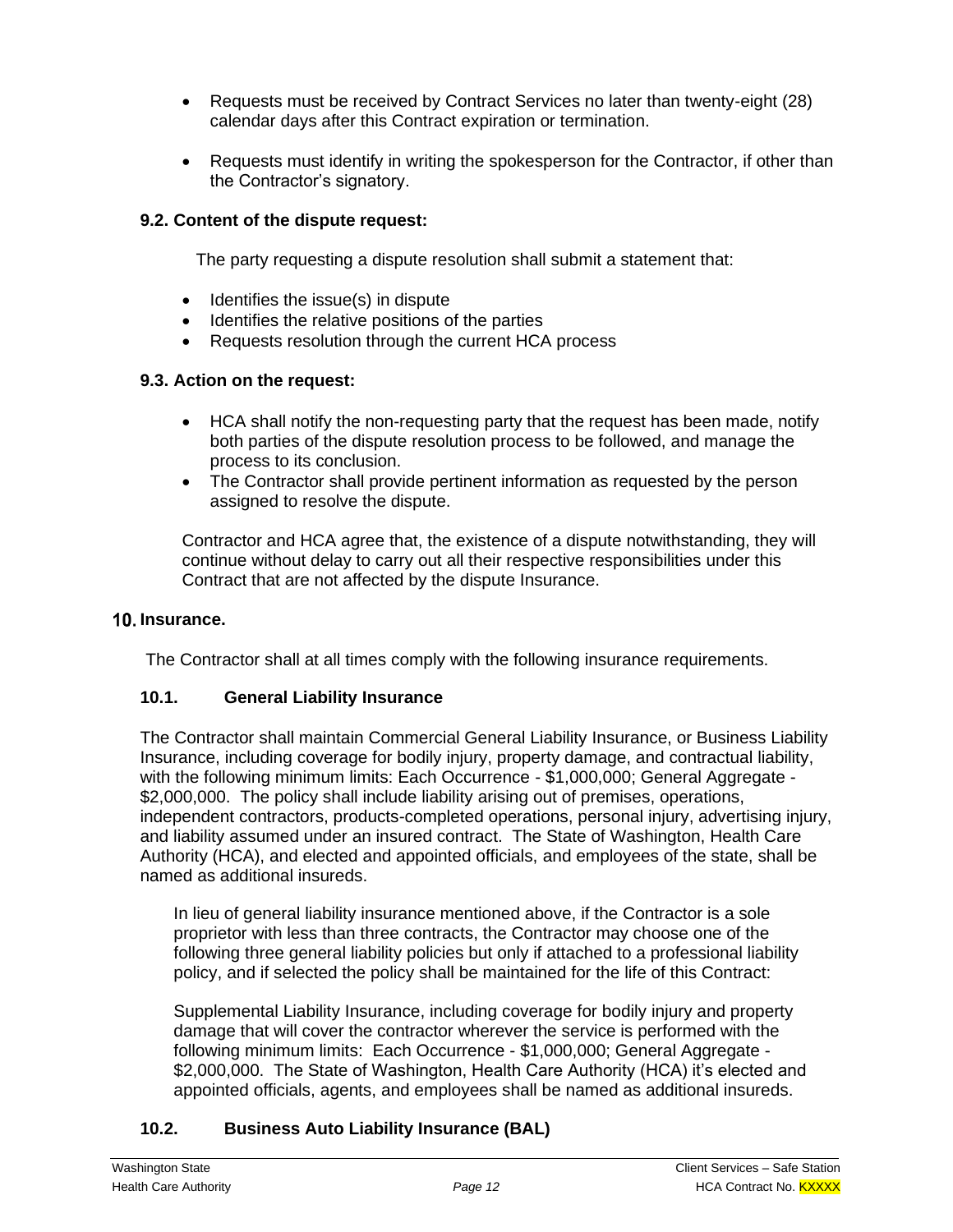The Contractor shall maintain a Business Automobile Policy on all vehicles used in the performance of work under this Contract, including vehicles hired by the Contractor or owned by the Contractor's employees, volunteers or others, with the following minimum limits: \$1,000,000 per accident combined single limit. The Contractor's carrier shall provide HCA with a waiver of subrogation or name HCA as an Additional Insured.

# **10.3. Professional Liability Insurance (PL)**

The Contractor shall maintain Professional Liability Insurance or Errors & Omissions insurance, including coverage for losses caused by errors and omissions, with the following minimum limits: Each Occurrence - \$1,000,000; Aggregate - \$2,000,000.

## **10.4. Worker's Compensation**

The Contractor shall comply with all applicable Worker's Compensation, occupational disease, and occupational health and safety laws and regulations. The State of Washington and HCA shall not be held responsible for claims filed for Worker's Compensation under Title 51 RCW by the Contractor or its employees under such laws and regulations.

## **10.5. Employees and Volunteers**

Insurance required of the Contractor under the Contract shall include coverage for the acts and omissions of the Contractor's employees and volunteers. In addition, the Contractor shall ensure that all employees and volunteers who use vehicles to transport clients or deliver services have personal automobile insurance and current driver's licenses.

## **10.6. Subcontractors**

The Contractor shall ensure that all subcontractors have and maintain insurance with the same types and limits of coverage as required of the Contractor under this Contract.

## **10.7. Separation of Insureds**

All insurance policies shall include coverage for cross liability and contain a "Separation of Insureds" provision.

#### **10.8. Insurers**

The Contractor shall obtain insurance from insurance companies identified as an admitted insurer/carrier in the State of Washington, with a Best's Reports' rating of B++, Class VII, or better. Surplus Lines insurance companies will have a rating of A-, Class VII, or better.

## **10.9. Evidence of Coverage**

The Contractor, upon request by HCA staff, submits a copy of the Certificate of Insurance, policy, and additional insured endorsement for each coverage required of the Contractor under this Contract. The Certificate of Insurance shall identify the Washington State Health Care Authority (HCA) as the Certificate Holder. A duly authorized representative of each insurer, showing compliance with the insurance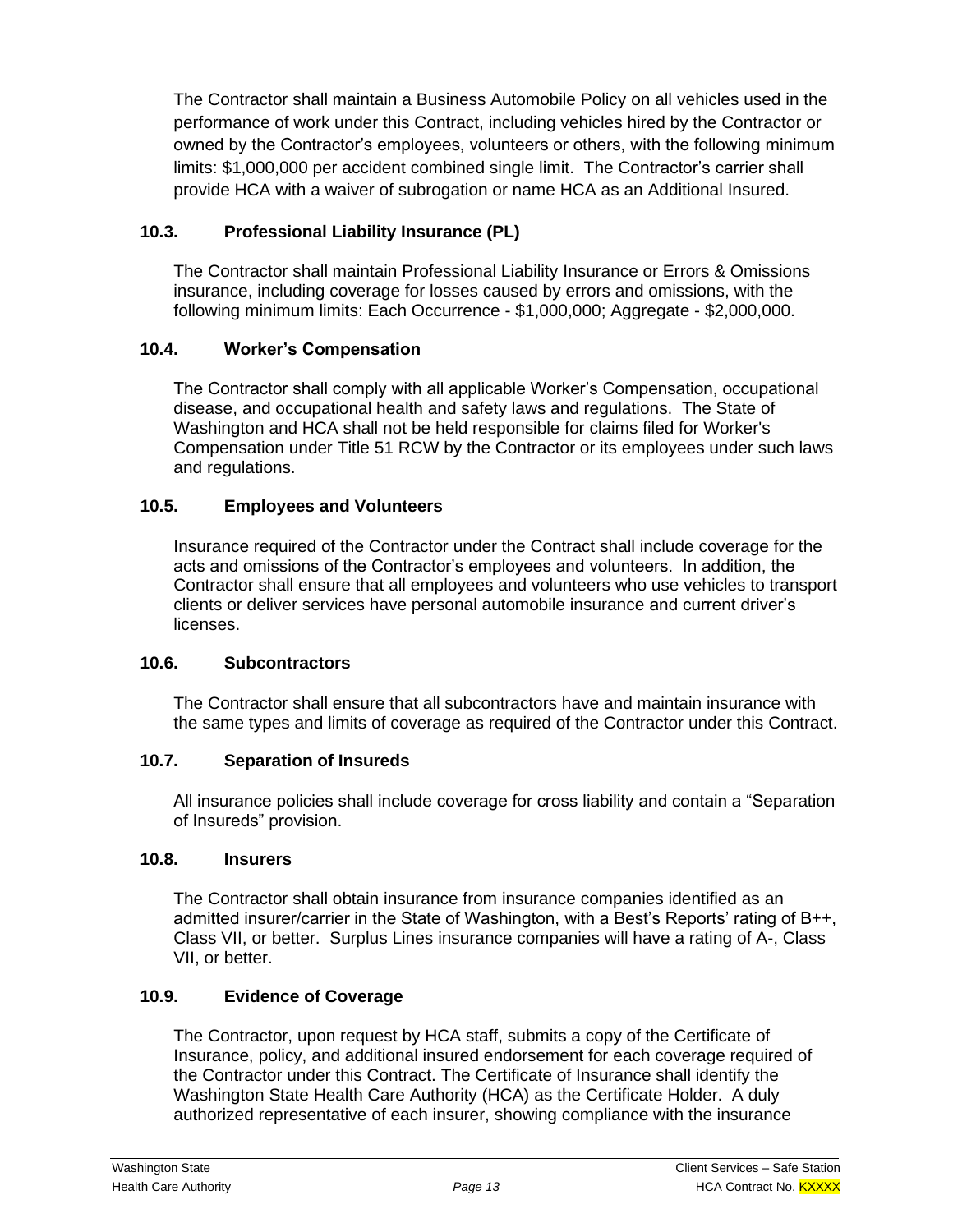requirements specified in this Contract, shall execute each Certificate of Insurance. The Contractor is not required to submit to the HCA copies of Certificates of Insurance for personal automobile insurance required of the Contractor's employees and volunteers under the Contract.

The Contractor shall maintain copies of Certificates of Insurance for each subcontractor as evidence that each subcontractor maintains insurance as required by the Contract.

#### **10.10. Material Changes**

The insurer shall give HCA 45 days advance written notice of cancellation or nonrenewal. If cancellation is due to non-payment of premium, the insurer shall give HCA 10 days advance written notice of cancellation.

#### **10.11. General**

By requiring insurance, the State of Washington and HCA do not represent that the coverage and limits specified will be adequate to protect the Contractor. Such coverage and limits shall not be construed to relieve the Contractor from liability in excess of the required coverage and limits and shall not limit the Contractor's liability under the indemnities and reimbursements granted to the State and HCA in this Contract. All insurance provided in compliance with this Contract shall be primary as to any other insurance or self-insurance programs afforded to or maintained by the State.

#### 11. Notices.

Whenever one party is required to give notice to the other party under this Contract, it shall be deemed given if mailed by United States Postal Service, registered or certified mail, return receipt requested, postage prepaid and addressed as follows:

- a. In the case of notice to the Contractor, notice shall be sent to the point of contact identified on page one (1) of this Contract;
- b. In the case of notice to HCA, notice shall be sent to:

Office of Contracts and Procurements Washington State Health Care Authority P. O. Box 42702 Olympia, Washington 98504-2702 Taxes, Fees and Licenses. Contracts@hca.wa.gov

Said notice shall become effective on the date delivered as evidenced by the return receipt or the date returned to sender for non-delivery other than for insufficient postage. Either party may at any time change its address for notification purposes by mailing a notice in accordance with this Section, stating the change and setting forth the new address, which shall be effective on the tenth  $(10<sup>th</sup>)$  day following the effective date of such notice unless a later day is specified in the notice.

## **Taxes, Fees and Licenses**

#### **12.1. Taxes**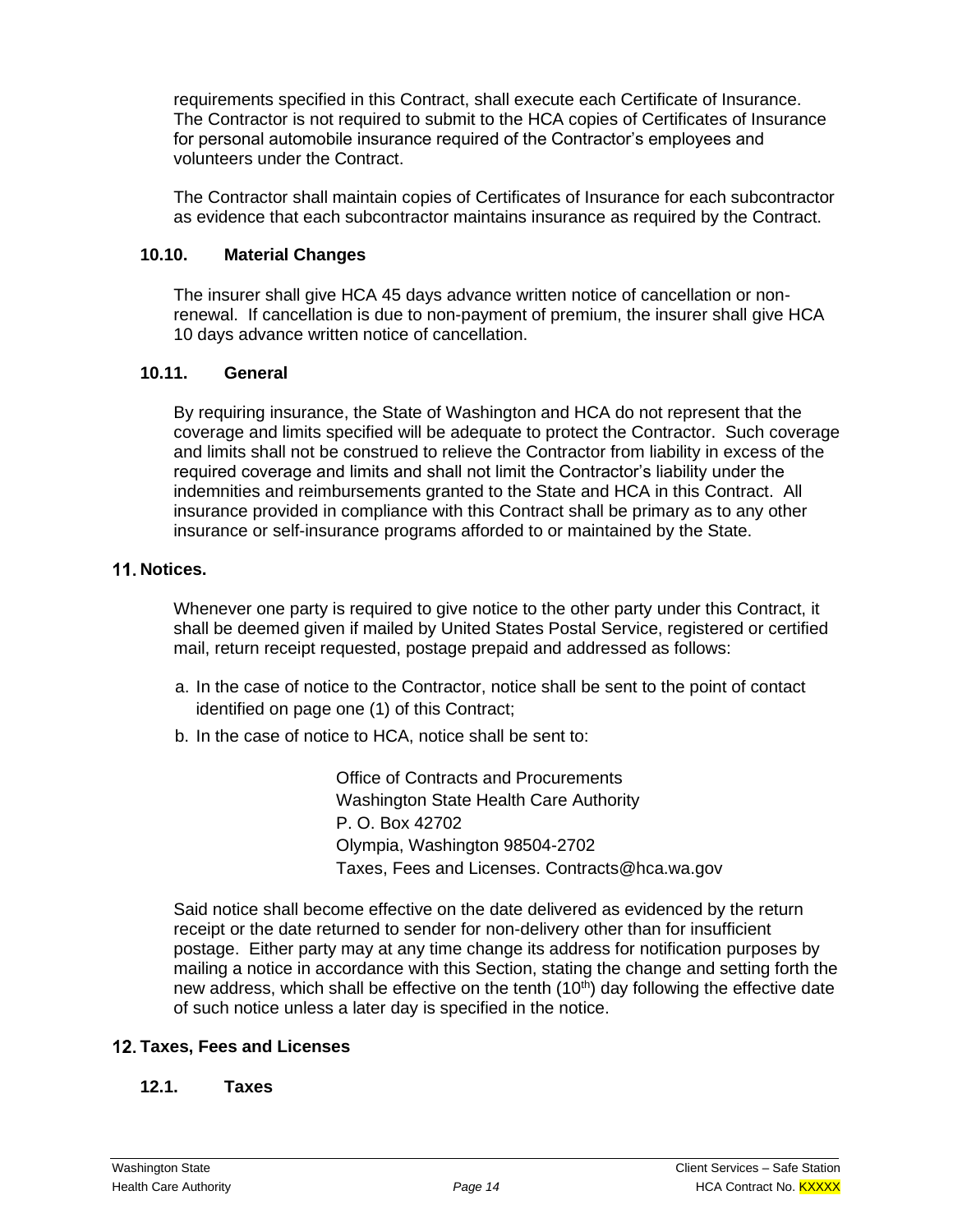Where required by state statute or regulation, the Contractor shall pay for and maintain in current status and all taxes that are necessary for performance under this Contract. Unless otherwise indicated, HCA agrees to pay State of Washington sales or use taxes on all applicable consumer services and materials purchased. The Contractor shall not charge federal excise taxes and the HCA agrees to furnish the Contractor with an exemption certificate where appropriate.

In general, Contractors engaged in retail sales activities within the State of Washington are required to collect and remit sales tax to the Department of Revenue (DOR). In general, out-of-state Contractors must collect and remit "use tax" to DOR if the activity carried on by the seller in the State of Washington is significantly associated with the Contractor's ability to establish or maintain a market for its products in Washington State. Examples of such activity include where the Contractor either directly or by an agent or representative:

- Maintains an in-state office, distribution house, sales house, warehouse, service enterprise, or any other in-state place of business;
- Maintains an in-state inventory or stock of goods for sale;
- Regularly solicits orders from purchasers located within the State of Washington via sales representatives entering the State of Washington;
- Sends other staff into the State of Washington (e.g. product safety engineers, etc.) to interact with purchasers in an attempt to establish or maintain market(s); or
- Other factors identified in Chapter 458-20 WAC.

## **12.2. Fees/Licenses**

Contractor shall pay for and maintain in a current status, any license fees, assessments, permit changes, etc., which are necessary for contract performance. It is the Contractor's sole responsibility to monitor and determine any changes of the enactment of any subsequent regulations for said fees, assessments or charges and to immediately comply with said changes or regulations during the entire term of this Contract.

# **Access to Data**

In compliance with RCW 39.26.180 (2) and federal rules, the Contractor must provide access to any data generated under this Contract to HCA, the Joint Legislative Audit and Review Committee, the State Auditor, and any other state or federal officials so authorized by law, rule, regulation, or agreement at no additional cost. This includes access to all information that supports the findings, conclusions, and recommendations of the Contractor's reports, including computer models and methodology for those model.

## **Advance Payment**

HCA shall not make any payments in advance or anticipation of the delivery of services to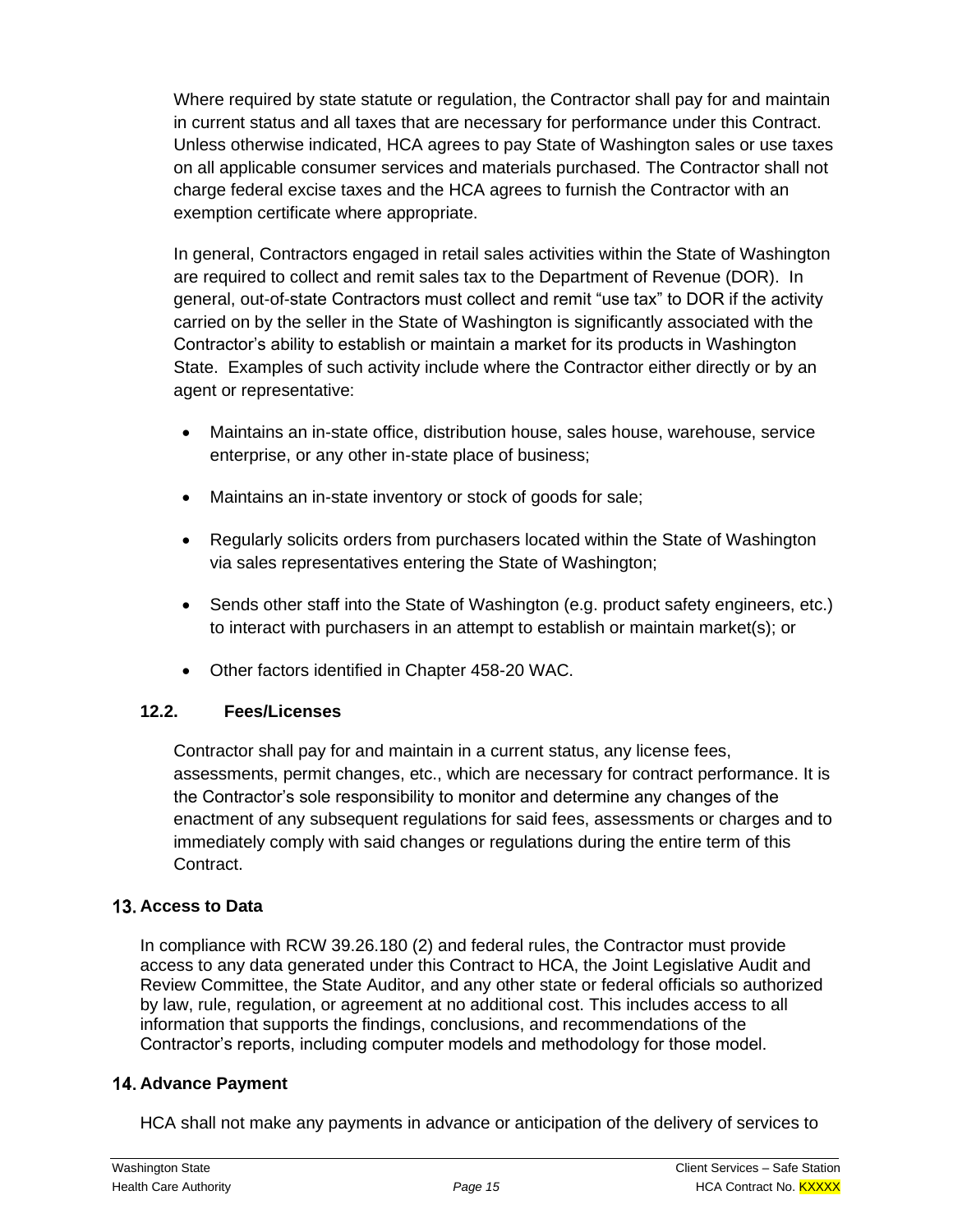be provided pursuant to this Contract.

#### **Amendment**

This Contract may be amended by mutual agreement of the parties. Such amendments will not be binding unless they are in writing and signed by personnel authorized to bind each of the parties.

#### **Antitrust Assignment**

The Contractor hereby assigns to the State of Washington any and all of its claims for price fixing or overcharges which arise under the antitrust laws of the United States, or the antitrust laws of the State of Washington, relating to the goods, products or services obtained under this Contract.

#### **Assignment**

Contractor may not assign or transfer all or any portion of this Contract or any of its rights hereunder, or delegate any of its duties hereunder, except delegations as set forth in Section 4, *Subcontracting*, without the prior written consent of HCA. Any permitted assignment will not operate to relieve Contractor of any of its duties and obligations hereunder, nor will such assignment affect any remedies available to HCA that may arise from any breach of the provisions of this Contract or warranties made herein, including but not limited to, rights of setoff. Any attempted assignment, transfer or delegation in contravention of this Contract will be null and void. HCA may assign this Contract to any public agency, commission, board, or the like, within the political boundaries of the State of Washington, with written notice of thirty (30) calendar days to Contractor.

This Contract will inure to the benefit of and be binding on the parties hereto and their permitted successors and assigns

#### **Warranties**

- **18.1.** Contractor represents and warrants that it will perform all services pursuant to this Contract in a professional manner and with high quality and will immediately reperform any services that are not in compliance with this representation and warranty at no cost to HCA.
- **18.2.** Contractor represents and warrants that it will comply with all applicable local, State, and federal licensing, accreditation and registration requirements and standards necessary in the performance of the Services.
- **18.3.** EXECUTIVE ORDER 18-03 WORKERS' RIGHTS (MANDATORY INDIVIDUAL ARBITRATION). Contractor represents and warrants, as previously certified in Contractor's bid submission, that Contractor does NOT require its employees, as a condition of employment, to sign or agree to mandatory individual arbitration clauses or class or collective action waivers. Contractor further represents and warrants that, during the term of this Contract, Contractor shall not, as a condition of employment, require its employees to sign or agree to mandatory individual arbitration clauses or class or collective action waivers.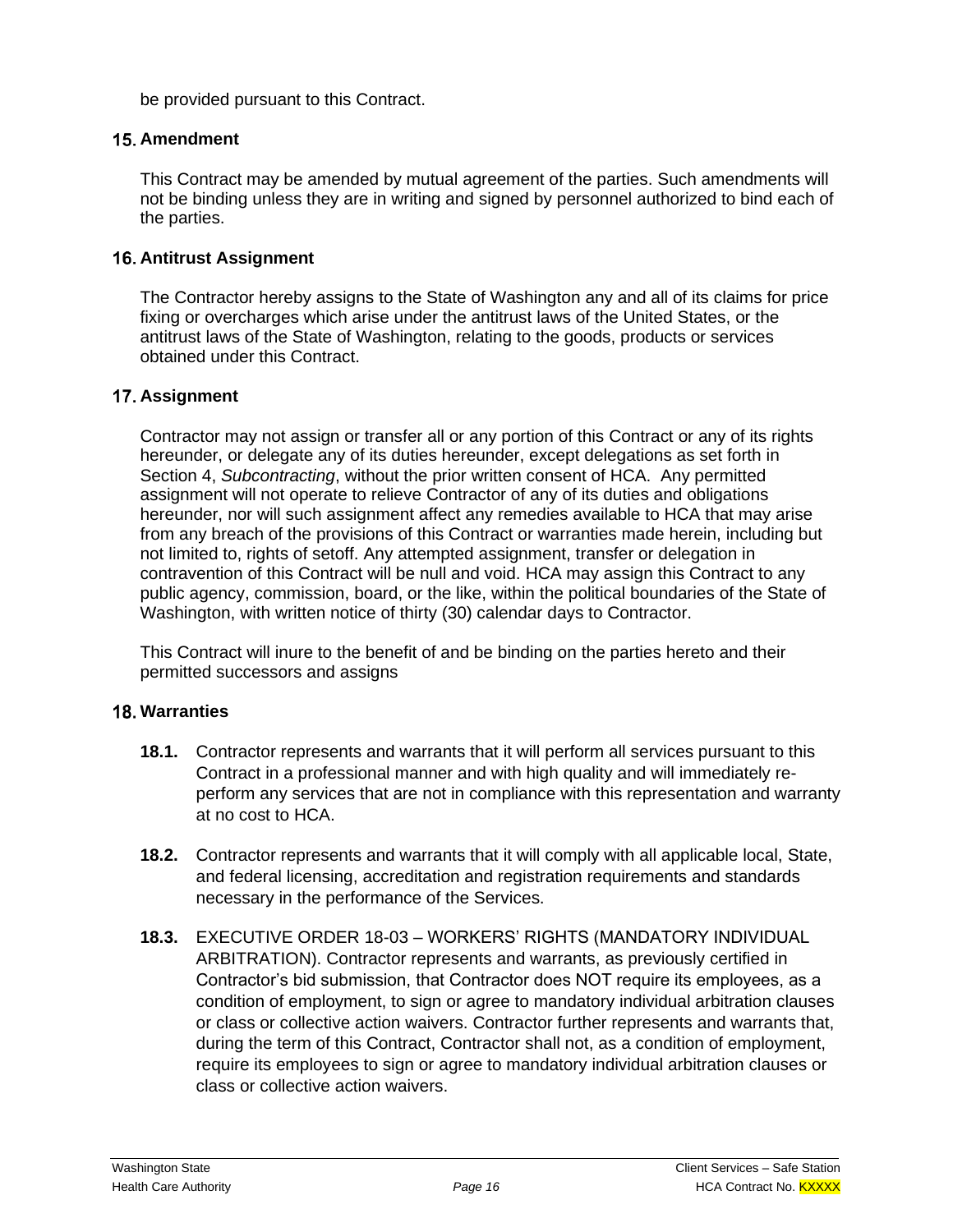**18.4.** Any written commitment by Contractor within the scope of this Contract will be binding upon Contractor. Failure of Contractor to fulfill such a commitment may constitute breach and will render Contractor liable for damages under the terms of this Contract. For purposes of this section, a commitment by Contractor includes: (i) Prices, discounts, and options committed to remain in force over a specified period of time; and (ii) any warranty or representation made by Contractor to HCA or contained in any Contractor publications, or descriptions of services in written or other communication medium, used to influence HCA to enter into this Contract.

#### **Assurances**

The Authority and the Contractor agree that all activity pursuant to this Contract will be in accordance with all applicable federal, state and local laws, rules, and regulations.

#### **Attorneys Fees**

In the event of litigation or other action brought to enforce contract terms, each party agrees to bear its own attorneys' fees and costs.

## **Rights of State and Federal Governments**

In accordance with 45 C.F.R. 95.617, all appropriate state and federal agencies, including but not limited to the Centers for Medicare and Medicaid Services (CMS), will have a royaltyfree, nonexclusive, and irrevocable license to reproduce, publish, translate, or otherwise use, and to authorize others to use for Federal Government purposes: (i) software, modifications, and documentation designed, developed or installed with Federal Financial Participation (FFP) under 45 CFR Part 95, subpart F; (ii) the Custom Software and modifications of the Custom Software, and associated Documentation designed, developed, or installed with FFP under this Contract; (iii) the copyright in any work developed under this Contract; and (iv) any rights of copyright to which Contractor purchases ownership under this Contract.

#### **Billing Limitations**

The Authority shall pay the Contractor only for authorized services provided in accordance with this Contract.

The Authority shall not pay any claims for payment for services submitted more than twelve (12) months after the calendar month in which the services were performed. The authority within the special terms and conditions of this contract may reduce length of time following the provision of services in which the contractor may submit claims for payment.

The contractor shall not bill and hca shall not pay for services performed under this contract, if the contractor has charged or will charge another agency of the state of washington or any other party for the same services.

## **Change in Status**

In the event of substantive change in the legal status, organization structure, or fiscal reporting responsibility of the Contractor, the Contractor agrees to notify the Office of Contracts and Procurement (OCP) of the change. The Contractor shall provide notice as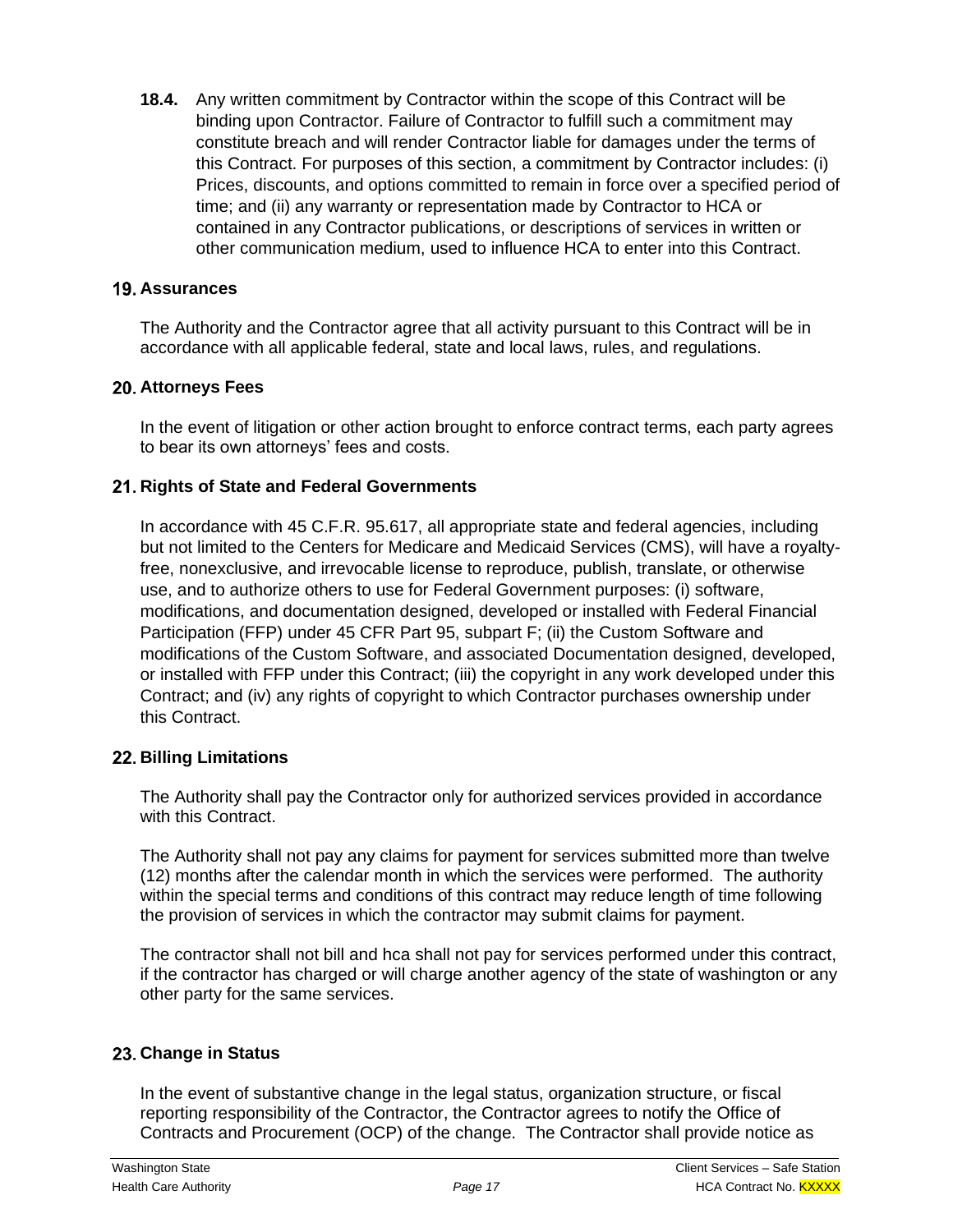soon as practicable, but no later than thirty (30) days after such a change takes effect.

# **Compliance with Applicable Law**

At all times during the term of this Contract, the Contractor shall comply with all applicable federal, state, and local laws and regulations, including but not limited to, nondiscrimination laws and regulations.

Pursuant to Proclamation 21-14 – COVID-19 Vaccination Requirement (dated August 9, 2021) as amended by Proclamation 21-14.1 – COVID-19 Vaccination Requirement (dated August 20, 2021) ("Proclamation") all contractors and any of their employees and/or subcontractors who provide contracted services on-site at HCA facilities must certify that they are fully vaccinated against the COVID-19 virus, unless properly excepted or exempted for disability or sincerely held religious beliefs as set forth in the Proclamation. Contractors who cannot so certify are prohibited from contracting with the state.

Contractor represents and warrants that should their responsibilities to the HCA involve onsite services as of October 18, 2021, Contractor's personnel (including subcontractors) providing such services will be fully vaccinated against the COVID-19 virus unless properly excepted or exempted for disability or sincerely held religious beliefs as set forth in the Proclamation. Contractor further understands that, upon request, Contractor personnel must provide to HCA proof of vaccination, in a manner established by the HCA. Failure to meet these requirements may result in the immediate termination of this Contract.

During the performance of this Contract, the Contractor must comply with all federal and state nondiscrimination laws, regulations and policies, including but not limited to: Title VII of the Civil Rights Act, 42 U.S.C. §12101 et seq.; the Americans with Disabilities Act of 1990 (ADA), 42 U.S.C. §12101 et seq., 28 CFR Part 35; and Title 49.60 RCW, Washington Law Against Discrimination. In the event of Contractor's noncompliance or refusal to comply with any nondiscrimination law, regulation or policy, this Contract may be rescinded, canceled, or terminated in whole or in part under the Termination for Default sections, and Contractor may be declared ineligible for further contracts with HCA.

Failure to comply with any provisions of this section may result in Contract termination.

## **Conflict of Interest**

Notwithstanding any determination by the Executive Ethics Board or other tribunal, the Authority may, in its sole discretion, by written notice to the Contractor terminate this Contract if it is found after due notice and examination by the Agent that there is a violation of the Ethics in Public Service Act, Chapter 42.52 RCW; or any similar statute involving the Contractor in the procurement of, or services under this Contract.

In the event this Contract is terminated as provided above, the Authority shall be entitled to pursue the same remedies against the Contractor as it could pursue in the event of a breach of this Contract by the Contractor. The rights and remedies of the Authority provided for in this Section shall not be exclusive and are in addition to any other rights and remedies provided by the law. The existence of facts upon which the Agent makes any determination under this Section shall be an issue and may be reviewed as provided in the "Disputes" Section of this Contract.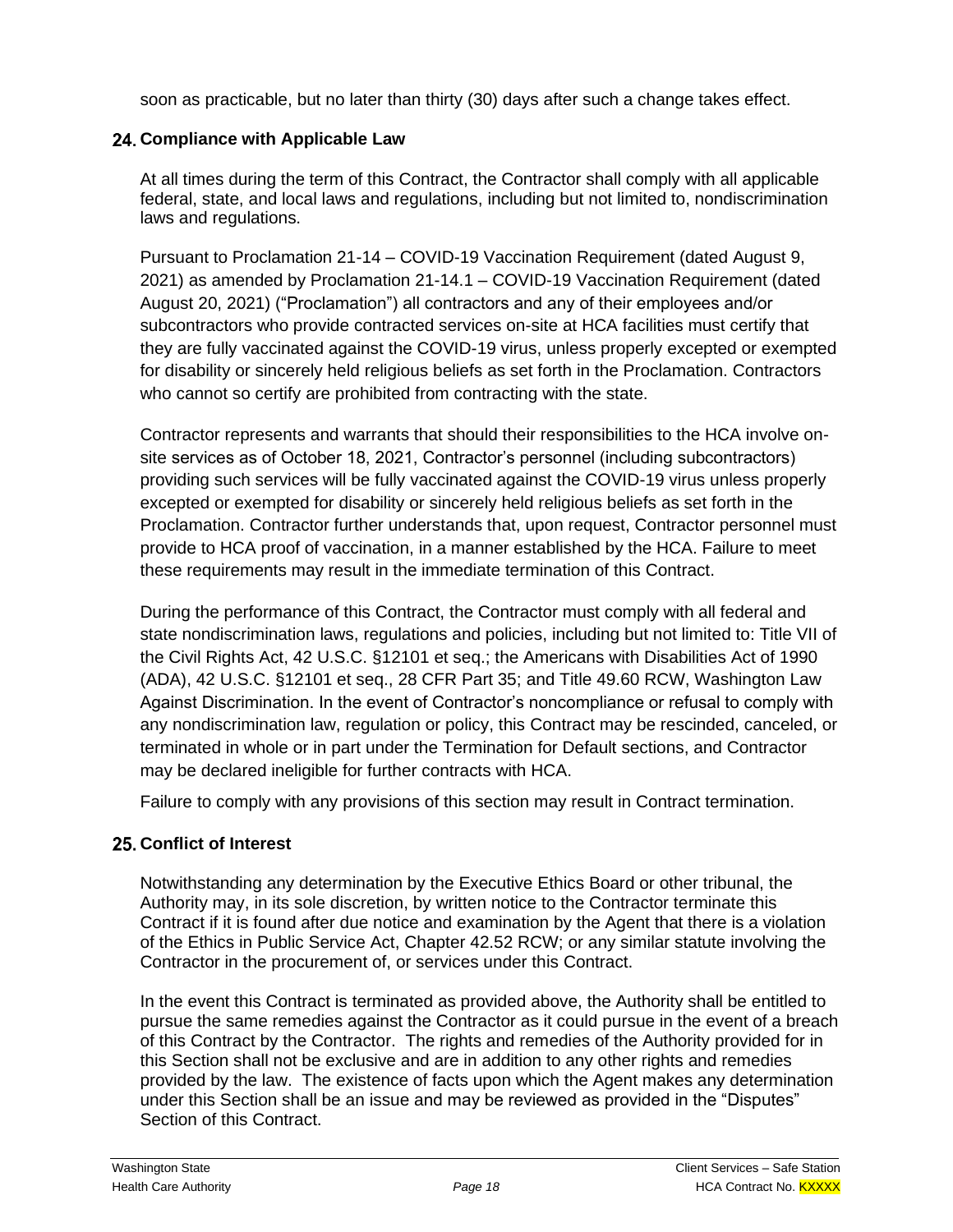## **Conformance**

If any provision of this Contract violates any statute or rule of law of the State of Washington, it is considered modified to conform to that statute or rule of law.

## **Contractor Certification Regarding Ethics**

The Contractor certifies that the Contractor is now, and shall remain, in compliance under Chapter 42.52 RCW, Ethics in Public Service, throughout the term of this Contract.

## **Covenant Against Contingent Fees**

The Contractor warrants that no person or selling agent has been employed or retained to solicit or secure this Contract upon an agreement or understanding for a commission, percentage, brokerage or contingent fee, excepting bona fide employees or bona fide established agents maintained by the Contractor for the purpose of securing business. The Authority shall have the right, in the event of breach of this clause by the Contractor, to annul this Contract without liability or, in its discretion, to deduct from the contract price or consideration or recover by other means the full amount of such commission, percentage, brokerage or contingent fee.

## **Debarment Certifications**

The Contractor, by signature to this Contract, certifies that the Contractor is not presently debarred, suspended, proposed for debarment, declared ineligible, or voluntarily excluded by any Federal department or agency from participating in transactions (Debarred). The Contractor also agrees to include the above requirement in any and all Subcontracts into which it enters. The Contractor shall immediately notify the HCA Contact designated on the cover page of this Contract if, during the term of this Contract, the Contractor becomes debarred. HCA may immediately terminate this Contract by providing Contractor written notice if Contractor becomes Debarred during the term of this Contract.

## **Force Majeure**

If the Contractor is prevented from performing any of its obligations hereunder in whole or in part as a result of a major epidemic, act of God, war, terrorist acts, civil disturbance, court order, or any other cause beyond its control, such nonperformance shall not be grounds for termination for default. Immediately upon the occurrence of any such event, the Contractor shall commence to use its best efforts to provide, directly or indirectly, alternate and, to the extent practicable, comparable performance. Nothing in this Section shall be construed to prevent HCA from terminating this Contract for reasons other than for default during the period of event set forth above, or for default, if such default occurred prior to such event.

# **Fraud and Abuse Requirements**

The Contractor shall report in writing all verified cases of fraud and abuse, including fraud and abuse by the Contractor's employees and/or subcontractors, within five (5) business days, to the HCA Contact designated on page one of this Contract. The report shall include the following information:

• Subject(s) of complaint by name and either provider/subcontractor type or employee position;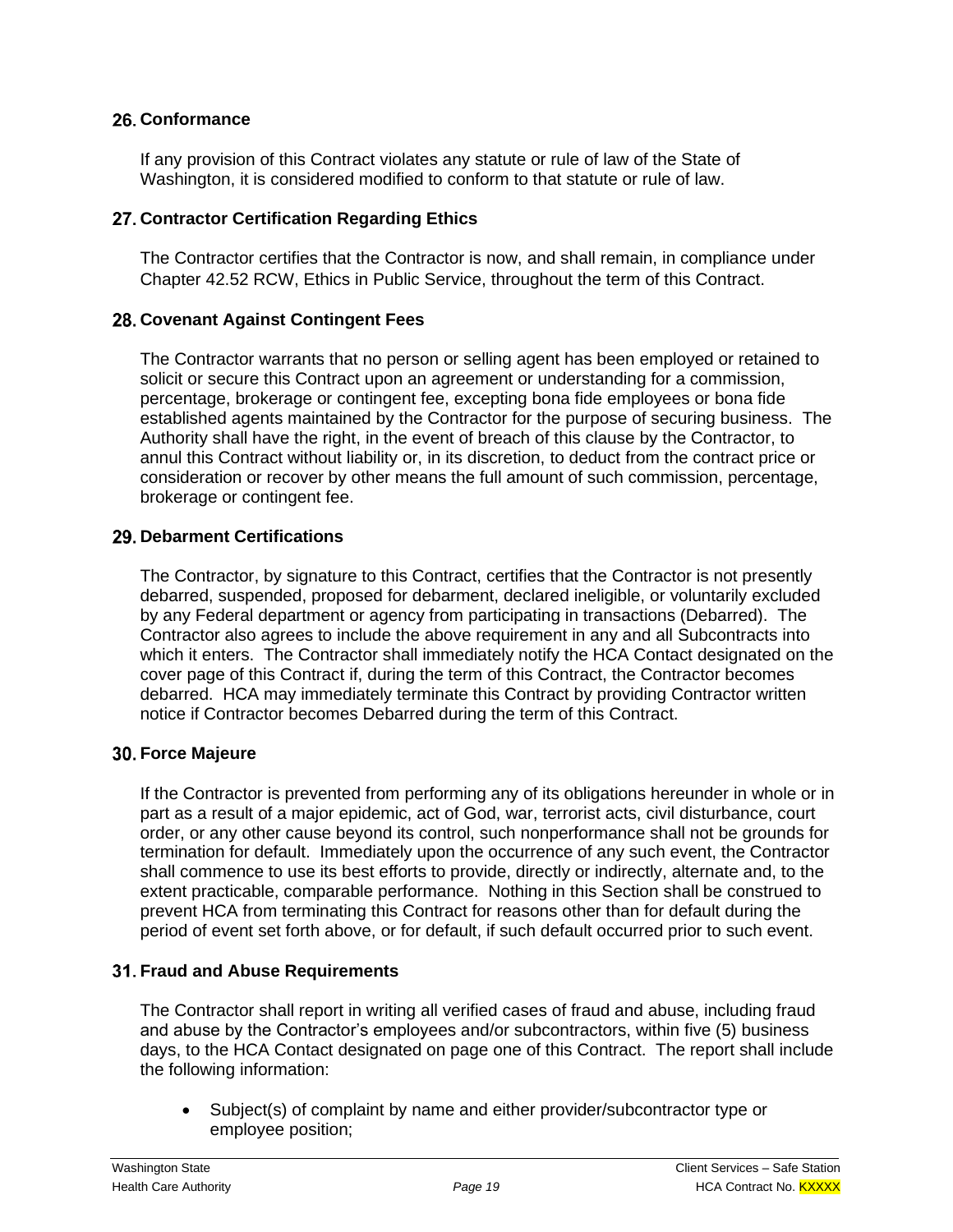- Source of complaint by name and provider/subcontractor type or employee position;
- Nature of compliant;
- Estimate of the amount of funds involved; and
- Legal and administrative disposition of case

## **Governing Law and Venue**

This Contract shall be construed and interpreted in accordance with the laws of the state of Washington and the venue of any action brought hereunder shall be in Superior Court for Thurston County.

## **Health and Safety**

Contractor shall perform any and all of its obligations under this Contract in a manner that does not compromise the health and safety of any HCA client with whom the Contractor has contact.

## **Hold Harmless and Indemnification**

- a. The Contractor shall be responsible for and shall indemnify, defend, and hold HCA harmless from all claims, loss, liability, damages, or fines arising out of or relating to:
	- i. The Contractor's or any Subcontractor's performance or failure to perform this Contract, or
	- ii. The acts or omissions of the Contractor or any Subcontractor;
- b. The Contractor waives its immunity under Title 51 RCW to the extent it is required to indemnify, defend, and hold harmless the State and its agencies, officials, agents, or employees.

Nothing in this Section shall be construed as a modification or limitation on the Contractor's obligation to procure insurance in accordance with this Contract or the scope of said insurance.

## **Independent Contractor**

The parties intend that an independent contractor relationship will be created by this Contract. The Contractor and his or her employees or agents performing under this Contract are not employees or agents of the Authority. The Contractor, his or her employees, or agents performing under this Contract will not hold himself/herself out as, nor claim to be, an officer or employee of the Authority by reason hereof, nor will the Contractor, his or her employees, or agent make any claim of right, privilege or benefit that would accrue to such officer or employee.

All payments accrued on account of payroll taxes, unemployment contributions, and other taxes, insurance or other expenses for the Contractor or its staff shall be the sole responsibility of the Contractor.

## **Industrial Insurance Coverage**

The Contractor shall comply with the provisions of Title 51 RCW, Industrial Insurance. If the Contractor fails to provide industrial insurance coverage or fails to pay premiums or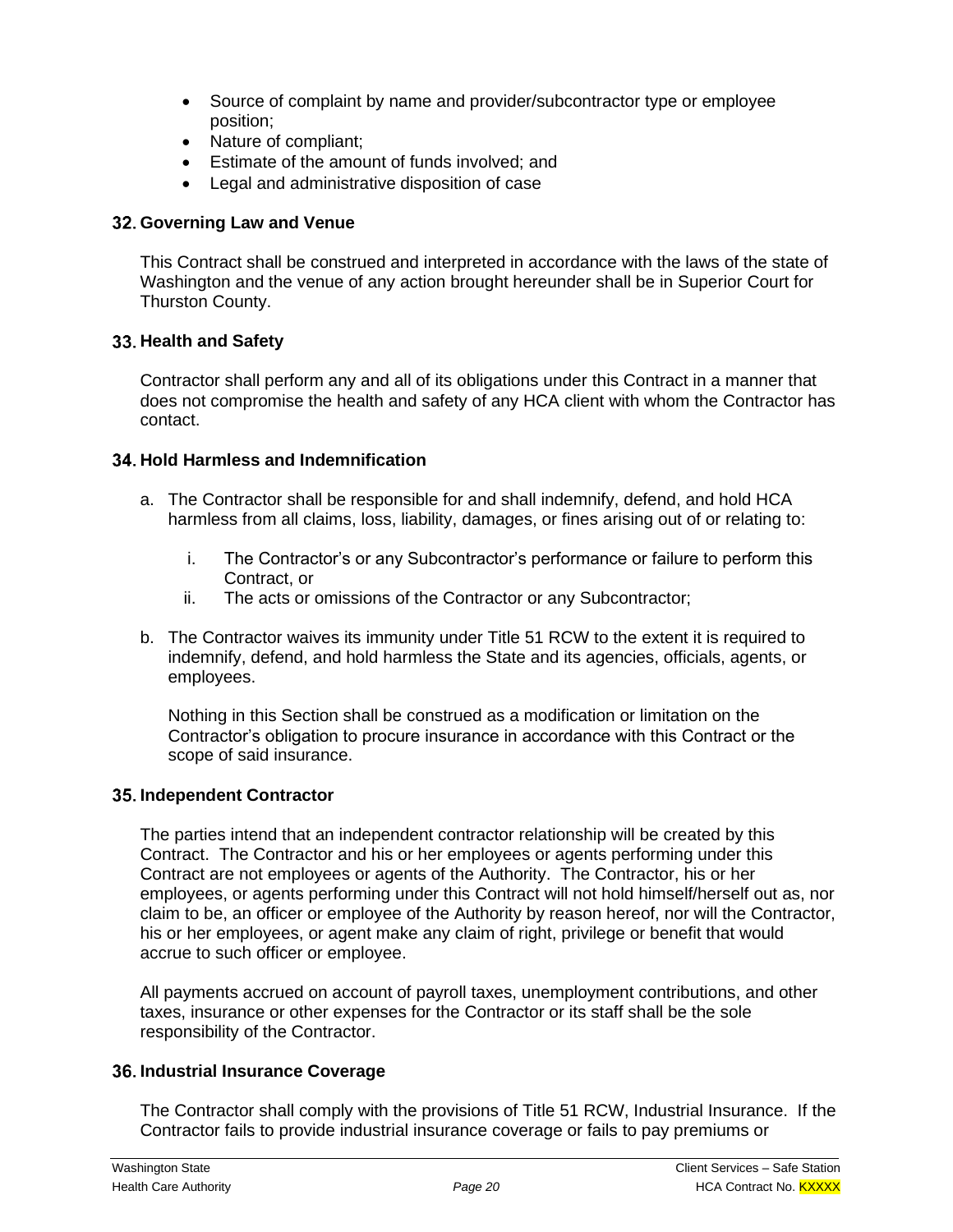penalties on behalf of its employees, as may be required by law, HCA may collect from the Contractor the full amount payable to the Industrial Insurance accident fund. HCA may deduct the amount owed by the Contractor to the accident fund from the amount payable to the Contractor by HCA under this Contract, and transmit the deducted amount to the Department of Labor and Industries, (L&I) Division of Insurance Services. This provision does not waive any of L&I's rights to collect from the Contractor.

#### **Inspection**

The Contractor shall, at no cost, provide HCA and the Office of the State Auditor with reasonable access to Contractor's place of business, Contractor's records, and HCA client records, wherever located. These inspection rights are intended to allow HCA and the Office of the State Auditor to monitor, audit, and evaluate the Contractor's performance and compliance with applicable laws, regulations, and these Contract terms. These inspection rights shall survive for six (6) years following this Contract's termination or expiration.

#### **Limitation of Authority**

Only the Agent or Agent's delegate by writing (delegation to be made prior to action) shall have the express, implied, or apparent authority to alter, amend, modify, or waive any clause or condition of this Contract. Furthermore, any alteration, amendment, modification, or waiver of any Section or condition of this Contract is not effective or binding unless made in writing and signed by the Agent or Agent's delegate.

#### **Maintenance of Records**

The Contractor shall maintain records relating to this Contract and the performance of the services described herein. The records include, but are not limited to, accounting procedures and practices, which sufficiently and properly reflect all direct and indirect costs of any nature expended in the performance of this Contract. All records and other material relevant to this Contract shall be retained for six (6) years after expiration or termination of this Contract.

Without agreeing that litigation or claims are legally authorized, if any litigation, claim, or audit is started before the expiration of the six (6) year period, the records shall be retained until all litigation, claims, or audit findings involving the records have been resolved.

#### **Ownership of Material**

Unless otherwise provided, all Materials produced under this Contract shall be considered "works for hire" as defined by the U.S. Copyright Act and shall be owned by the Authority. The Authority shall be considered the author of such Materials. In the event the Materials are not considered "works for hire" under the U.S. Copyright laws, Contractor hereby irrevocably assigns all right, title, and interest in Materials, including all intellectual property rights, to the Authority effective from the moment of creation of such Materials.

Materials means all items in any format and includes, but is not limited to, data, reports, documents, pamphlets, advertisements, books, magazines, surveys, studies, computer programs, films, tapes, and/or sound reproductions. Ownership includes the right to copyright, patent, register and the ability to transfer these rights.

The Contractor shall exert all reasonable effort to advise the Authority, at the time of delivery of Materials furnished under this Contract, of all known or potential invasions of privacy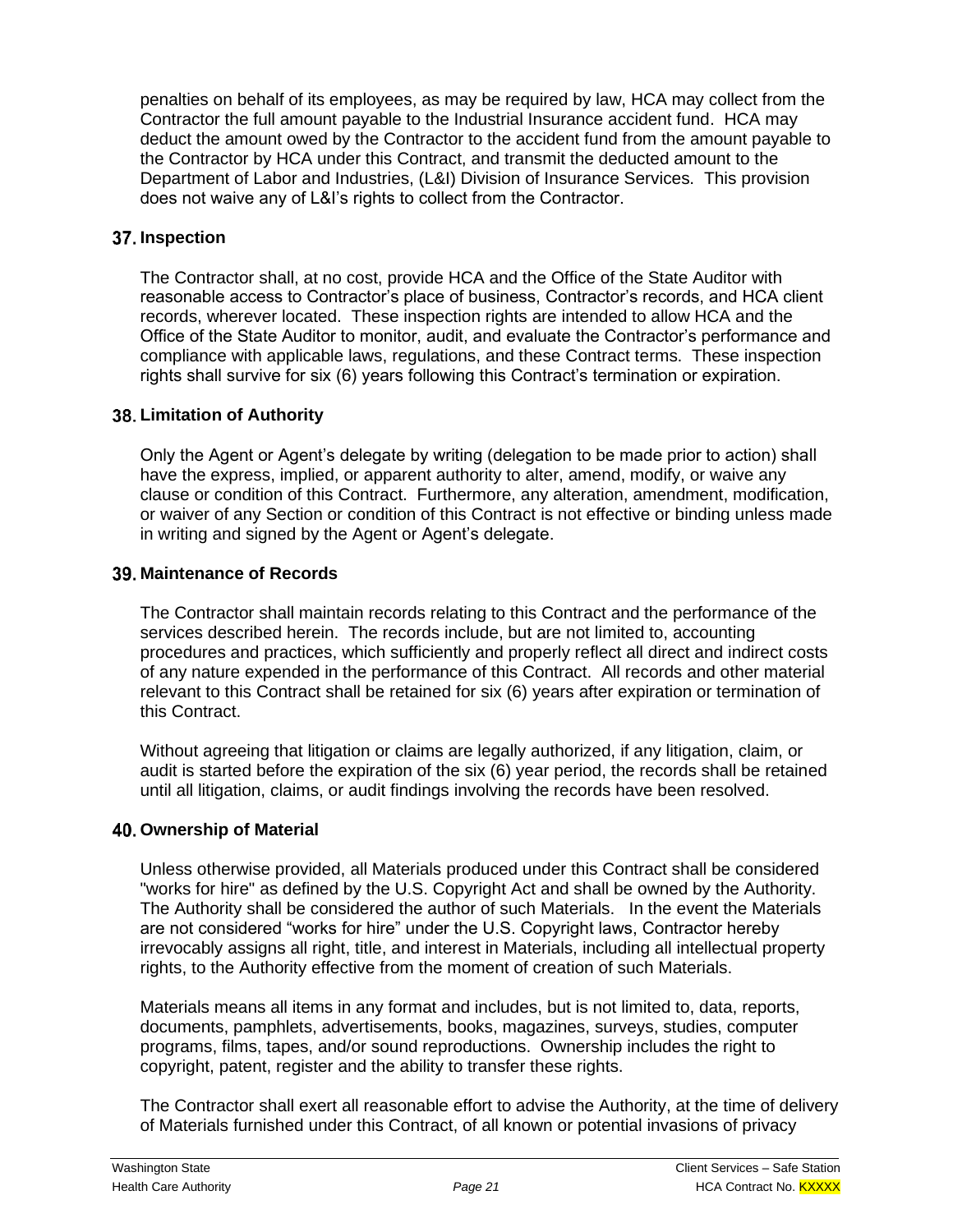contained therein and of any portion of such document which was not produced in the performance of this Contract. The Authority shall receive prompt written notice of each notice or claim of copyright infringement received by the Contractor with respect to any data delivered under this Contract. The Authority shall have the right to modify or remove any restrictive markings placed upon the data by the Contractor.

#### **41. Publicity**

The Contractor agrees to submit to the Authority all advertising and publicity matters relating to this Contract wherein the Authority's name is mentioned or language used from which the connection of the Authority's name may, in the Authority's judgment, be inferred or implied. The Contractor agrees not to publish or use such advertising and publicity matters without the prior written consent of the Authority.

The award of this Contract to Contractor is not in any way an endorsement of Contractor or Contractor's Services by HCA and must not be so construed by Contractor in any advertising or other publicity materials.

Contractor agrees to submit to HCA, all advertising, sales promotion, and other publicity materials relating to this Contract or any Service furnished by Contractor in which HCA's name is mentioned, language is used, or Internet links are provided from which the connection of HCA's name with Contractor's Services may, in HCA's judgment, be inferred or implied. Contractor further agrees not to publish or use such advertising, marketing, sales promotion materials, publicity or the like through print, voice, the Web, and other communication media in existence or hereinafter developed without the express written consent of HCA prior to such use.

#### **Registration with the State of Washington**

The Contractor shall be responsible for registering with Washington State agencies, including but not limited to, the Washington State Department of Revenue, the Washington Secretary of State's Corporations Division, and the Washington State Office of Financial Management, Division of Information Services' Statewide Vendors program.

## **43. Savings**

In the event funding from State, federal, or other sources is withdrawn, reduced, or limited in any way after the effective date of this Contract and prior to its completion or termination, the Authority may terminate this Contract under the "Termination Due to Change in Funding" Section, without the ten (10) day notice requirement, subject to renegotiation at the Authority's discretion under those new funding limitations and conditions.

#### **44. Severability**

If any term or condition of this Contract is held invalid by any court, the remainder of this Contract remains valid and in full force and effect.

## **45. Site Security**

While on the Authority's premises, the Contractor, its agents, employees, or subcontractors shall conform in all respects with physical, fire or other security policies or regulations. Failure to comply with these regulations and/or policies may be grounds for revoking or suspending security access to these facilities. The Authority reserves the right and authority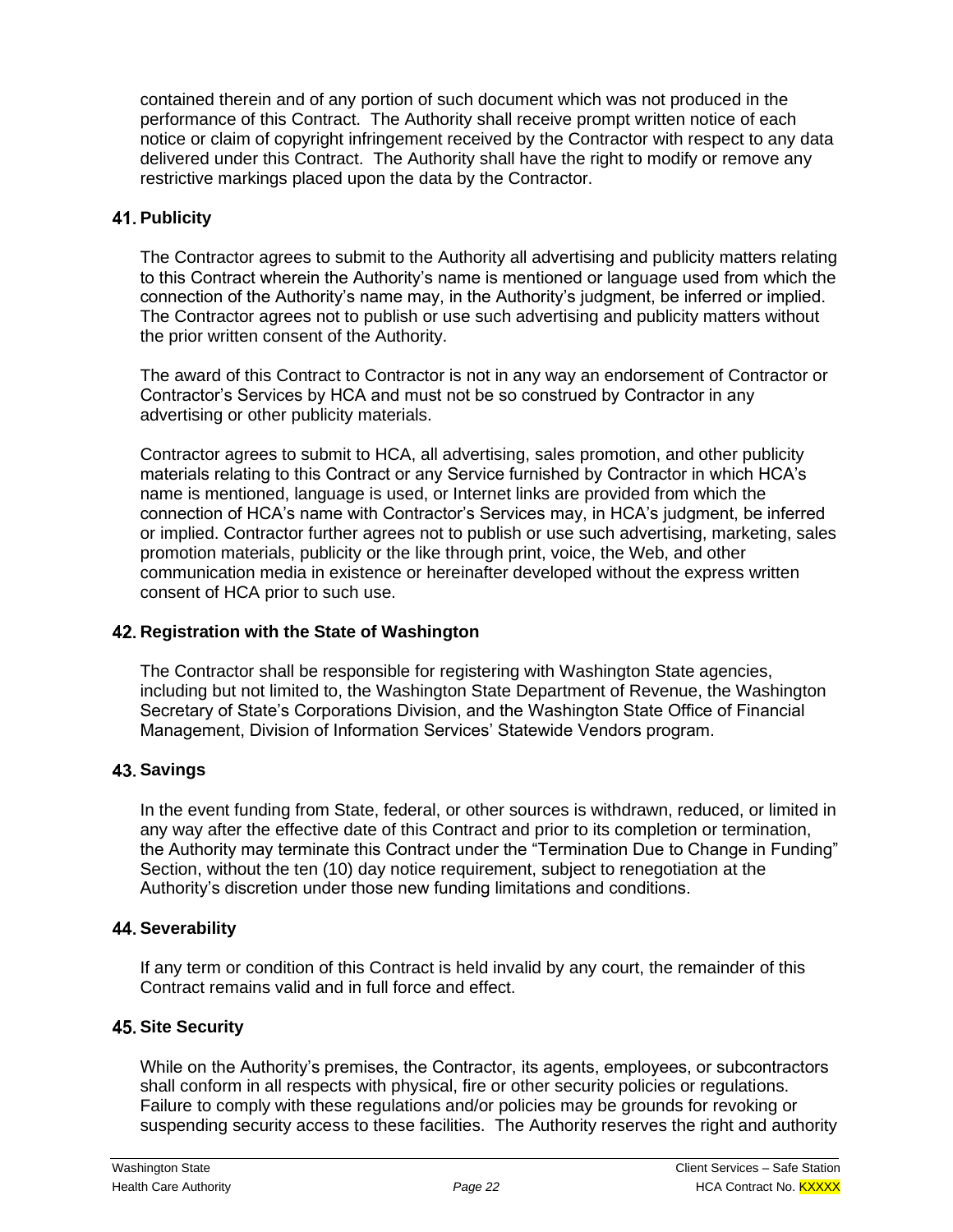to immediately revoke security access for the Contractor's agents, employees, and/or subcontractors for any real or threatened breach of this provision. Upon reassignment or termination of any Contractor staff, the Contractor agrees to promptly notify OCP.

While on HCA premises, Contractor, its agents, employees, or Subcontractors must conform in all respects with physical, fire or other security policies or regulations. Failure to comply with these regulations may be grounds for revoking or suspending security access to these facilities. HCA reserves the right and authority to immediately revoke security access to Contractor staff for any real or threatened breach of this provision. Upon reassignment or termination of any Contractor staff, Contractor agrees to promptly notify HCA.

## **46. Survivability**

The terms and conditions contained in this Contract which, by their sense and context, are intended to survive the expiration or termination of this particular agreement shall survive. Surviving terms include, but are not limited to: Billing Limitations; Confidentiality, Disputes; Indemnification and Hold Harmless, Inspection, Maintenance of Records, Notice of Overpayment, Ownership of Material, Termination for Default, Termination Procedure, and Treatment of Property.

# **47. System Security**

Unless otherwise provided, the Contractor agrees not to attach any Contractor-supplied computers, peripherals or software to the Authority Network without prior written authorization from Authority's Security Administrator. Contractor-supplied computer equipment, including both hardware and software, must be reviewed by the Authority's Security Administrator prior to being connected to any Authority network connection and that it must have up-to-date anti-virus software and personal firewall software installed and activated on it.

Unauthorized access to Authority networks and systems is a violation of Authority Policy 06- 03 and constitutes computer trespass in the first degree pursuant to RCW 9A.52.110. Violation of any of these laws or policies could result in termination of this Contract and other penalties.

## **48. Termination for Convenience**

Except as otherwise provided in this Contract, the Agent, or designee, may, by giving ten (10) calendar days written notice, beginning on the second day after the mailing, terminate this Contract in whole or in part when it is in the best interest of the Authority. If this Contract is so terminated, the Authority shall be liable only for payment in accordance with the terms of this Contract for services rendered prior to the effective date of termination.

## **49. Termination for Default**

In the event the Authority determines the Contractor has failed to comply with the terms and conditions of this Contract, the Authority has the right to suspend or terminate this Contract. The Authority shall notify the Contractor in writing of the need to take corrective action. If corrective action is not taken within ten (10) business days, this Contract may be terminated. The Authority reserves the right to suspend all or part of this Contract, withhold further payments, or prohibit the Contractor from incurring additional obligations of funds during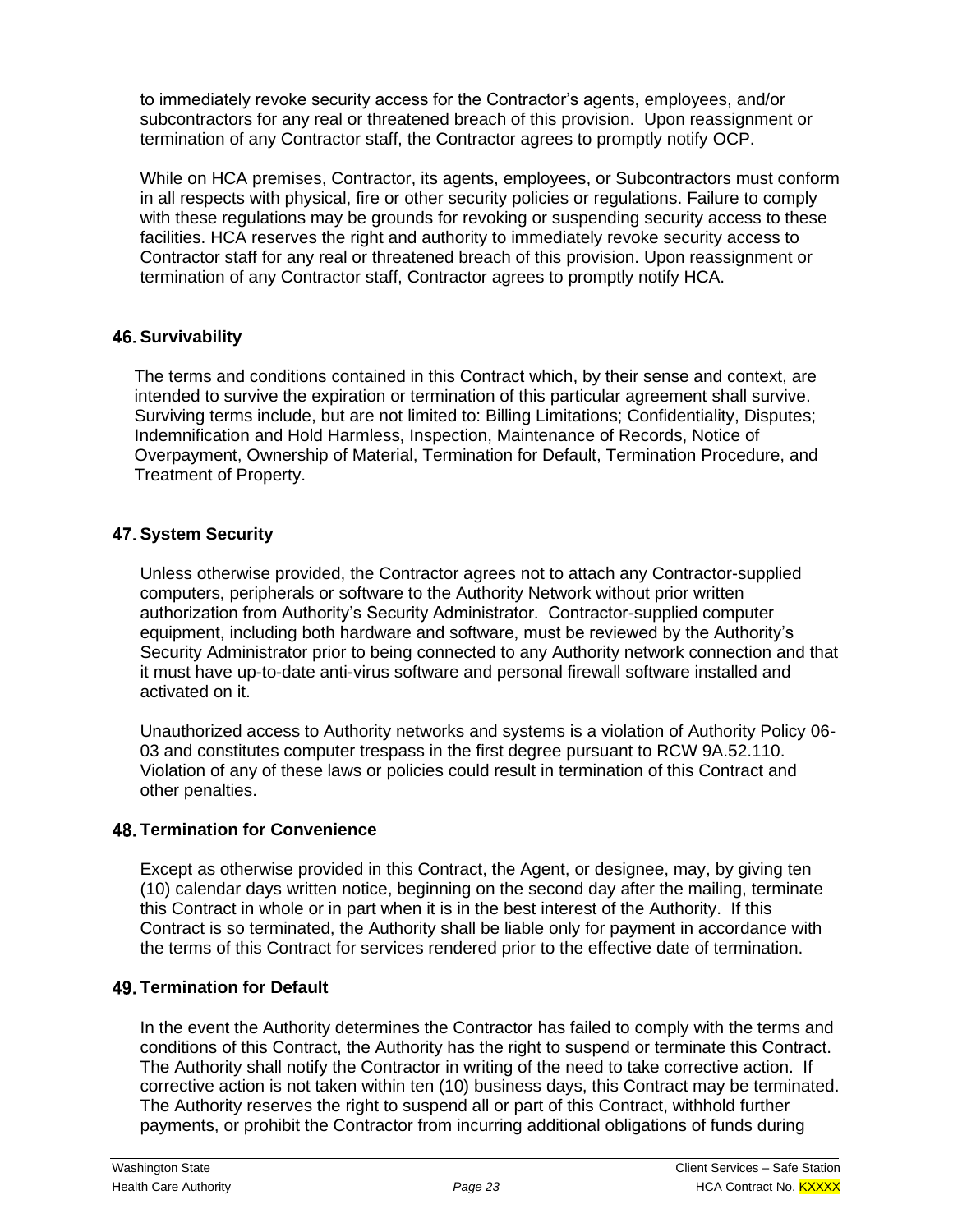investigation of the alleged compliance breach and pending corrective action by the Contractor or a decision by the Authority to terminate this Contract.

In the event of termination, the Contractor shall be liable for damages as authorized by law including, but not limited to, any cost difference between the original contract and the replacement or cover contract and all administrative costs directly related to the replacement contract, e.g., cost of the competitive bidding, mailing, advertising, and staff time. The termination shall be deemed a "Termination for Convenience" if it is determined that the Contractor:

- Was not in default, or
- Failure to perform was outside of his or her control, fault or negligence.

## **Termination Due to Change in Funding**

If the funds HCA relied upon to establish this Contract are withdrawn, reduced or limited, or if additional or modified conditions are placed on such funding, HCA may immediately terminate or unilaterally amend this Contract by providing written notice to the Contractor. The termination shall be effective on the date specified in the termination notice.

#### **Termination or Expiration Procedures**

The following terms and conditions apply upon Contract termination or expiration:

- a. The Authority, in addition to any other rights provided in this Contract, may require the Contractor to deliver to the Authority any property specifically produced or acquired for the performance of such part of this Contract as has been terminated.
- b. The Authority shall pay to the Contractor the agreed upon price, if separately stated, for completed work and service accepted by the Authority's program staff and the amount agreed upon by the Contractor and the Authority for:
	- i. Completed work and services for which no separate price is stated;
	- ii. Partially completed work and services;
	- iii. Other property or services which are accepted by the Authority's program staff; and
	- iv. The protection and preservation of property unless the termination is for default, in which case the Agent or designee shall determine the extent of the liability. Failure to agree with such determination shall be a dispute within the meaning of the "Disputes" Section of the Contract. The Authority may withhold from any amounts due the Contractor such sum as the Agent or designee determines to be necessary to protect the Authroity against potential loss or liability.
- c. The rights and remedies of the Authority provided in this Section shall not be exclusive and are in addition to any other rights and remedies provided by law or under this Contract.
- d. After receipt of notice of termination, and except as otherwise directed by the Agent or designee, the Contractor shall: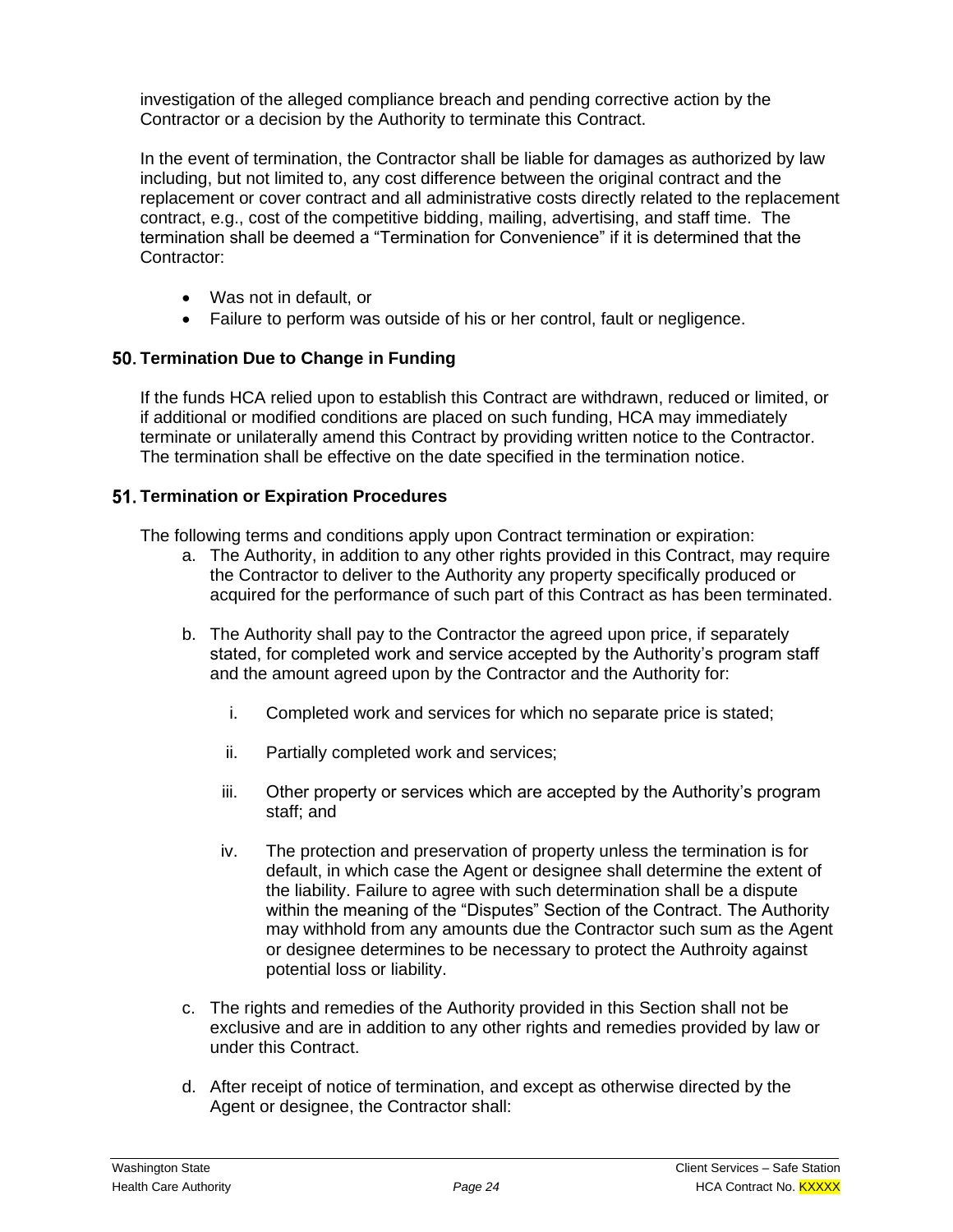- i. Stop work under this Contract on the date, and to the extent specified in the notice;
- ii. Place no further orders or subcontracts for materials, services, or facilities except as may be necessary for completion of such portion of the work under this Contract that is not terminated;
- iii. Assign to the Authority, in the manner, at the times, and to the extent directed by the Agent or designee, all the rights, title, and interest of the Contractor under the orders and subcontracts so terminated; in which case the Authority has the right, at its discretion, to settle or pay any or all claims arising out of the termination of such orders and subcontracts;
- iv. Settle all outstanding liabilities and all claims arising out of such termination of orders and subcontracts, with the approval or ratification of the Agent or designee to the extent the Agent or designee may require, which approval or ratification shall be final for all the purposes of this Section;
- v. Transfer title to the Authority and deliver in the manner, at the times, and to the extent directed by the Agent or designee any property which, if this Contract has been completed, would have been required to be furnished to the Authority;
- vi. Complete performance of such part of the work as shall not have been terminated by the Agent or designee; and
- vii. Take such action as may be necessary, or as the Agent or designee may direct, for the protection and preservation of the property related to this Contract which is in the possession of the Contractor and in which the Authority has or may acquire an interest.

# **Treatment of Property**

All property purchased or furnished by HCA for use by the Contractor during this Contract term shall remain with HCA. Title to all property purchased or furnished by the Contractor for which the Contractor is entitled to reimbursement by HCA under this Contract shall pass to and vest in HCA. The Contractor shall protect, maintain, and insure all HCA property in its possession against loss or damage and shall return HCA property to HCA upon Contract termination or expiration.

#### **Waiver**

Waiver of any breach or default on any occasion shall not be deemed to be a waiver of any subsequent breach or default. Any waiver shall not be construed to be a modification of the terms and conditions of this Contract. Only the HCA Contracts Administrator or designee has the authority to waive any term or condition of this Contract on behalf of HCA.

## **54. Pay Equity**

**54.1.** Contractor represents and warrants that, as required by Washington state law (Engrossed House Bill 1109, Sec. 211), during the term of this Contract, it agrees to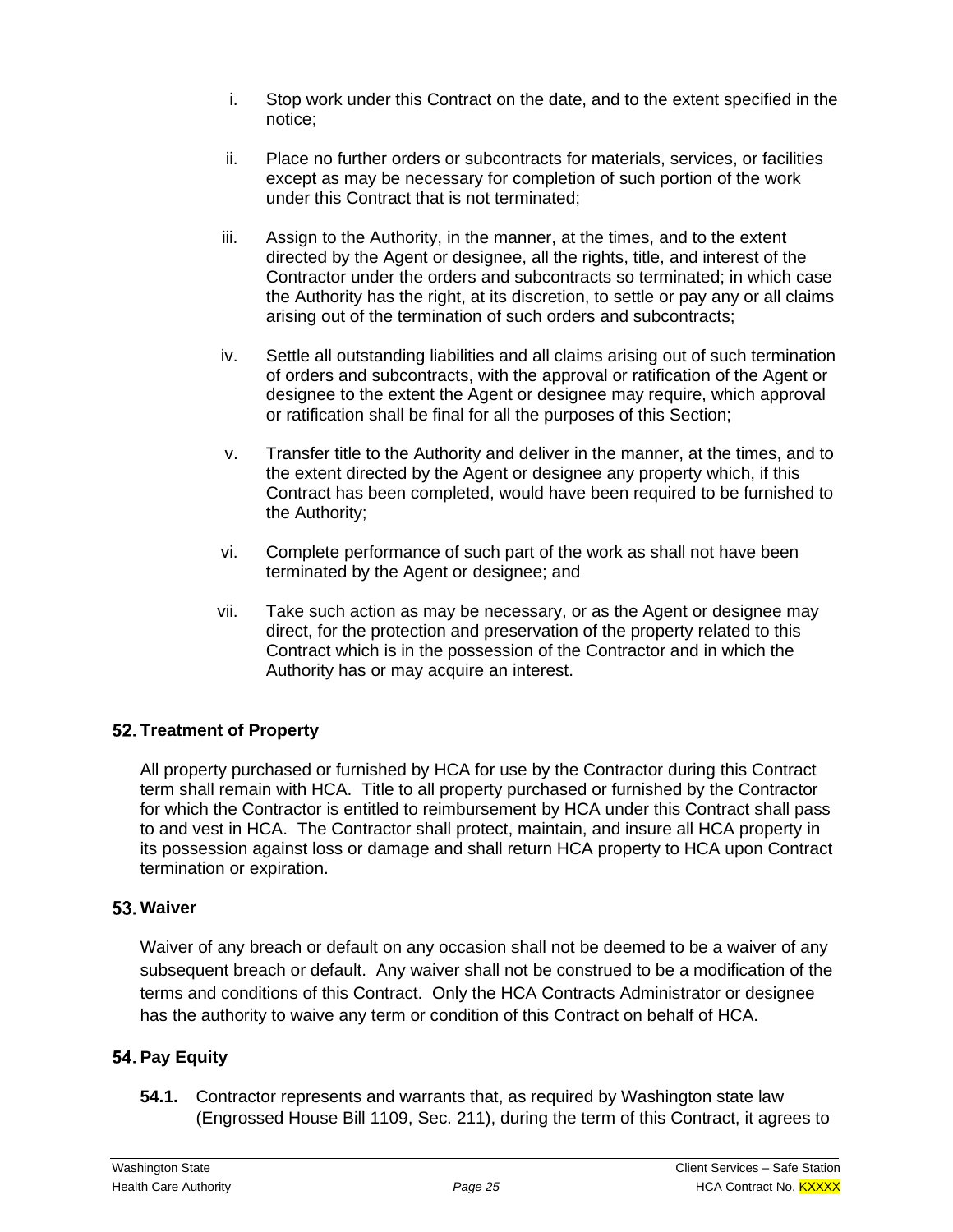equality among its workers by ensuring similarly employed individuals are compensated as equals. For purposes of this provision, employees are similarly employed if (i) the individuals work for Contractor, (ii) the performance of the job requires comparable skill, effort, and responsibility, and (iii) the jobs are performed under similar working conditions. Job titles alone are not determinative of whether employees are similarly employed.

- **54.2.** Contractor may allow differentials in compensation for its workers based in good faith on any of the following: (i) a seniority system; (ii) a merit system; (iii) a system that measures earnings by quantity or quality of production; (iv) bona fide job-related factor(s); or (v) a bona fide regional difference in compensation levels.
- **54.3.** Bona fide job-related factor(s)" may include, but not be limited to, education, training, or experience, that is: (i) consistent with business necessity; (ii) not based on or derived from a gender-based differential; and (iii) accounts for the entire differential.
- **54.4.** A "bona fide regional difference in compensation level" must be (i) consistent with business necessity; (ii) not based on or derived from a gender-based differential; and (iii) account for the entire differential.
- **54.5.** Notwithstanding any provision to the contrary, upon breach of warranty and Contractor's failure to provide satisfactory evidence of compliance within thirty (30) Days of HCA's request for such evidence, HCA may suspend or terminate this Contract.

## **55. Order of Precendence**

- i. Applicable Federal and State of Washington statutes and regulations;
- ii. Data Share Agreement, HCA Contract Number;
- iii. Recitals;
- iv. The terms and conditions in Section 1 through 52 of this Contract;
- v. Schedule A(s): Statement of Work;
- vi. Exhibit "X": HCA RFA 2022HCA12 Safe Station, dated April 29, 2022
- vii. Exhibit "X" Contractor's Response dated;
- viii. Any other provision, term or material incorporated herein by reference or otherwise incorporated.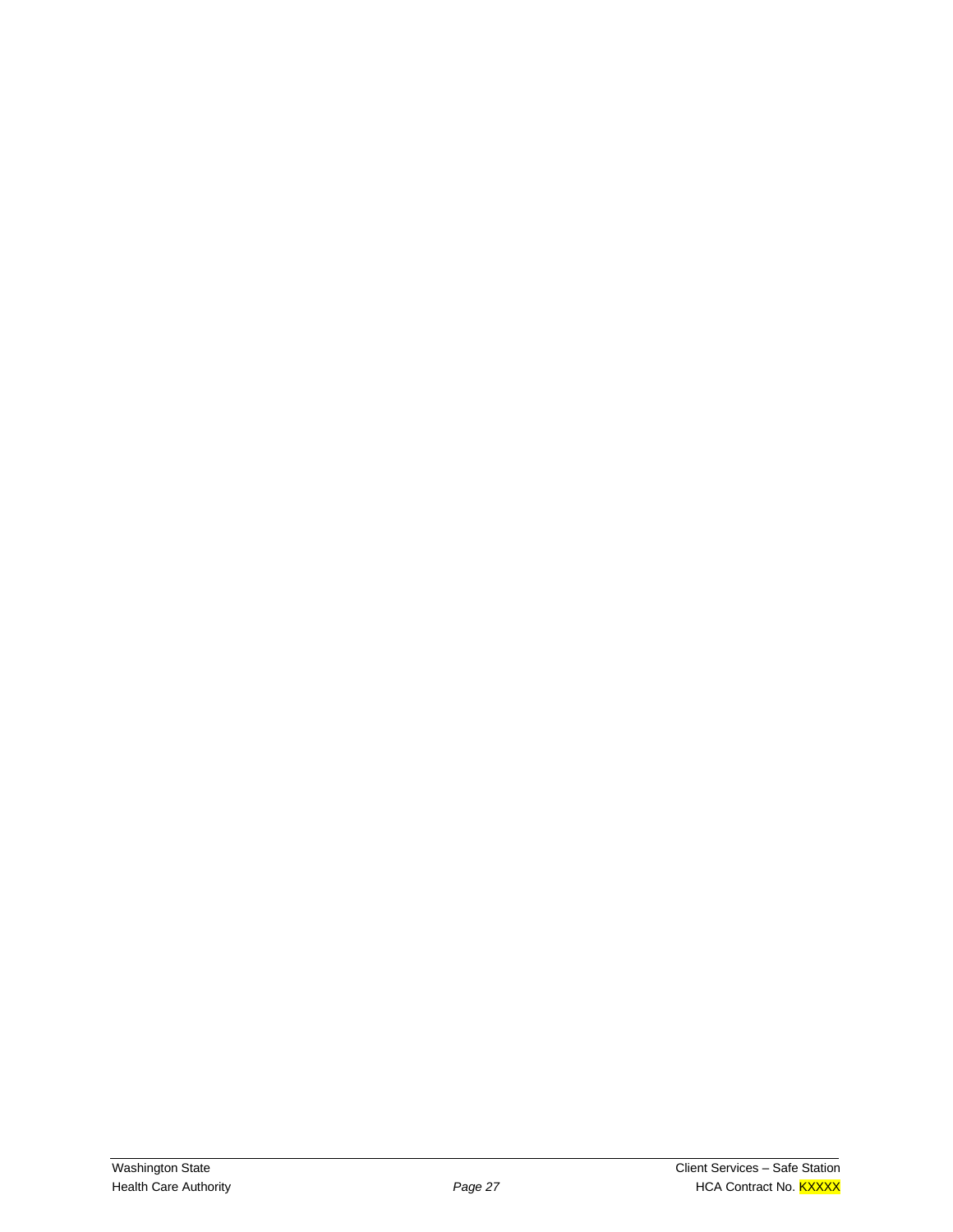# **EXHIBIT A: STATEMENT OF WORK**

The Safe Station program will designate fire stations as "Safe Stations" meant to be open to the general public—24 hours a day, seven days a week. Participating fire stations will assist those suffering from drug addiction and substance abuse; the focus of the program is on addiction or abuse of all drugs and not just heroin/opioids.

A fire station that is awarded a contract under this RFA, will be a Contractor that must adhere to the following obligations:

- Must have staff on site 24 hours a day, seven days a week ready to receive individuals (hereinafter referred to as "Participants")
	- o The Contractor must:
		- Have a private, designated section of the fire station where staff can identify participants and create a record of the visit. Staff must have an intake form and also record pertinent medical and personal information (such as any means of contacting the Participant – cell phone, email) acquired during the visit. Contractor must store the information electronically and confidentially in accordance with state and federal law, including HIPAA requirements, and HCA policies.
		- Acquire any drugs and/or paraphernalia that participants may have on their possessions in a safe and non-confrontational manner. Such drugs and/or paraphernalia must be put in a locked, drop-box or other similar secure spot.
		- Provide written information to participants about drug recovery programs in the county and/or State. HCA will determine the content of the written materials and Contractor will develop, write, and disseminate the materials. The written materials must be in English. Contractor will use its discretion to determine whether it is necessary to furnish written materials in other languages. Contractor must also have basic office supplies, basic furniture, and food/snacks/water.
		- Have standard operating policies for interacting with participants at the Safe Station and, in the community when deploying a mobile response unit, if applicable.
- Must screen and assess the participant (take the participant's vital signs and inquire about any existing medical conditions) to determine whether transportation to a medical facility is necessary. Contractor must create an objective set of medical measures to determine whether transportation to a medical facility is required. For example, if a participant's vital signs are determined to be unstable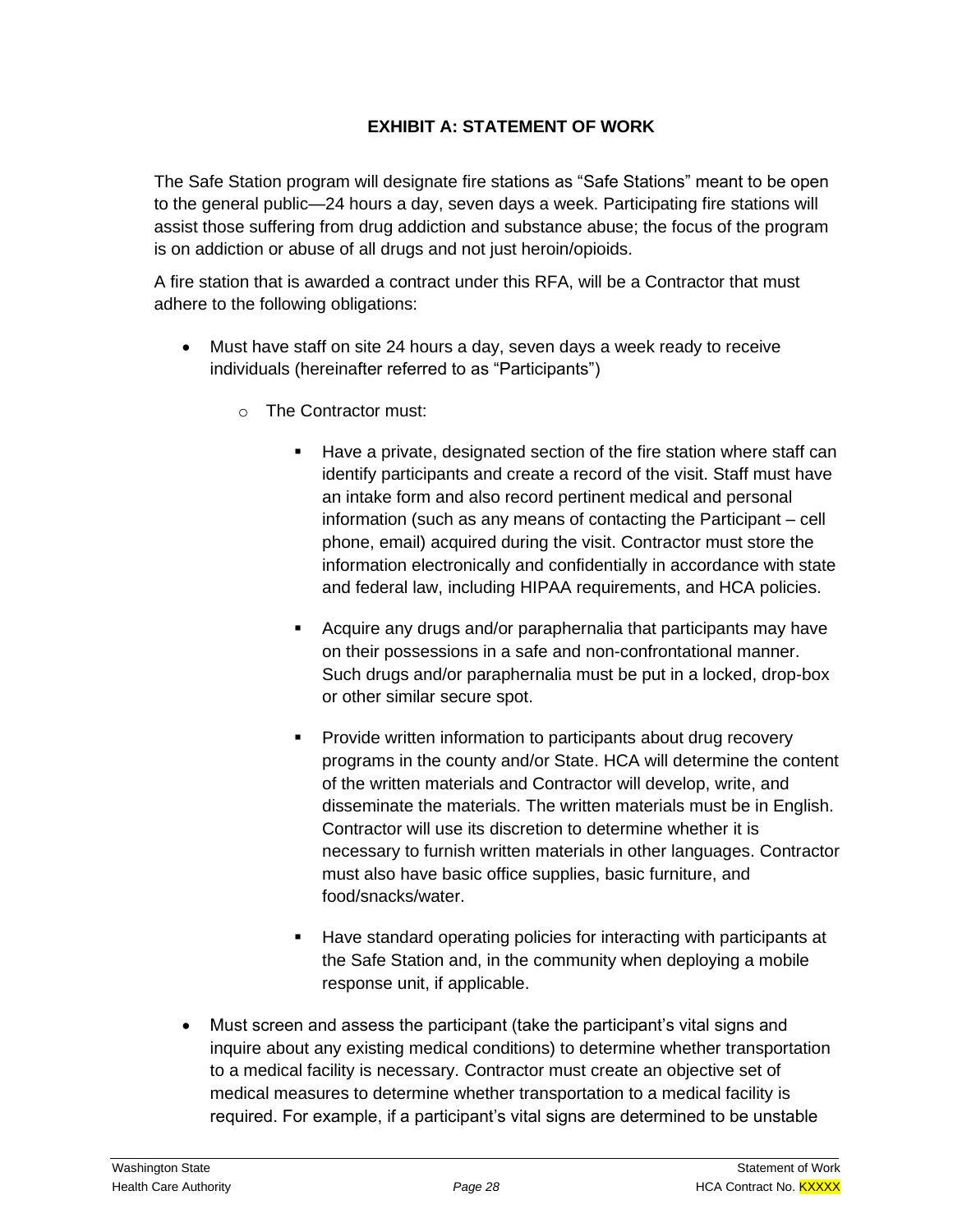(to be defined by Contractor), Contractor must transport the participant to a hospital/medical facility. The Contractor must develop transportation policies for this purpose and, if applicable, policies when deploying a mobile response unit in the community.

- If Contractor determines that a participant does not require transportation to a hospital/medical facility (i.e. the participant is stable), Contractor will call for a "Behavioral Health Professional" (substance use disorder professionals, licensed practical nurses, paramedics, registered nurses, or emergency medical technicians) to further screen and assess the Participant. Contractor will wait with the participant until the Behavioral Health Professional arrives.
	- o Certified substance use disorder peer specialists may be employed in a Safe Station if HCA determines that Contractor has a plan in place to provide appropriate levels of supervision and technical support.
- The Behavioral Health Professional must meet with the Participant to talk about their drug abuse or addiction needs in more detail, as well as options for treatment programs. The Behavioral Health Professional and Contractor must determine next steps for the Participant. After the Participant has left the Safe Station, Contractor and/or the Behavioral Health Professional must attempt follow-up contacts with the Participant. Contractor and/or the Behavioral Health Professional must make at least 3 attempts a week for 3 consecutive weeks following the Participant's visit, , until Contractor and/or Behavioral Health Professional makes direct contact with Participant. If Contractor and/or Behavioral Health Professional make direct contact with the Participant, Contractor and/or Behavioral Health Professional will collaborate with Participant and Behavioral Health Administrative Services Organizations in the region to develop a streamlined process for referring Participant to the appropriate level of care.
- Communication About the Safe Station Program to the Public
	- $\circ$  Contractor should create awareness about the Safe Station Program in the community. Contractor should utilize a variety of outreach and communication methods to disseminate information about the Safe Station program. Contractor may use any means to spread awareness about the Safe Station program so long as it is pre-approved by HCA.
	- o Contractor must affix a sign on the exterior of the fire station or post signage outside the fire station that identifies the fire station as a Safe Station. This sign must be visible 24 hours a day, seven days per week.
- Communication with HCA About Progress
	- $\circ$  Every 30 days, Contractor must provide to HCA a list of participants who have visited the Safe Station. In the list submitted to HCA, the participants must be described without the disclosure of protected health information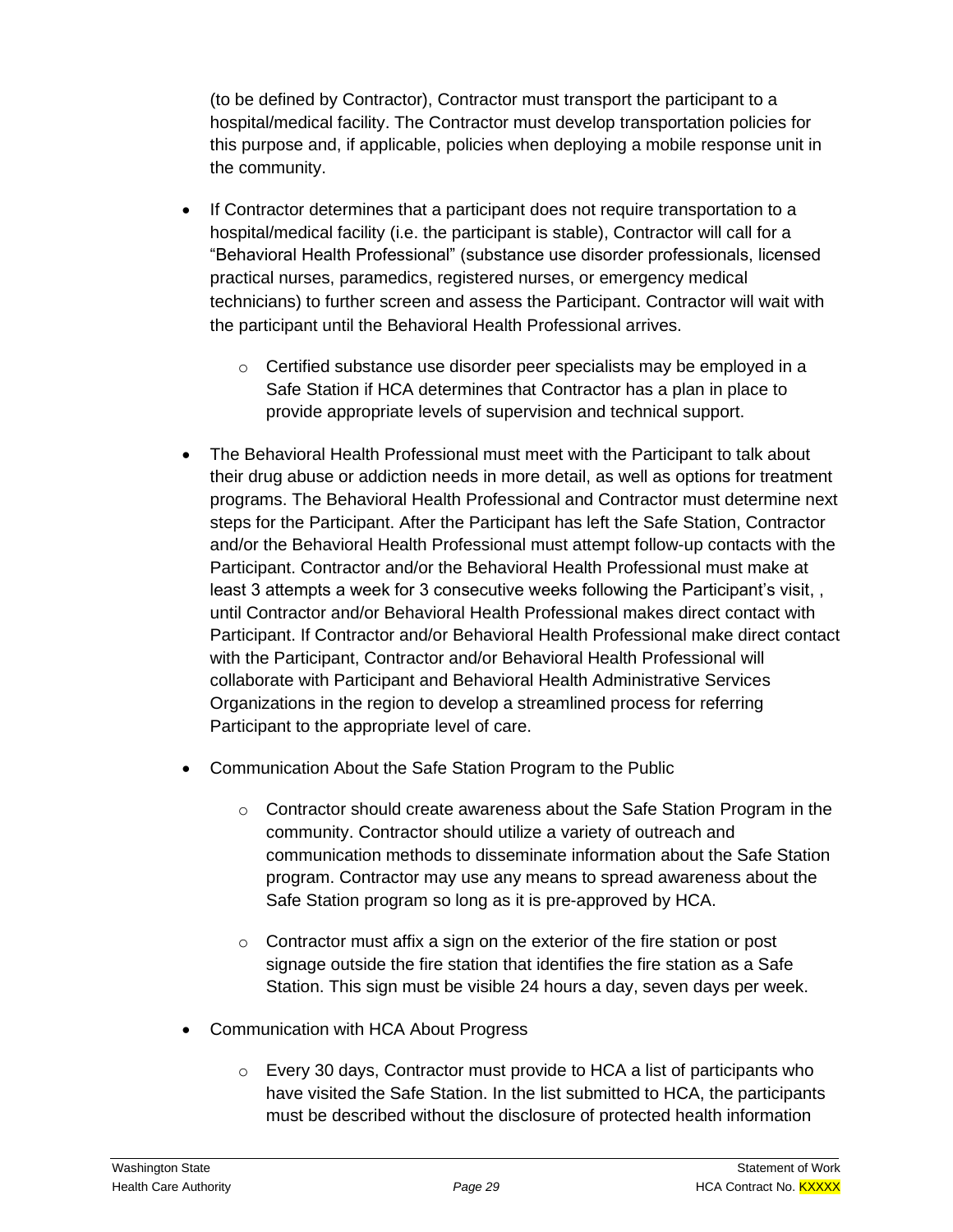(should be referred to "27. y.o. male/female"). The report should consist of the following for each individual Participant:

- Date and time the Participant was received at the Safe Station;
- **•** The results of any screening or assessments done by Contractor and/or Behavioral Health Professionals;
- Whether participants who visited the Safe Station were transported to a hospital/medical facility; and
- Documentation of follow-up attempts by Contractor and/or Behavioral Health Professionals.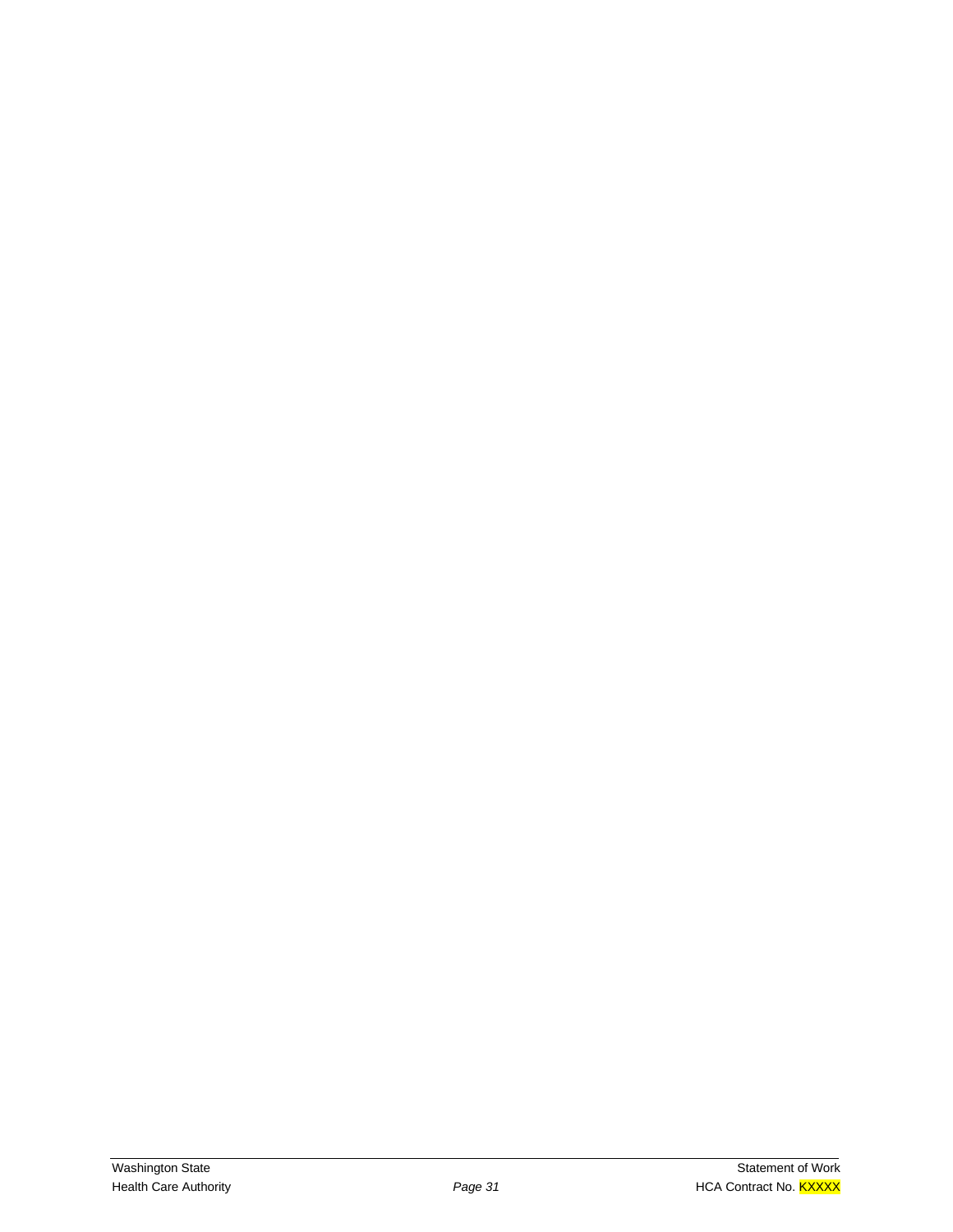# **ATTACHMENT 1: Data Use, Security, and Confidentiality**

#### **1. Definitions**

In addition to the definitions set out in section 1, Definitions, of the Contract, the definitions below apply to this Schedule:

**"Authorized User"** means an individual or individuals with an authorized business need to access HCA's Confidential Information under this Contract.

**"Business Associate"** means a Business Associate as defined in 45 C.F.R. § 160.103, who performs or assist in the performance of an activity for or on behalf of HCA, a Covered Entity, that involves the use or disclosure of Protected Health Information (PHI). Any reference to Business Associate in this Contract includes Business Associate's employees, agents, officers, Subcontracts, third party contractors, volunteers, or directors.

**"Business Associate Agreement"** or **"BAA"** means the HIPAA Compliance section of this Schedule, Section 12, and includes the Business Associate provisions required by the U.S. Department of Health and Human Services, Office for Civil Rights.

**"Breach"** means the acquisition, access, use, or disclosure of Data in a manner not permitted under law, including but not limited to the HIPAA Privacy Rule which compromises the security or privacy of the Protected Health Information, with the exclusions and exceptions listed in 45 C.F.R. 164.402.

**"Client"** means an individual who is eligible for or receiving services through HCA program(s).

**"Confidential Information"** means information that is exempt from disclosure to the public or other unauthorized persons under Chapter 42.56 RCW or other federal or state laws. Confidential Information comprises both Category 3 and Category 4 Data as described in Section **Error! Reference source not found.**, *Data Classification*, which includes, but is not limited to, Personal Information and Protected Health Information. For purposes of this Contract, Confidential Information means the same as "Data."

**"Contract Administrator"** means the HCA individual designated to receive legal notices and to administer, amend, or terminate this Contract.

**"Contract Manager"** means the individual identified on the cover page of this Contract who will provide oversight of the activities conducted under this Contract.

**"Covered Entity"** means HCA, which is a Covered Entity as defined in 45 C.F.R. § 160.103, in its conduct of covered functions by its health care components.

**"Designated Record Set"** means a group of records maintained by or for a Covered Entity, that is: the medical and billing records about individuals maintained by or for a covered health care provider; the enrollment, payment, claims adjudication, and case or medical management record systems maintained by or for a health plan; or used in whole or part by or for the Covered Entity to make decisions about individuals.

**"Disclosure"** means the release, transfer, provision of, access to, or divulging in any other manner of information outside the entity holding the information.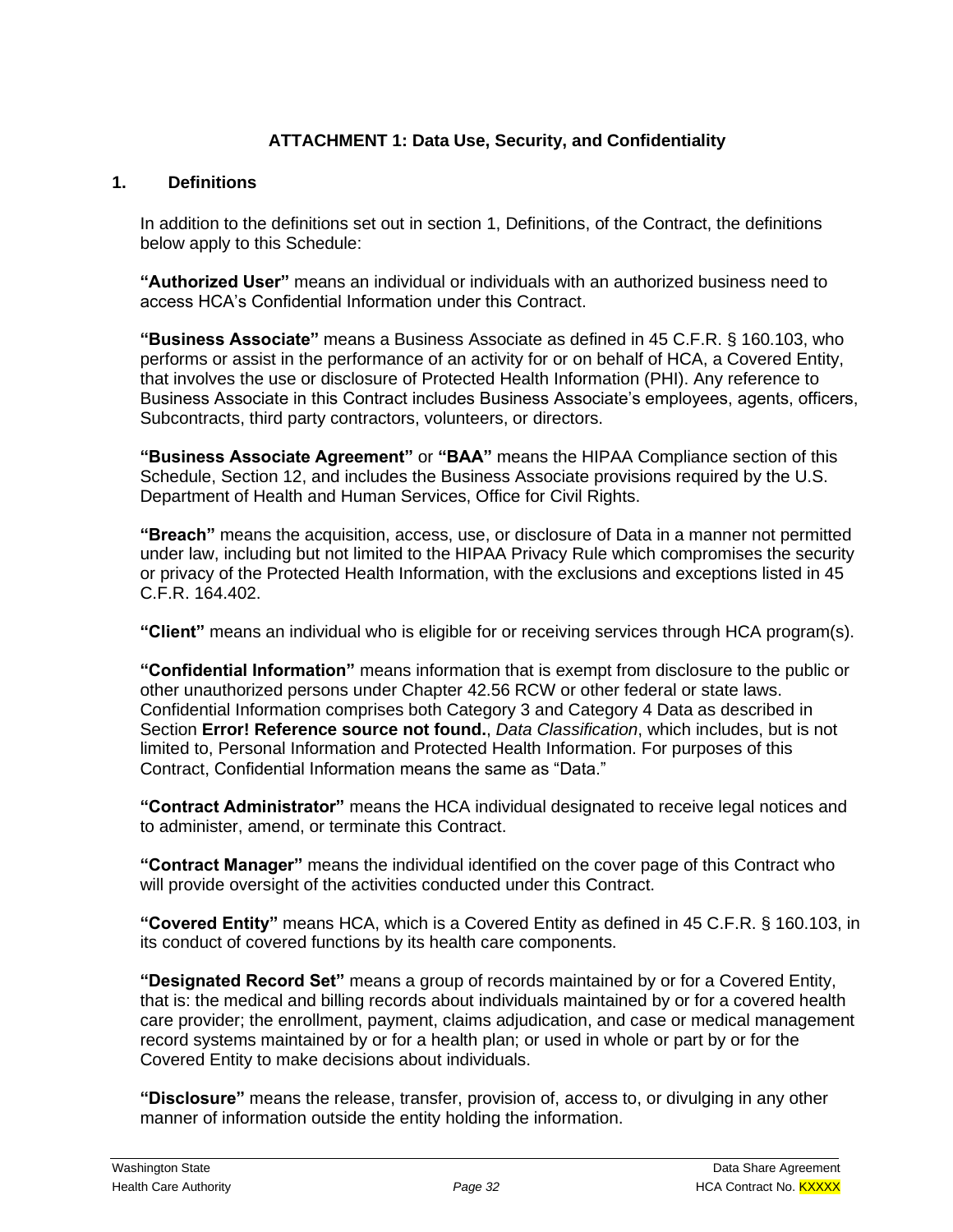**"Electronic Protected Health Information"** or **"ePHI"** means Protected Health Information that is transmitted by electronic media or maintained in any medium described in the definition of electronic media at 45 C.F.R. § 160.103.

**"HIPAA"** means the Health Insurance Portability and Accountability Act of 1996, Pub. L. 104- 191, as amended by the American Recovery and Reinvestment Act of 2009 ("ARRA"), Sec. 13400 – 13424, H.R. 1 (2009) (HITECH Act).

**"HIPAA Rules"** means the Privacy, Security, Breach Notification, and Enforcement Rules at 45 C.F.R. Parts 160 and Part 164.

**"Individual(s)"** means the person(s) who is the subject of PHI and includes a person who qualifies as a personal representative in accordance with 45 C.F.R. § 164.502(g).

**"Limited Data Set(s)"** means a data set that meets the requirements of 45 C.F.R. §§ 164.514(e)(2) and 164.514(e)(3).

**"Minimum Necessary"** means the least amount of PHI necessary to accomplish the purpose for which the PHI is needed.

**"Permissible Use"** means only those uses authorized in this Contract and as specifically defined herein.

**"Personal Information"** means information identifiable to any person, including, but not limited to, information that relates to a person's name, health, finances, education, business, use or receipt of governmental services or other activities, addresses (including or excluding zip code), telephone numbers, social security numbers, driver's license numbers, credit card numbers, any other identifying numbers, and any financial identifiers.

**"Protected Health Information"** or **"PHI"** means information that relates to the provision of health care to an individual; the past, present, or future physical or mental health or condition of an individual; or past, present or future payment for provision of health care to an individual. 45 C.F.R. 160 and 164. PHI includes demographic information that identifies the individual or about which there is reasonable basis to believe, can be used to identify the individual. 45 C.F.R. 160.103. PHI is information transmitted, maintained, or stored in any form or medium. 45 C.F.R. 164.501. PHI does not include education records covered by the Family Educational Right and Privacy Act, as amended, 20 USC 1232g(a)(4)(b)(iv).

**"ProviderOne"** means the Medicaid Management Information System, which is the State's Medicaid payment system managed by HCA.

**"Regulation"** means any federal, state, or local regulation, rule, or ordinance.

**"Contractor"** means the entity that is identified on the cover page of this Contract and is a party to this Contract, and includes the entity's owners, members, officers, directors, partners, trustees, employees, and Subcontractors and their owners, members, officers, directors, partners, trustees, and employees.

**"Subcontract"** means any separate agreement or contract between the Contractor and an individual or entity ("Subcontractor") to perform any duties that give rise to a business requirement to access the Data that is the subject of this Contract.

**"Use"** includes the sharing, employment, application, utilization, examination, or analysis, of PHI within an entity that maintains such information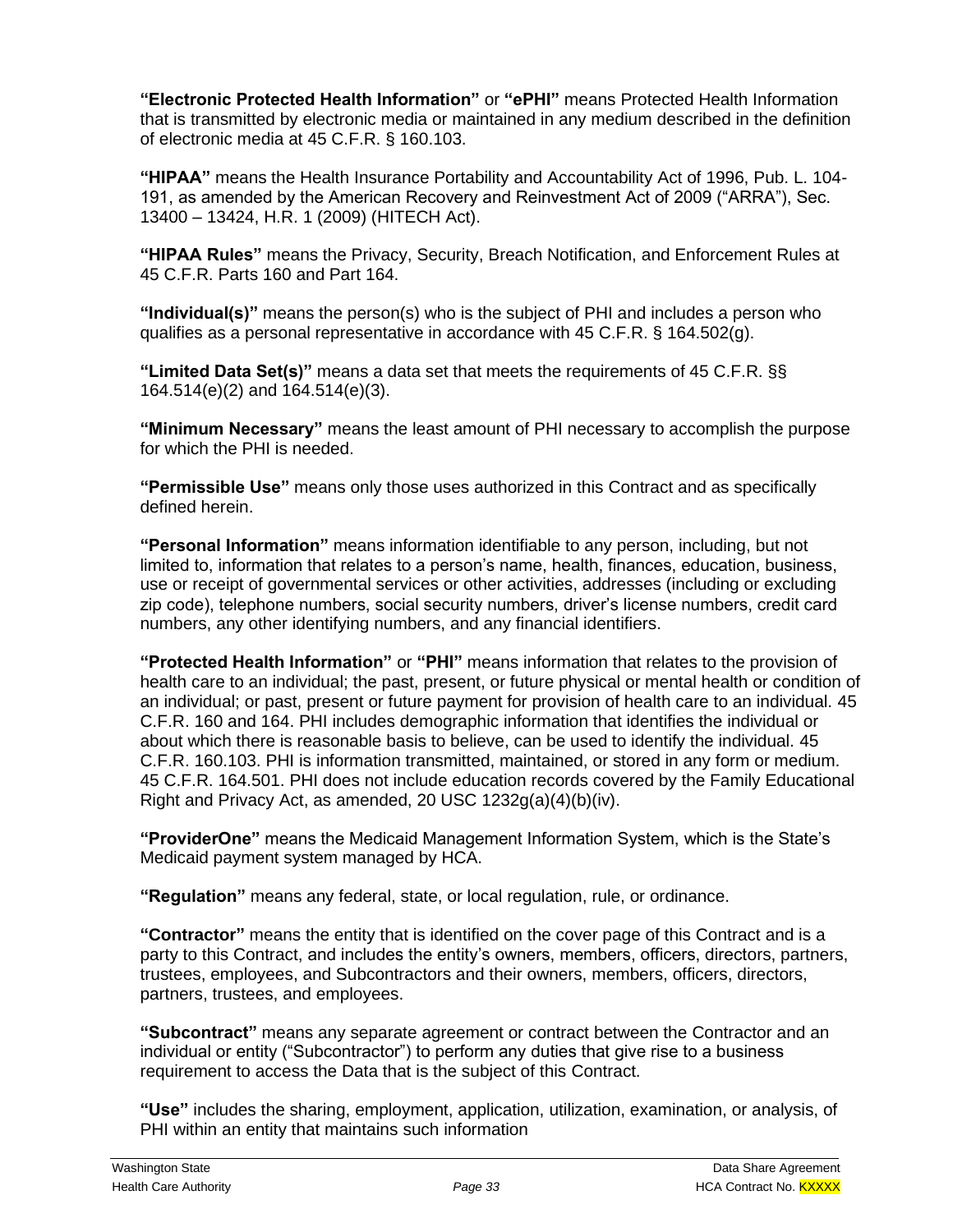## **2. Description of Data to be Shared / Data Licensing Statements**

Data Licensing Statements are the written statements that determine the following issues, at a minimum:

- a. Identification of the purpose of the file;
- b. Identification of costs (if any)
- c. Identification of transmission method; and
- d. Identification of the file layout.

#### **3. HCA System Access Requirements and Process**

- 3.1. The Contractor may request access to the  $\frac{1}{2}$  for up to  $\frac{1}{2}$  Authorized Users under this Contract.
- 3.2. The Contractor Contract Manager, identified in Section **Error! Reference source not found.** must send the request to the HCA Security Help Desk at [HCAITSecurity@hca.wa.gov.](mailto:HCAITSecurity@hca.wa.gov)
- 3.3. The Contractor must access the system(s) through the State Governmental Network (SGN), or SecureAccessWashington (SAW), or through another method of secure access approved by HCA in writing.
- 3.4. Contractor Point of Contact. The Contractor Point of Contact will be the single source of access requests and the person HCA will contact for any follow-up information or to initiate an audit under this Contract. Contractor Point of Contact may be changed by written notice to the HCA Security Help Desk, email acceptable, with a copy to the HCA Contract Manager and HCA Office of Contracts and Procurements at [contracts@hca.wa.gov.](mailto:contracts@hca.wa.gov)

| <b>NAME OR</b><br><b>TITLE</b> |  |
|--------------------------------|--|
| <b>ADDRESS</b>                 |  |
| <b>TELEPHONE</b>               |  |
| <b>EMAIL</b>                   |  |

3.5 HCA will grant the appropriate access permissions to Contractor Authorized Users within 30 calendar days from the date of receipt of a complete and accurate request form. HCA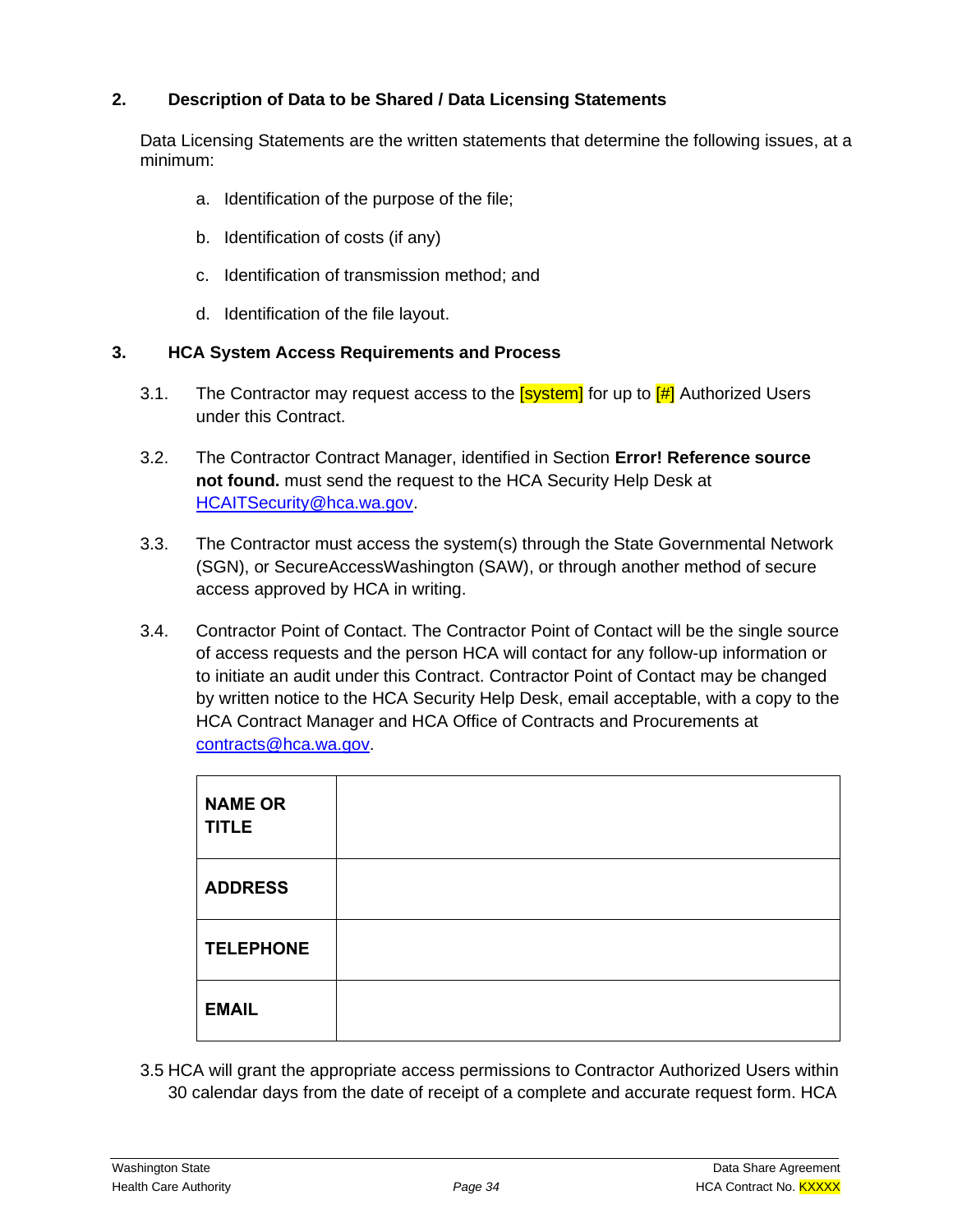will respond within 5 business days of receipt of request form if there is a need for clarification or revisions to any inaccurate or incomplete request form(s).

- 3.6 HCA does not allow shared User IDs and passwords for use with Confidential Information or to access systems that contain Confidential Information. Contractor must ensure that only Authorized Users access and Use the system(s) in this Contract, use only their own User ID and password to access the system(s), and do not allow employees or others who are not authorized to borrow a User ID or password to access any system(s).
- 3.7 Contractor must notify HCA within 5 business days whenever an Authorized User who has access to the Data is no longer employed by the Receiving Part or whenever an Authorized User's duties change such that the user no longer requires access to the Data.
- 3.8 Contractor's access to the systems may be continuously tracked and monitored. HCA reserves the right, at any time, to terminate Data access for an individual, conduct audits of system(s) access and use, and to investigate possible violations of this Contract and/or violations of federal and state laws and regulations governing access to PHI.

# **4. Data Classification**

The State classifies data into categories based on the sensitivity of the data pursuant to the Security policy and standards promulgated by the Office of the state of Washington Chief Information Officer. (See Section 4, *Data Security*, of *Securing IT Assets Standards* No. 141.10 in the *State Technology Manual* at [https://ocio.wa.gov/policies/141-securing-information](https://ocio.wa.gov/policies/141-securing-information-technology-assets/14110-securing-information-technology-assets)[technology-assets/14110-securing-information-technology-assets.](https://ocio.wa.gov/policies/141-securing-information-technology-assets/14110-securing-information-technology-assets) Section 4 is hereby incorporated by reference.)

The Data that is the subject of this Contract is classified as indicated below:

 $\Box$  Category 1 – Public Information

Public information is information that can be or currently is released to the public. It does not need protection from unauthorized disclosure, but does need integrity and availability protection controls.

 $\Box$  Category 2 – Sensitive Information

Sensitive information may not be specifically protected from disclosure by law and is for official use only. Sensitive information is generally not released to the public unless specifically requested.

 $\Box$  Category 3 – Confidential Information

Confidential information is information that is specifically protected from disclosure by law. It may include but is not limited to:

a. Personal Information about individuals, regardless of how that information is obtained;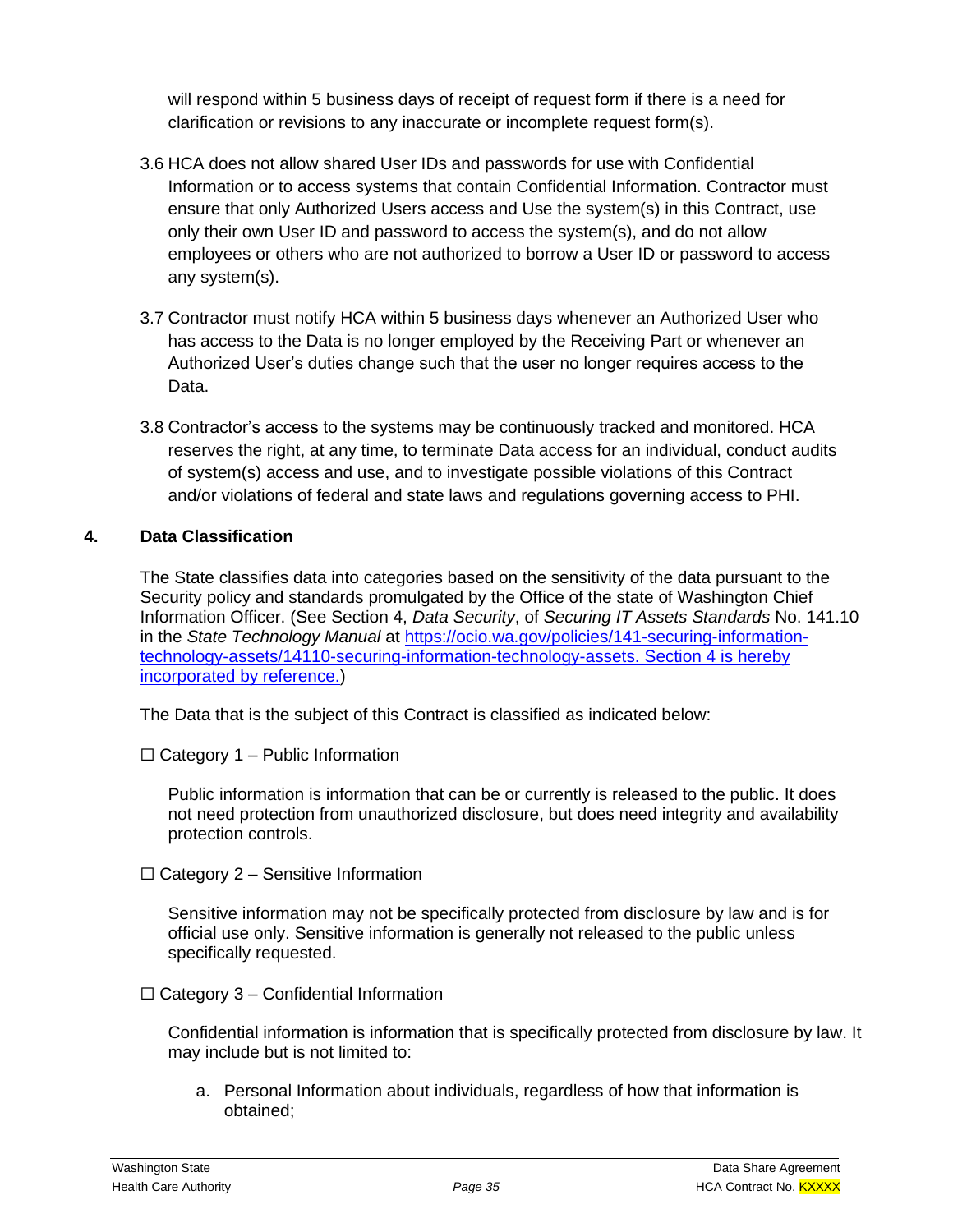- b. Information concerning employee personnel records;
- c. Information regarding IT infrastructure and security of computer and telecommunications systems;
- $\Box$  Category 4 Confidential Information Requiring Special Handling

Confidential information requiring special handling is information that is specifically protected from disclosure by law and for which:

- a. Especially strict handling requirements are dictated, such as by statutes, regulations, or agreements;
- b. Serious consequences could arise from unauthorized disclosure, such as threats to health and safety, or legal sanctions.
- 5. Constraints on Use of Data/Limited License
	- 5.1. Subject to the Terms and Conditions of this Contract, HCA hereby grants Contractor a limited license for the access and Permissible Use of Data. This grant of access may not be deemed as providing Contractor with ownership rights to the Data. The Data being shared/accessed is owned and belongs to HCA.
	- 5.2. [Use for Limited Data Sets] Contractor agrees to not attempt to re-identify individals in the Data shared, or attempt to contact said individuals.
	- 5.3. [Use for Part 2 (SUD/MH) Data] Data shared under this Contract includes data protected by 42 C.F.R. Part 2. In accordance with 42 C.F.R. § 2.32, this Data has been disclosed from records protected by federal confidentiality rules (42 C.F.R. Part 2). The federal rules prohibit Contractor from making any further disclosure(s) of the Data that identifies a patient as having or having had a substance use disorder either directly, by reference to publicly available information, or through verification of such identification by another person unless further disclosure is expressly permitted by the written consent of the individual whose information is being disclosed or as otherwise permitted by 42 C.F.R. Part 2. A general authorization for the release of medical or other information is NOT sufficient for this purpose (42 C.F.R. § 2.31). The federal rules restrict any use of the SUD data to investigate or prosecute with regard to a crime any patient with a substance use disorder, except as provided at 42 C.F.R. §§ 2.12(c)(5) and 2.65.
	- 5.4. This Contract does not constitute a release of the Data for the Contractor's discretionary use. Contractor must use the Data received or accessed under this Contract only to carry out the purpose and justification of this Contract as set out in the Data Licensing Statement(s). Any analysis, use, or reporting that is not within the Purpose of this Contract is not permitted without HCA's prior written consent.
	- 5.5. This Contract does not constitute a release for Contractor to share the Data with any third parties, including Subcontractors, even if for authorized use(s) under this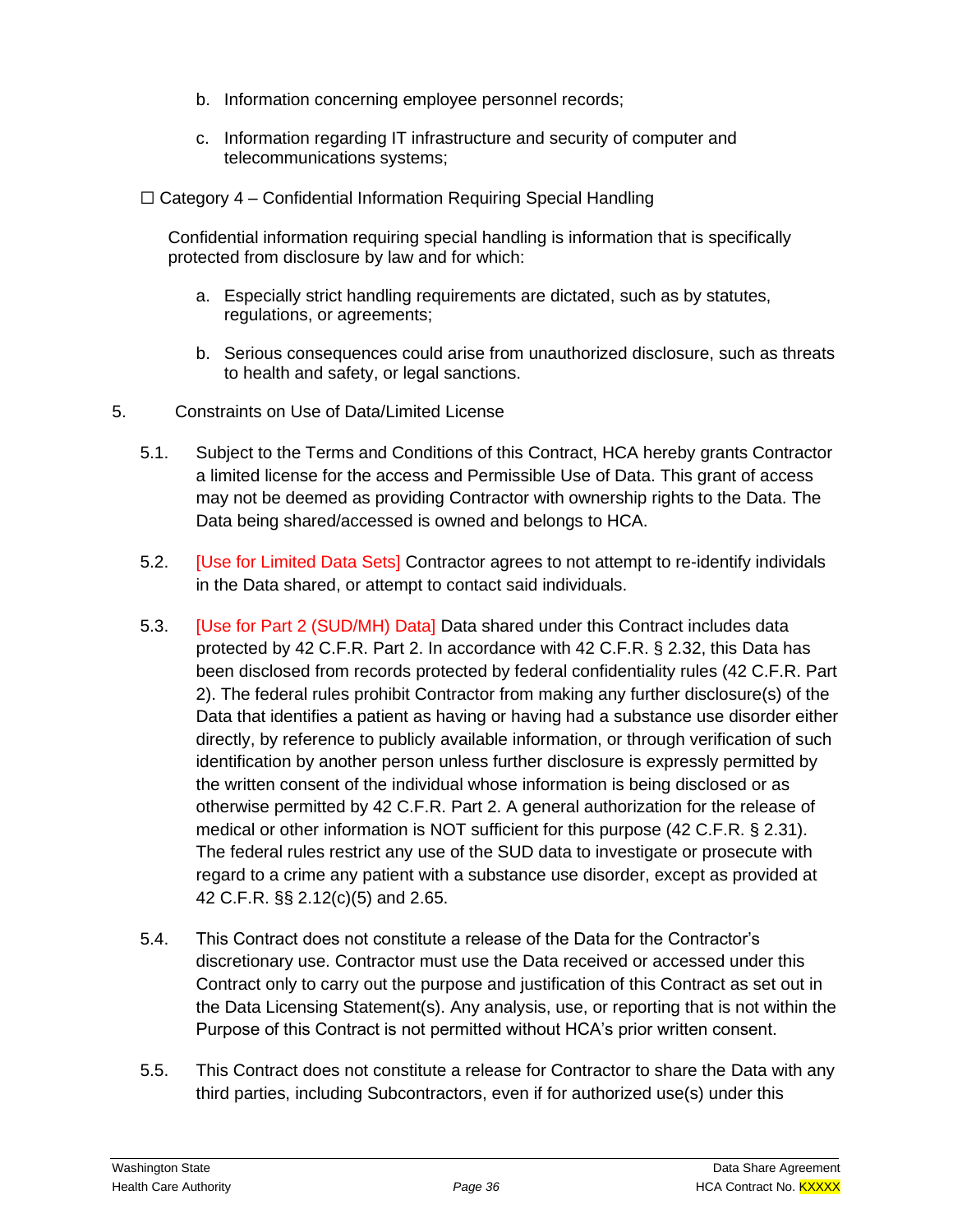Contract, without the third party release being approved in advance by HCA and identified in the Data Licensing Statement(s).

- 5.6. Derivative Data Product Review and Release Process. All reports derived from Data shared under this Contract, produced by Contractor that are created with the intention of being published for or shared with external customers (Data Product(s)) must be sent to HCA for review of usability, data sensitivity, data accuracy, completeness, and consistency with HCA standards prior to disclosure. This review will be conducted and response of suggestions, concerns, or approval provided to Receving Party within 10 business days.
	- i. Small Numbers. Contractor will adhere to HCA Small Numbers Standards, Attachment 2. HCA and Contractor may agree to individual Permissible Use exceptions to the Small Numbers Standards, in writing (email acceptable).
- 5.7 Any disclosure of Data contrary to this Contract is unauthorized and is subject to penalties identified in law.

# **6. Data Modification(s)**

Any modification to the Purpose, Justification, Description of Data to be Shared/Data Licensing Statement(s), and Permissible Use, is required to be approved through HCA's Data Request Process. Contractor must notify HCA's Contract Manager of any requested changes to the Data elements, Use, records linking needs, research needs, and any other changes from this Contract, immediately to start the review process. Approved changes will be documented in an Amendment to the Contract.

## **7. Security of Data**

7.1. Data Protection

The Contractor must protect and maintain all Confidential Information gained by reason of this Contract against unauthorized use, access, disclosure, modification or loss. This duty requires the Contractor to employ reasonable security measures, which include restricting access to the Confidential Information by:

- a. Allowing access only to staff that have an authorized business requirement to view the Confidential Information.
- b. Physically securing any computers, documents, or other media containing the Confidential Information.
- 7.2. Data Security Standards

Contractor must comply with the Data Security Requirements set out in Attachment 1 and the Washington OCIO Security Standard, 141.10 [\(https://ocio.wa.gov/policies/141](https://ocio.wa.gov/policies/141-securing-information-technology-assets/14110-securing-information-technology-assets) [securing-information-technology-assets/14110-securing-information-technology-assets.](https://ocio.wa.gov/policies/141-securing-information-technology-assets/14110-securing-information-technology-assets)) The Security Standard 141.10 is hereby incorporated by reference into this Contract.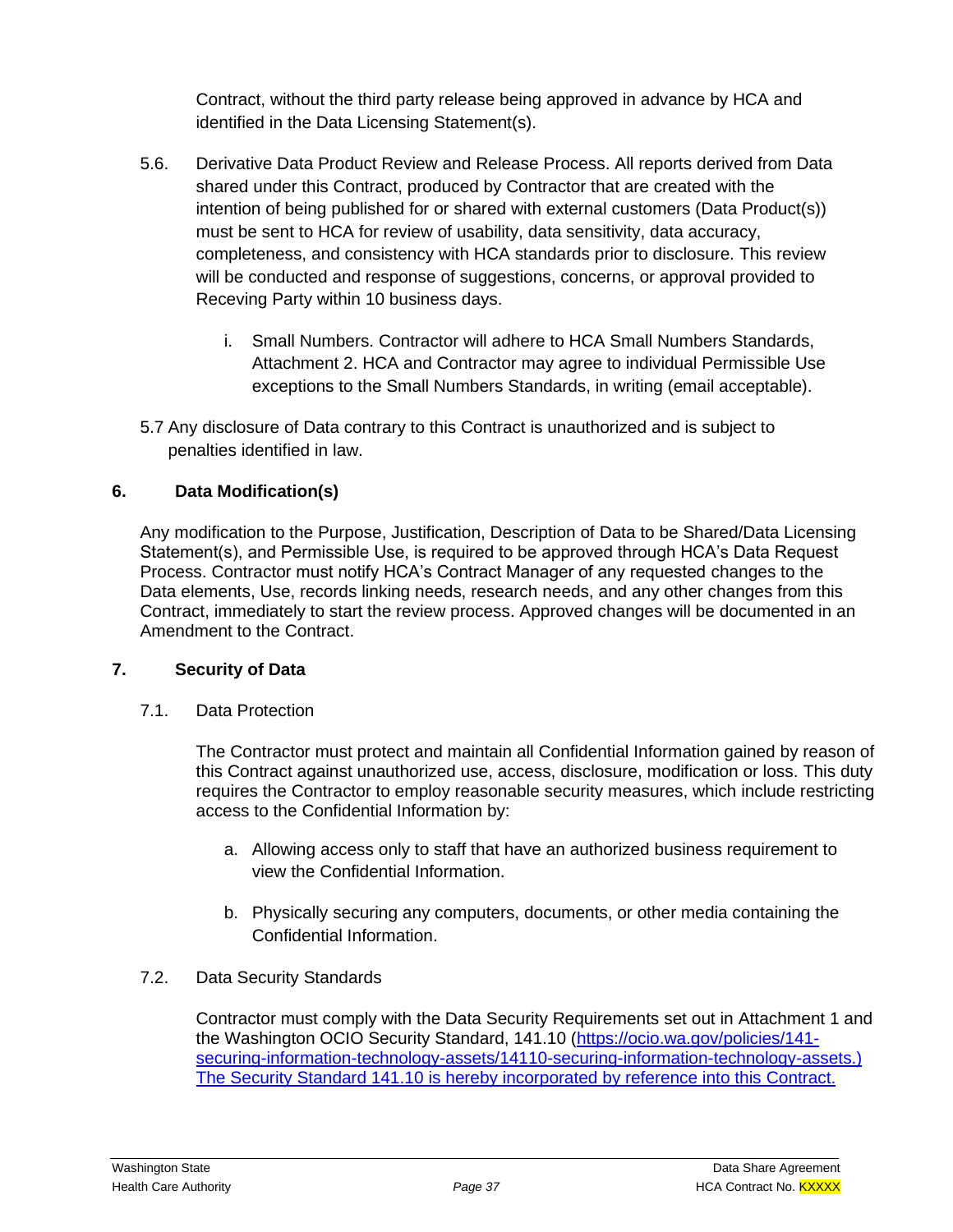- 7.3. Data Disposition and Retention
	- a. Contractor will dispose of HCA Data in accordance with this section.
	- b. Upon request by HCA, or at the end of the Contract term, or when no longer needed, Confidential Information/Data must be disposed of as set out in Attachment 1, Section **Error! Reference source not found.** *Data Disposition,* except as required to be maintained for compliance or accounting purposes. Contractor will provide written certification to HCA of disposition using Attachment 4, *Certification of Destruction/Disposition of Confidential Information*.
	- c. [Medicaid Claims Data] For the purpose of this section, "fiscal year" means the 12-month period of July 1 to June 30. Claims Data will not be kept or maintained beyond 10 years after the end of the fiscal year in which the claim is dated. Client Data, not including Claims Data, will not be kept or maintained beyond 10 years from the date received from HCA. Any other Data will not be kept or maintained beyond 10 years from the date received from HCA. At that time Data and derivative Data Products must be disposed of in accordance with subsection **Error! Reference source not found.**.

## **8. Data Confidentiality and Non-Disclosure**

8.1. Data Confidentiality.

The Contractor will not use, publish, transfer, sell, or otherwise disclose any Confidential Information gained by reason of this Contract for any purpose that is not directly connected with the purpose, justification, and Permissible Use of this Contract, as set out in the attached Data Licensing Statement(s), except: (a) as provided by law; or (b) with the prior written consent of the person or personal representative of the person who is the subject of the Data.

#### 8.2. Non-Disclosure of Data

The Contractor must ensure that all employees or Subcontractors who will have access to the Data described in this Contract (including both employees who will use the Data and IT support staff) are instructed and made aware of the use restrictions and protection requirements of this Contract before gaining access to the Data identified herein. The Contractor will also instruct and make any new employee aware of the use restrictions and protection requirements of this Contract before they gain access to the Data.

The Contractor will ensure that each employee or Subcontractor who will access the Data signs the *User Agreement on Non-Disclosure of Confidential Information*, Attachment 3 hereto. The Contractor will retain the signed copy of the *User Agreement on Non-Disclosure of Confidential Information* in each employee's personnel file for a minimum of six years from the date the employee's access to the Data ends. The documentation must be available to HCA upon request.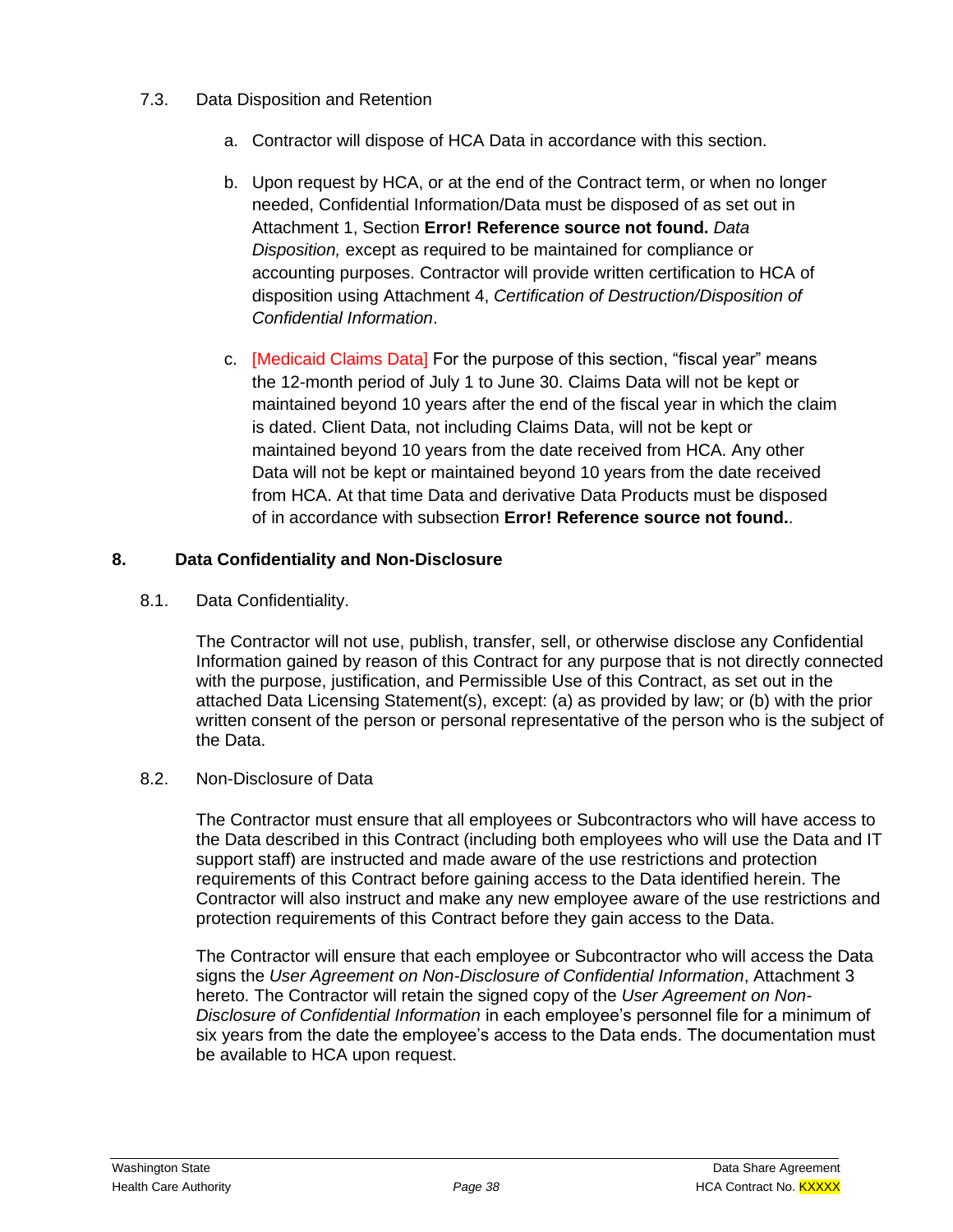8.3. Penalties for Unauthorized Disclosure of Data

State laws (including RCW 74.04.060 and RCW 70.02.020) and federal regulations (including HIPAA Privacy and Security Rules, 45 C.F.R. Part 160 and Part 164; Confidentiality of Alcohol and Drug Abuse Patient Records, 42 C.F.R., Part 2; and Safeguarding Information on Applicants and Beneficiaries, 42 C.F.R. Part 431, Subpart F) prohibit unauthorized access, use, or disclosure of Confidential Information. Violation of these laws may result in criminal or civil penalties or fines.

The Contractor accepts full responsibility and liability for any noncompliance by itself, its employees, and its Subcontractors with these laws and any violations of the Contract.

## **9. Data Shared with Subcontractors**

The Contractor will not enter into any Subcontract without the express, written permission of HCA, which will approve or deny the proposed subcontract in its sole discretion. If Data access is to be provided to a Subcontractor under this Contract it will only be for the Permissible Use authorized by HCA and the Contractor must include all of the Data security terms, conditions and requirements set forth in this Contract in any such Subcontract. In no event will the existence of the Subcontract operate to release or reduce the liability of the Contractor to HCA for any breach in the performance of the Contractor's responsibilities.

#### **10. Audit**

- 10.1. At HCA's request or in accordance with OCIO 141.10, Contractor shall obtain audits covering Data Security and Permissible Use. Contractor may cover both the Permissible Use and the Data Security Requirements under the same audit, or under separate audits. The term, "independent third-party" as referenced in this section means an outside auditor that is an independent auditing firm.
- 10.2. Data Security audits must demonstrate compliance with Data Security standards adopted by the Washington State Office of the Chief Information Officer (OCIO), and as set forth in Attachment 1, Data Security Requirements. At a minimum, audit(s) must determine whether Data Security policies, procedures, and controls are in place to ensure compliance with all Data Security Requirements set forth herein and as required by state and federal law.
- 10.3. Permissible Use Audits must demonstrate compliance with Permissible Use standards as set forth in this Contract and each Attachment A. Audit(s) must determine whether Permissible Use policies, procedures, and controls are in place to ensure compliance with all Permissible Use requirements in this Contract.
- 10.4. HCA may monitor, investigate, and audit the use of Personal Information received by Contractor through this Contract. The monitoring and investigating may include the act of introducing data containing unique but false information (commonly referred to as "salting" or "seeding") that can be used later to identify inappropriate use or disclosure of Data.
- 10.5. During the term of this Contract and for six (6) years following termination or expiration of this Contract, HCA will have the right at reasonable times and upon no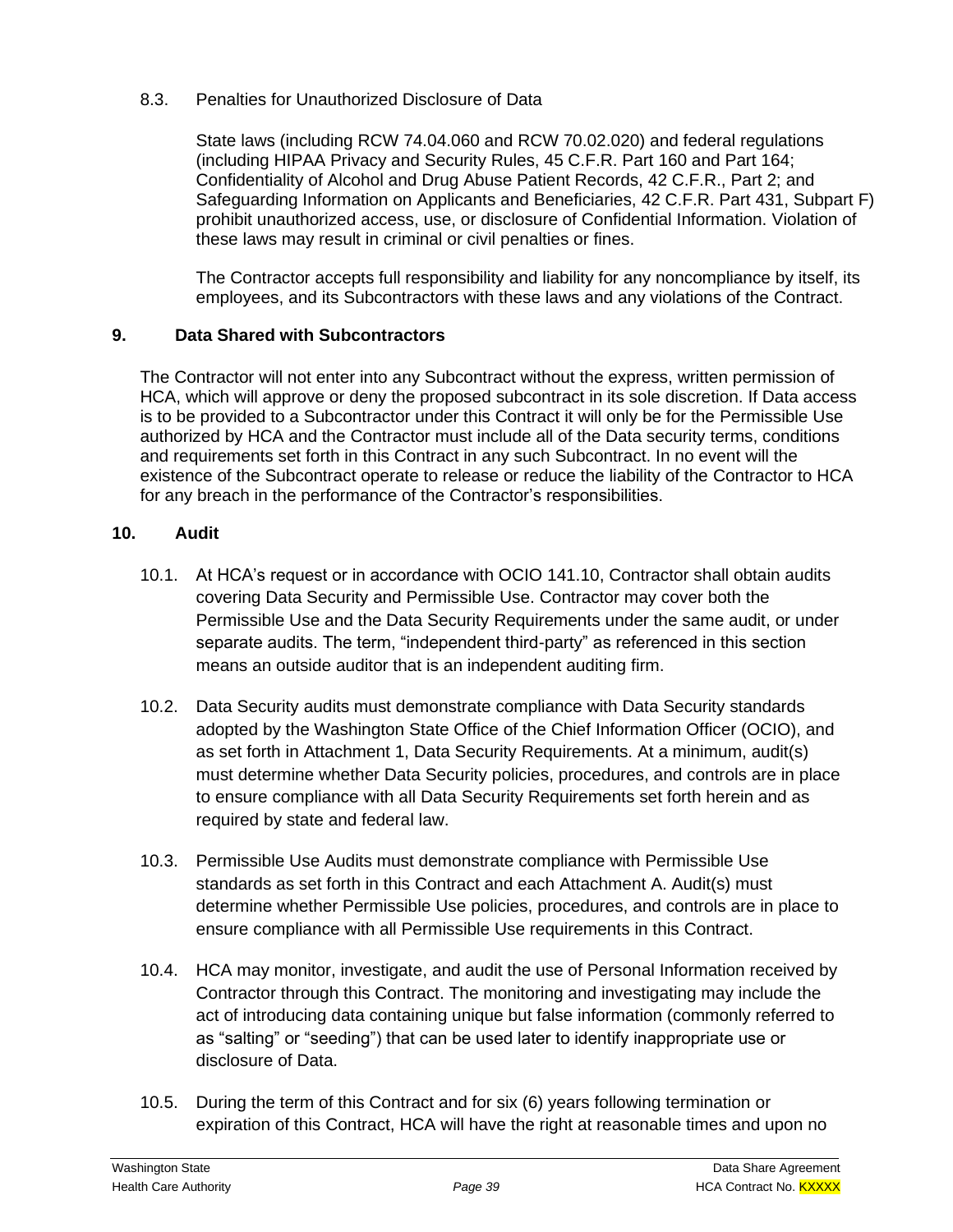less than five (5) business days prior written notice to access the Contractor's records and place of business for the purpose of auditing, and evaluating the Contractor's compliance with this Contract and applicable laws and regulations.

# **11. Data Breach Notification and Obligations**

- 11.1. The Breach or potential compromise of Data shared under this Contract must be reported to the HCA Privacy Officer at **PrivacyOfficer@hca.wa.gov within one (1)** business day of discovery.
- 11.2. If the Breach or potential compromise of Data includes PHI, and the Contractor does not have full details, it will report what information it has and provide full details within 15 business days of discovery. To the extent possible, these reports must include the following:
	- a. The identification of each individual whose PHI has been or may have been improperly accessed, acquired, used, or disclosed;
	- b. The nature of the unauthorized Use or disclosure, including a brief description of what happened, the date of the event(s), and the date of discovery;
	- c. A description of the types of PHI involved;
	- d. The investigative and remedial actions the Contractor or its Subcontractor took or will take to prevent and mitigate harmful effects and protect against recurrence;
	- e. Any details necessary for a determination of the potential harm to Clients whose PHI is believed to have been Used or disclosed and the steps those Clients should take to protect themselves; and
	- f. Any other information HCA reasonably requests.
- 11.3. The Contractor must also take actions to mitigate the risk of loss and comply with any notification or other requirements imposed by law or HCA including but not limited to 45 C.F.R. Part 164 Subpart D; RCW 42.56.590; RCW 19.255.010; or WAC 284-04-625.
- 11.4. If notification must, in the sole judgement of HCA, must be made Contractor will further cooperate and facilitate notification to necessary individuals, to the U.S. Department of Health and Human Services (DHHS) Secretary, and to the media. At HCA's discretion, Contractor may be required to directly perform notification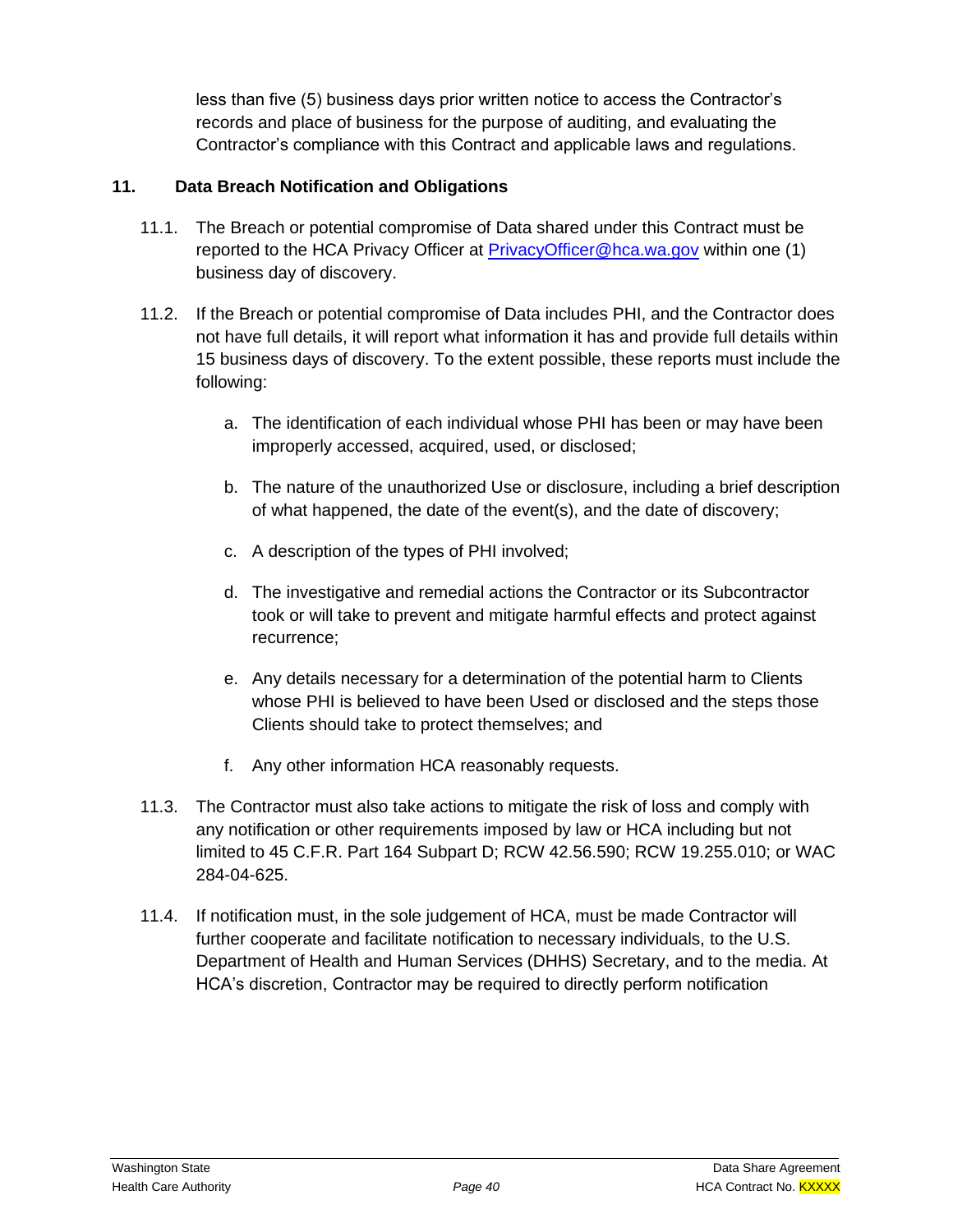requirements, or if HCA elects to perform the notifications, Contractor must reimburse HCA for all costs associated with notification(s).

- 11.5. Contractor is responsible for all costs incurred in connection with a security incident privacy Breach, or potential compromise of Data, including:
	- a. Computer forensics assistance to assess the impact of a Data Breach, determine root cause, and help determine whether and the extent to which notification must be provided to comply with Breach notification laws;
	- b. Notification and call center services for individuals affected by a security incident or privacy Breach, including fraud prevention, credit monitoring, and identify theft assistance; and
	- c. Regulatory defense, fines, and penalties from any claim in the form of a regulatory proceeding resulting from a violation of any applicable privacy or security law(s) or regulation(s).
- 11.6. Any breach of this section may result in termination of the Contract and the demand for return or disposition, as described in Section **Error! Reference source not found.**, of all HCA Data.
- 11.7. Contractor's obligations regarding breach notification survive the termination of this Contract and continue for as long as Contractor maintains the Data and for any Breach or potential compromise, at any time.

# **12. HIPAA Compliance**

# *Use below to include BAA language in this Contract (only if no separate stand-alone BAA exists) – Delete paragraph after 12.9*

This section of the Schedule is the Business Associate Agreement required by HIPAA. The Contractor is a "Business Associate" of HCA as defined in the HIPAA Rules.

12.1. HIPAA Point of Contact. The point of contact for the Contractor for all required HIPAA-related reporting and notification communications from this Section **Error! Reference source not found.**, HIPAA Compliance, and all required Data Breach notification communications from Section **Error! Reference source not found.**, Data Breach Notification and Obligations, is:

> HCA Privacy Officer Washington State Health Care Authority 626 8th Avenue SE Olympia, WA 98504-2700 Telephone: (360) 725-1116 E-mail: [PrivacyOfficer@hca.wa.gov](mailto:PrivacyOfficer@hca.wa.gov)

12.2. Compliance. Business Associate must perform all Contract duties, activities, and tasks in compliance with HIPAA, the HIPAA Rules, and all attendant regulations as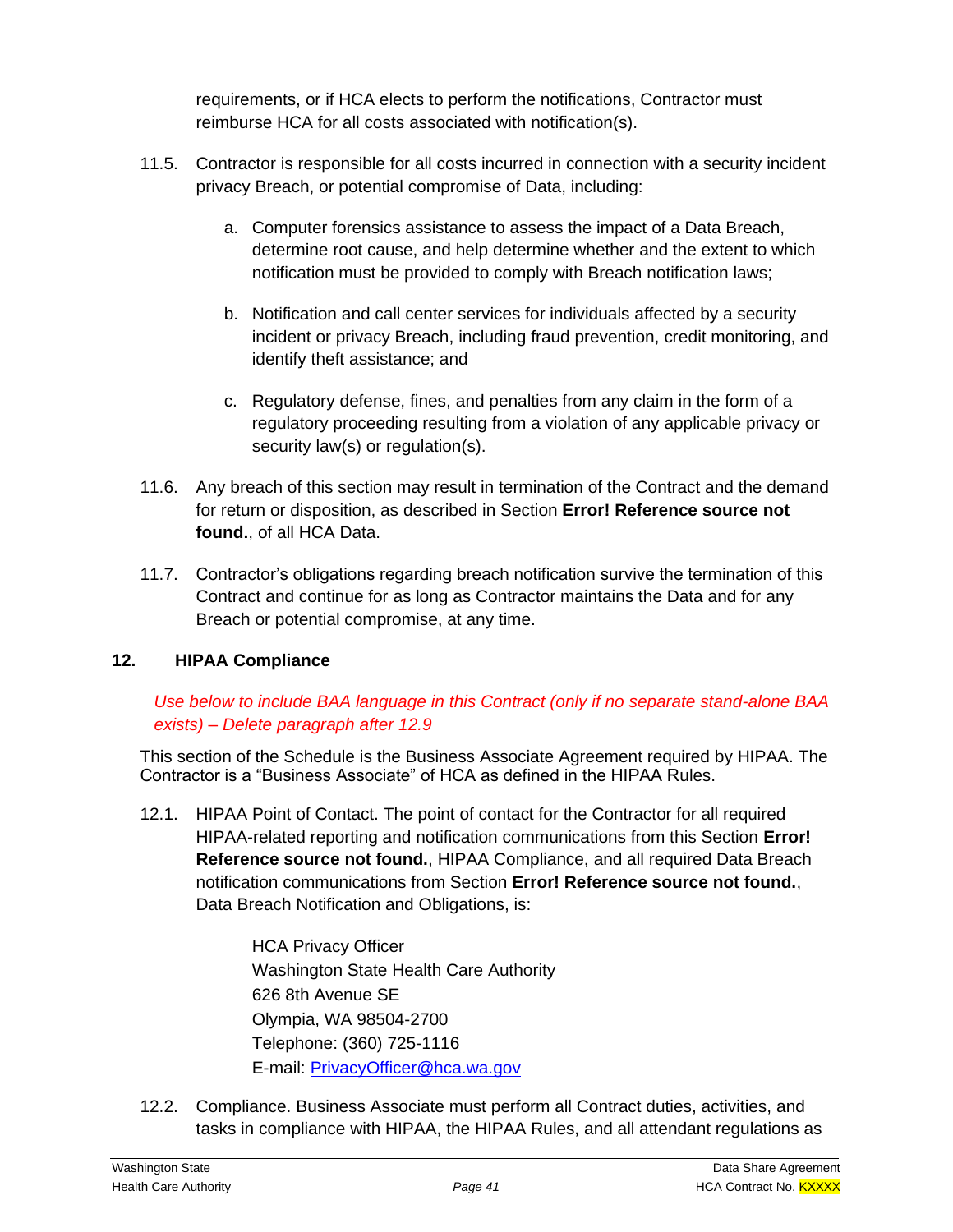promulgated by the U.S. Department of Health and Human Services, Office for Civil Rights, as applicalbe.

- 12.3. Use and Disclosure of PHI. Business Associate is limited to the following permitted and required uses or disclosures of PHI:
	- a. Duty to Protect PHI. Business Associate must protect PHI from, and will use appropriate safeguards, and comply with Subpart C of 45 C.F.R. Part 164, Security Standards for the Protection of Electronic Protected Health Information, with respect to ePHI, to prevent the unauthorized Use or disclosure of PHI for as long as the PHI is within its possession and control, even after the termination or expiration of this Contract.
	- b. Minimum Necessary Standard. Business Associate will apply the HIPAA Minimum Necessary standard to any Use or disclosure of PHI necessary to achieve the purposes of this Contract (45 C.F.R. § 164.514(d)(2) through  $(d)(5)$ ).
	- c. Disclosure as Part of the Provision of Services. Business Associate will only Use or disclose PHI as necessary to perform the services specified in this Contract or as required by law, and will not Use or disclose such PHI in any manner that would violate Subpart E of 45 C.F.R. 164, Privacy of Individually Identifiable Health Information, if done by Covered Entity, except for the specific Uses and disclosures set forth below.
	- d. Use for Proper Management and Administration. Business Associate may Use PHI for the proper management and administration of the Business Associate or to carry out the legal responsibilities of the Business Associate.
	- e. Disclosure for Proper Management and Administration. Business Associate may disclose PHI for the proper management and administration of Business Associate, subject to HCA approval, or to carry out the legal responsibilities of Business Associate, provided the disclosures are required by law, or Business Associate obtains reasonable assurances from the person to whom the information is disclosed that the information will remain confidential and used or further disclosed only as required by law or for the purposes for which it was disclosed to the person, and the person notifies Business Associate of any instances of which it is aware in which the confidentiality of the information has been Breached.
	- f. Impermissible Use or Disclosure of PHI. Business Associate must report to the contact identified in subsection **Error! Reference source not found.**, in writing, all Uses or disclosures of PHI not provided for by this Contract within one business day of becoming aware of the unauthorized Use or disclosure of PHI, including Breaches of unsecured PHI as required at 45 C.F.R. § 164.410, Notification by a Business Associate, as well as any Security Incident of which it becomes aware. Upon request by HCA, Business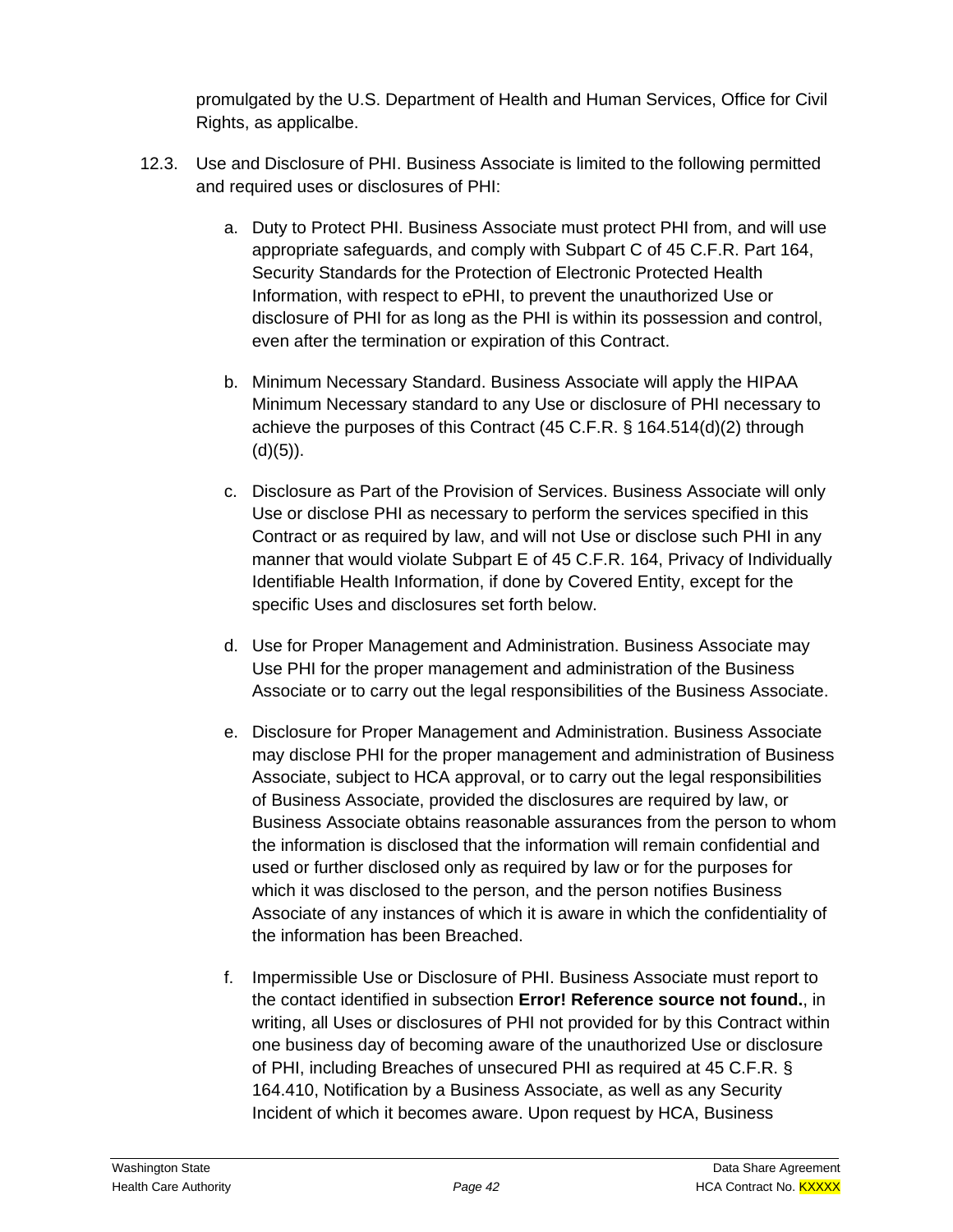Associate will mitigate, to the extent practicable, any harmful effect resulting form the impermissible Use or disclosure.

- g. Failure to Cure. If HCA learns of a pattern or practice of Business Associate that constitutes a violation of the Business Associate's obligations under the terms of this Contract and reasonable steps by the Business Associate do not end the violation, HCA may terminate this Contract, if feasible. In addition, if Business Associate learns of a patter or practice of its Subcontractors that constitutes a violation of the Business Associate's obligations under the terms of their contract and reasonable steps by Business Associate do not end the violation, Business Associate must terminate the Subcontract, if feasible.
- h. Termination for Cause. Business Associate authorizes immediate termination of this Contract by HCA, if HCA determines that Business Associate has violated a material term of this Business Associate Agreement. HCA may, at their sole option, offer Business Associate an opportunity to cure a violation of this Business Associate Agreement before exercising a termination for cause.
- i. Consent to Audit. Business Associate must give reasonable access to PHI, its internal practices, records, books, documents, electronic data, and all other business information received from, or created or received by Business Associate on behalf of, HCA to the Secretary of DHHS and/or to HCA for use in determining compliance with HIPAA privacy requirements.
- j. Obligations of Business Associate Upon Expiration or Termination. Upon expiration or termination of this Contract for any reason, with respect to PHI received from HCA, or created, maintained, or received by Business Associate or any Subcontractors on behalf of HCA, Business Associate must:
	- i. Retain only that PHI which is necessary for Business Associate to continue its proper management and administration or to carry out its legal responsibilities;
	- ii. Return to HCA or destroy the remaining PHI that the Business Associate or any Subcontractors still maintain in any form;
	- iii. Continue to use appropriate safeguards and comply with Subpart C of 45 C.F.R. Part 164, Security Standards for the Protection of Electronic Projected Health Information, with respect to ePHI to prevent Use or disclosure of the PHI, other than as provided for in this Section, for as long as Business Associate or any Subcontractors retain the PHI.
	- iv. Not Use or disclose the PHI retained by the Business Associate or any Subcontractors other than for the purposes for which such PHI was retained and subject to the same conditions set out in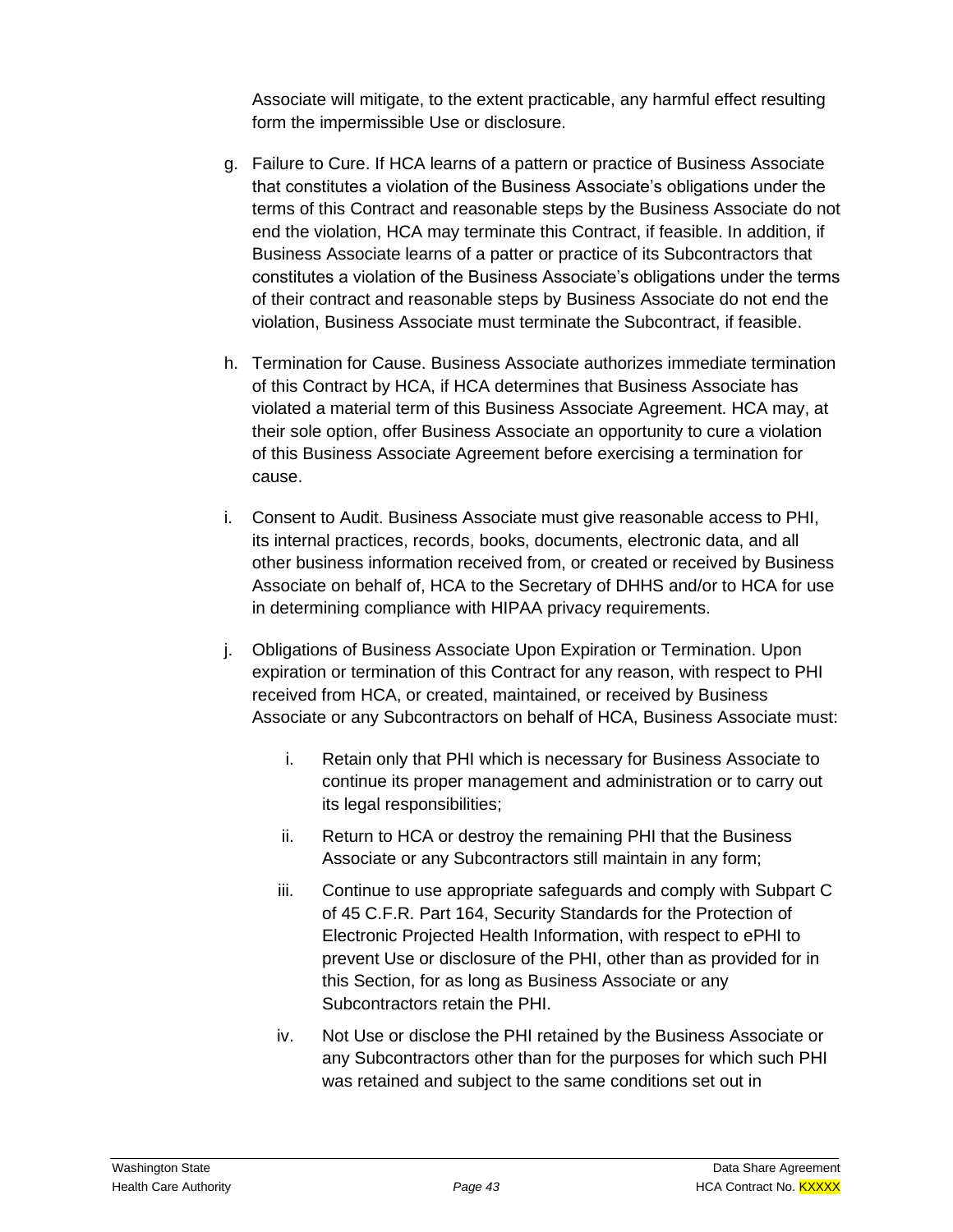subsection **Error! Reference source not found.**, *Use and Disclosure of PHI*, that applied prior to termination; and

- v. Return to HCA or destroy the PHI retained by Business Associate, or any Subcontractors, when it is no longer needed by Business Associate for its proper management and administration or to carry out its legal responsibilities.
- k. Survival. The obligations of Business Associate under this section will survive the termination or expiration of this Contract.
- 12.4. Individual Rights
	- a. Accounting of Disclosures
		- i. Business Associate will document all disclosures, except those disclosures that are exempt under 45 C.F.R. § 164.528, of PHI and information related to such disclosures.
		- ii. Within ten business days of a request from HCA, Business Associate will make available to HCA the information in Business Associate's possession that is necessary for HCA to respond in a timely manner to a request for an accounting of disclosures of PHI by the Business Associate (45 C.F.R. §§ 164.504(e)(2)(ii)(G) and 164.528(b)(1)).
		- iii. At the request of HCA or in response to a request made directly to the Business Associate by an Individual, Business Associate will respond, in a timely manner and in accordance with HIPAA and the HIPAA Rules, to requests by Individuals for an accounting of disclosures of PHI.
		- iv. Business Associate record keeping procedures will be sufficient to respond to a request for an accounting under this section for the six years prior to the date on which the accounting was requested.
	- b. Access
		- i. Business Associate will make available PHI that it holds that is part of a Designated Record Set when requested by HCA or the Individual as necessary to satisfy HCA's obligations under 45 C.F.R. § 164.524, Access of Individuals to Protected Health Information.
		- ii. When the request is made by the Individual to the Business Associate or if HCA asks the Business Associate to respond to a request, the Business Associate must comply with the requirements in 45 C.F.R. § 164.524, Access of Individuals to Protected Health Information, on form, time, and manner of access. When the request is made by HCA, the Business Associate will provide the records to HCA within ten business days.
	- c. Amendment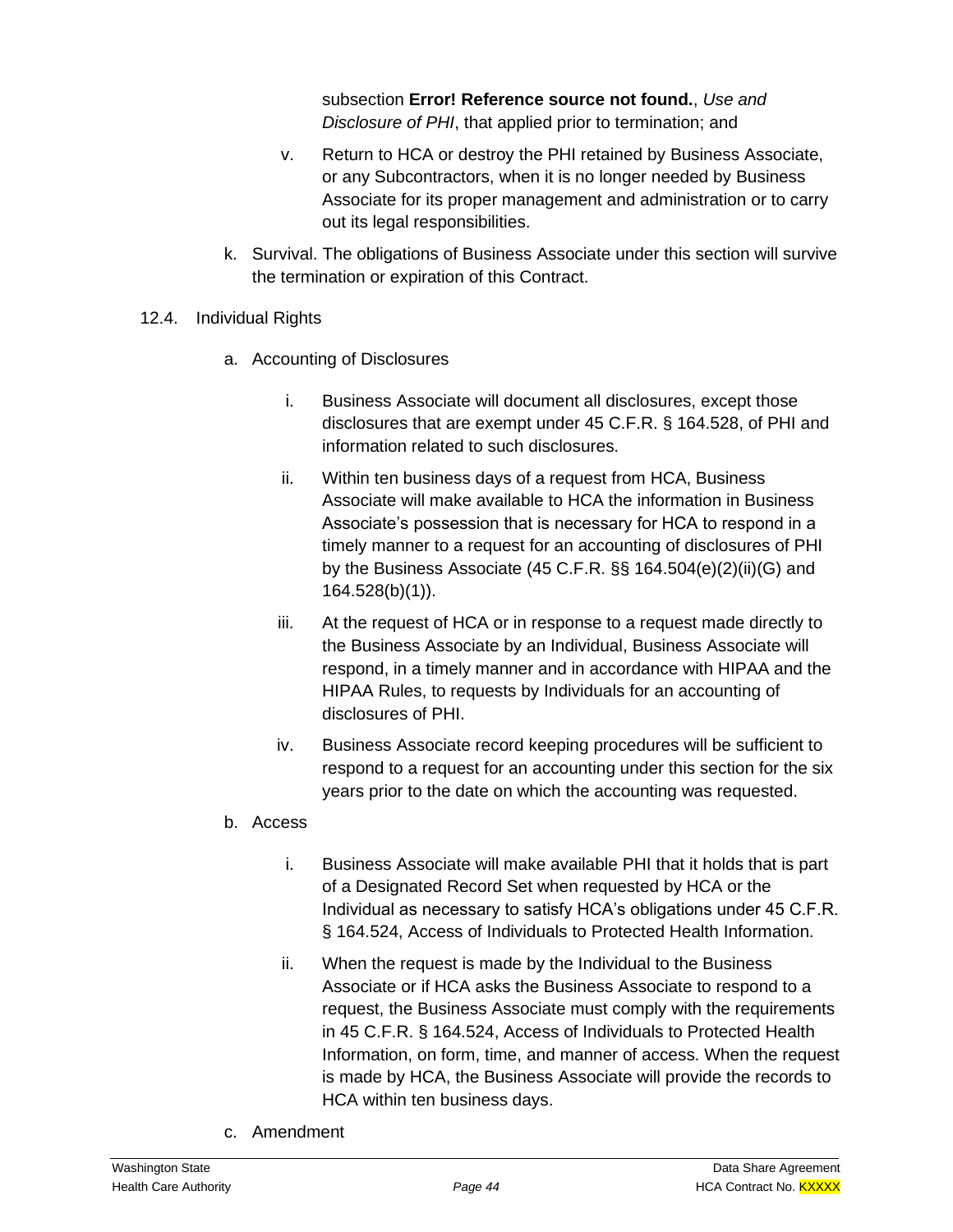- i. If HCA amends, in whole or in part, a record or PHI contained in an Individual's Designated Record Set and HCA has previously provided the PHI or record that is the subject of the amendment to Business Associate, then HCA will inform Business Associate of the amendment pursuant to 45 C.F.R. § 164.526(c)(3), Amendment of Protected Health Information.
- ii. Business Associate will make any amendments to PHI in a Designated Record Set as directed by HCA or as necessary to satisfy HCA's obligations under 45 C.F.R. § 164.526, Amendment to Protected Health Information.
- 12.5. Subcontracts and other Third Party Agreements. In accordance with 45 C.F.R. §§ 164.502(e)(1)(ii), 164.504(e)(1)(i), and 164.308(b)(2), Business Associate must ensure that any agents, Subcontractors, independent contractors, or other third parties that create, receive, maintain, or transmit PHI on Business Associate's behalf, enter into a written contract that contains the same terms, restrictions, requirements, and conditions as the HIPAA compliance provisions in this Contract with respect to such PHI. The same provisions must also be included in any contracts by a Business Associate's Subcontractor with its own business asssociates as required by 45 C.F.R. §§ 164.314(a)(2)(b) and 164.504(e)(5).
- 12.6. Obligations. To the extent the Business Associate is to carry out one or more of HCA's obligation(s) under Subpart E of 45 C.F.R. Part 164, Privacy of Individually Identifiable Health Information, Business Associate must comply with all requirements that would apply to HCA in the performance of such obligation(s).
- 12.7. Liability. Within ten business days, Business Associate must notify the contact identified in subsection **Error! Reference source not found.** of any complaint, enforcement, or compliance action initiated by the Office for Civil Rights based on an allegation of violation of the HIPAA Rules and must inform HCA of the outcome of that action. Business Associate bears all responsibility for any penalties, fines, or sanctions imposed against the Business Associate for violations of the HIPAA Rules and for any imposed against its Subcontractors or agents for which it is found liable.
- 12.8. Breach Notification. Data Breach Notification and Obligations are detailed in Section **Error! Reference source not found.**.
- 12.9. Miscellaneous Provisions
	- a. Regulatory References. A reference in this Schedule to a section in the HIPAA Rules means the section as in effect or as amended.
	- b. Interpretation. Any ambiguity in this Schedule will be interpreted to permit compliance with the HIPAA Rules.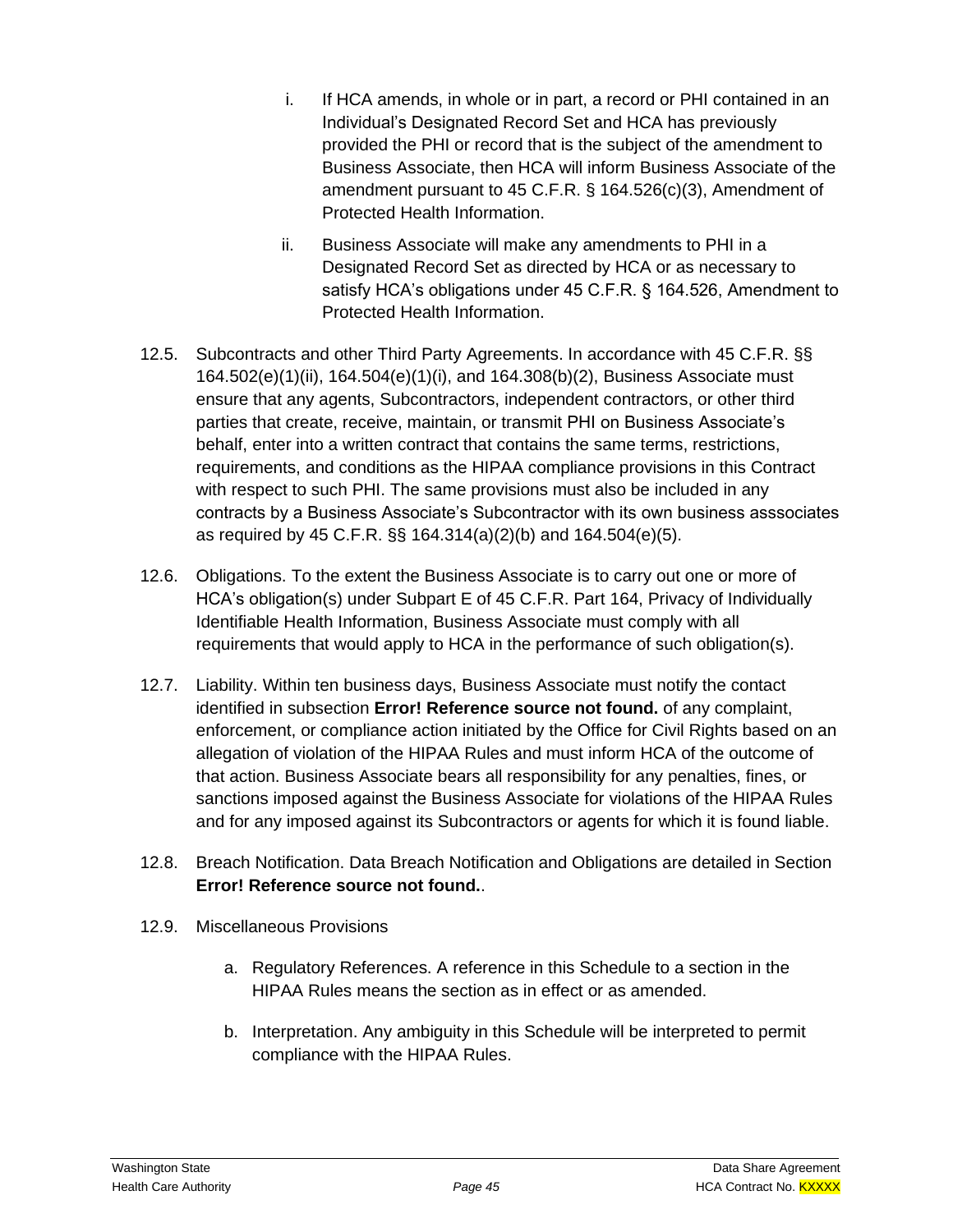## **13. Privacy Breach Response Coverage Requirements**

For the term of this Contract and 3 years following its termination or expiration, Contractor must maintain insurance to cover costs incurred in connection with a security incident, privacy Breach, or potential compromise of Data, including:

- a. Computer forensics assistance to assess the impact of a Data Breach, determine root cause, and help determine whether and the extent to which notification must be provided to comply with Breach notification laws;
- b. Notification and call center services for individuals affected by a security incident, or privacy Breach;
- c. Breach resolution and mitigation services for individuals affected by a security incident or privacy Breach, including fraud prevention, credit monitoring, and identity theft assistance; and
- d. Regulatory defense, fines, and penalties from any claim in the form of a regulatory proceeding resulting from a violation of any applicable privacy or security law(s) or regulation(s).

# **14. Survival Clauses**

The terms and conditions contained in this Schedule that by their sense and context are intended to survive the expiration or other termination of this Schedule must survive. Surviving terms include, but are not limited to: *Constraints on Use of Data / Limited License, Security of Data, Data Confidentiality and Non-Disclosure of Data, Audit, HIPAA Compliance, Data Breach Notification and Obligations, Dispute Resolution, Inspection, Insurance, Maintenance of Records, and Responsibility*.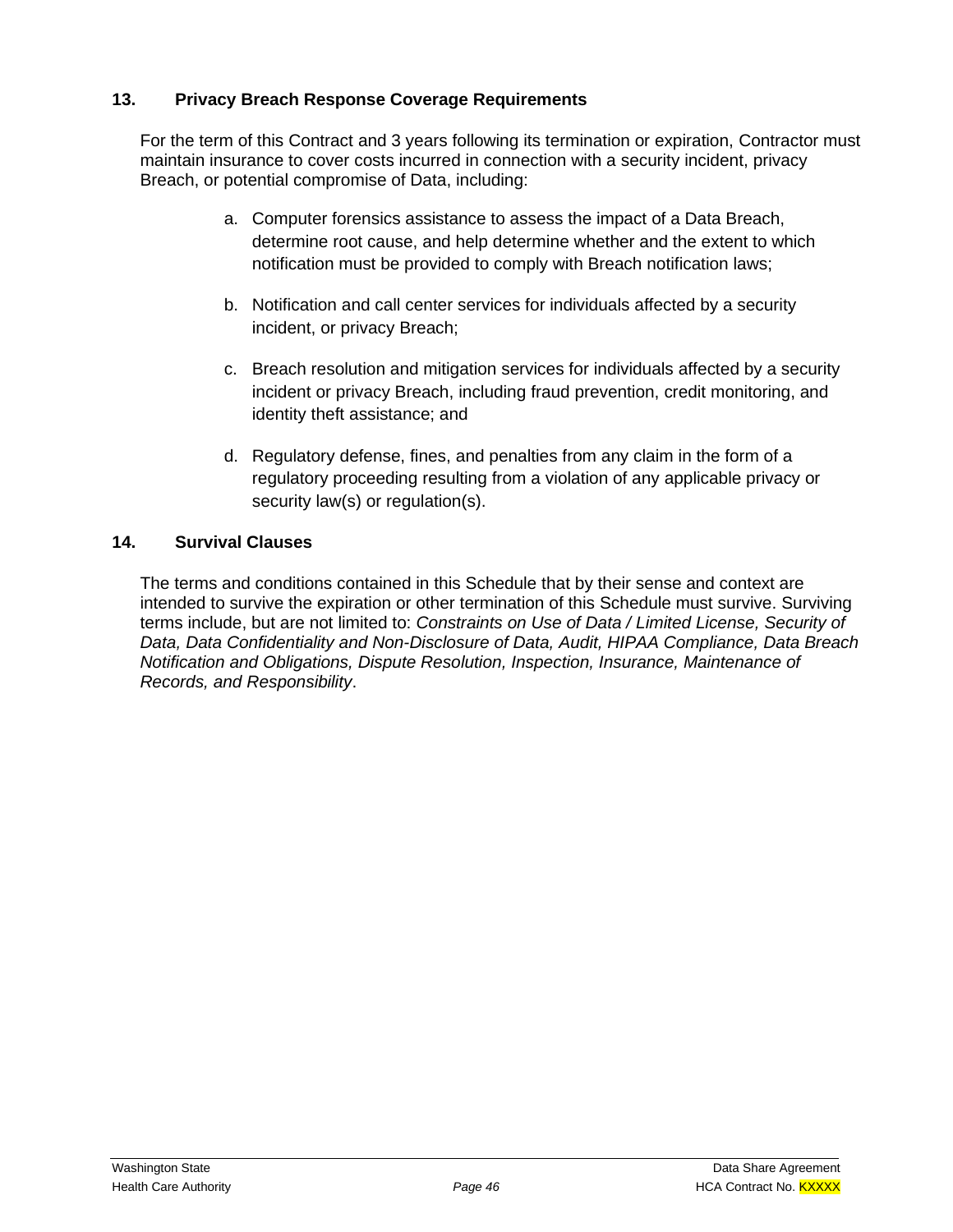# **Attachment A1: Data Licensing Statement**

## **1. Background**

## **2. Justification and Authority for Data Sharing**

The Data to be shared under this DSA are necessary to comply with

#### **3. Purpose / Use / Description of Data**

The purpose of this DSA is to provide terms and conditions under which HCA will allow the restricted use of its Data to the Contractor, and under which the Contractor may receive and use the Data. This DSA ensures that HCA Data is provided, protected, and used only for purposes authorized by state and federal law governing such Data use.

The scope of this DSA only provides the Contractor with access and Permissible Use of Data; it does not establish an agency relationship or independent contractor relationship between HCA and the Contractor.

- **a.** Permissible Use: Contractor may only use the Data for the purposes of **[Permissable Use]**
- b. File Layout: The Parties will exchange Data using the mutually agreed upon file layouts below. The Parties may edit and/or change the *File Layout* as considered necessary.
	- i. Method of Access/Transfer: Once an established Secure Data Transfer connection with the host computer at Contractor's location is confirmed, HCA will provide Data listed in *File Layout* list below, to Contractor.
	- ii. Delivery Method: Secure File Transfer
	- iii. Frequency of Data Delivery: HCA will transmit Data **[Frequency]**.
	- iv. Costs: **[(This will likely be N/A)]**

| Element<br>Name | <b>Friendly Name</b> | Length | <b>Type</b> | Data Descriptions and Usages |
|-----------------|----------------------|--------|-------------|------------------------------|
|                 |                      |        |             |                              |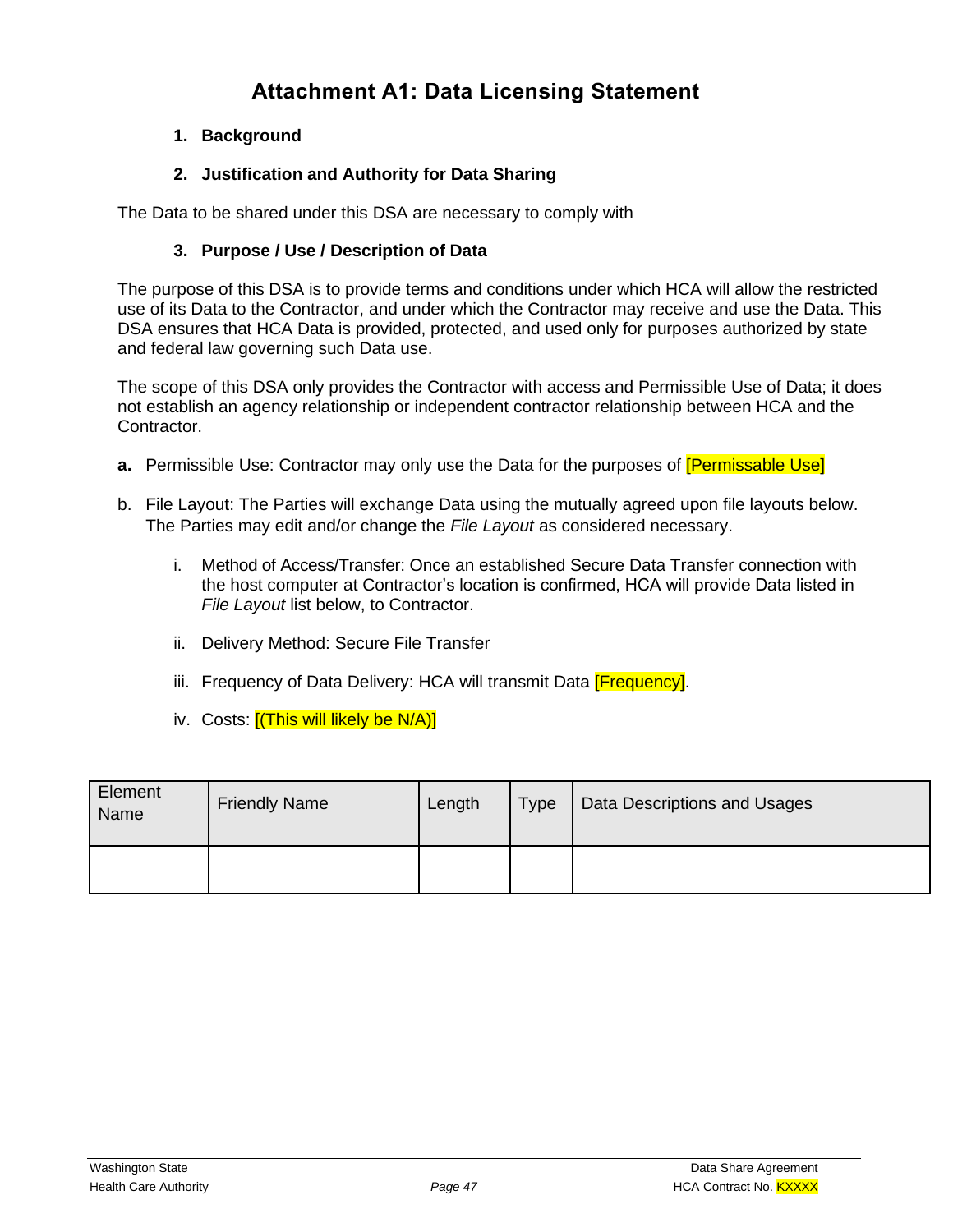# **Attachment 1: Data Security Requirements**

#### **1. Definitions**

In addition to the definitions set out in the Data Use, Security, and Confidentiality Schedule, the definitions below apply to this Attachment.

- a. "Hardened Password" means a string of characters containing at least three of the following character classes: upper case letters; lower case letters; numerals; and special characters, such as an asterisk, ampersand or exclamation point.
	- i. Passwords for external authentication must be a minimum of 10 characters long.
	- i. Passwords for internal authentication must be a minimum of 8 characters long.
	- ii. Passwords used for system service or service accounts must be a minimum of 20 characters long.
- b. "Portable/Removable Media" means any data storage device that can be detached or removed from a computer and transported, including but not limited to: optical media (e.g. CDs, DVDs); USB drives; or flash media (e.g. CompactFlash, SD, MMC).
- c. "Portable/Removable Devices" means any small computing device that can be transported, including but not limited to: handhelds/PDAs/Smartphones; Ultramobile PCs, flash memory devices (e.g. USB flash drives, personal media players); and laptop/notebook/tablet computers. If used to store Confidential Information, devices should be Federal Information Processing Standards (FIPS) Level 2 compliant.
- d. "Secured Area" means an area to which only Authorized Users have access. Secured Areas may include buildings, rooms, or locked storage containers (such as a filing cabinet) within a room, as long as access to the Confidential Information is not available to unauthorized personnel.
- e. "Transmitting" means the transferring of data electronically, such as via email, SFTP, webservices, AWS Snowball, etc.
- f. "Trusted System(s)" means the following methods of physical delivery: (1) hand-delivery by a person authorized to have access to the Confidential Information with written acknowledgement of receipt; (2) United States Postal Service ("USPS") first class mail, or USPS delivery services that include Tracking, such as Certified Mail, Express Mail, or Registered Mail; (3) commercial delivery services (e.g. FedEx, UPS, DHL) which offer tracking and receipt confirmation; and (4) the Washington State Campus mail system. For electronic transmission, the Washington State Governmental Network (SGN) is a Trusted System for communications within that Network.
- g. "Unique User ID" means a string of characters that identifies a specific user and which, in conjunction with a password, passphrase, or other mechanism, authenticates a user to an information system.

#### **2. Data Transmission**

a. When transmitting HCA's Confidential Information electronically, including via email, the Data must be encrypted using NIST 800-series approved algorithms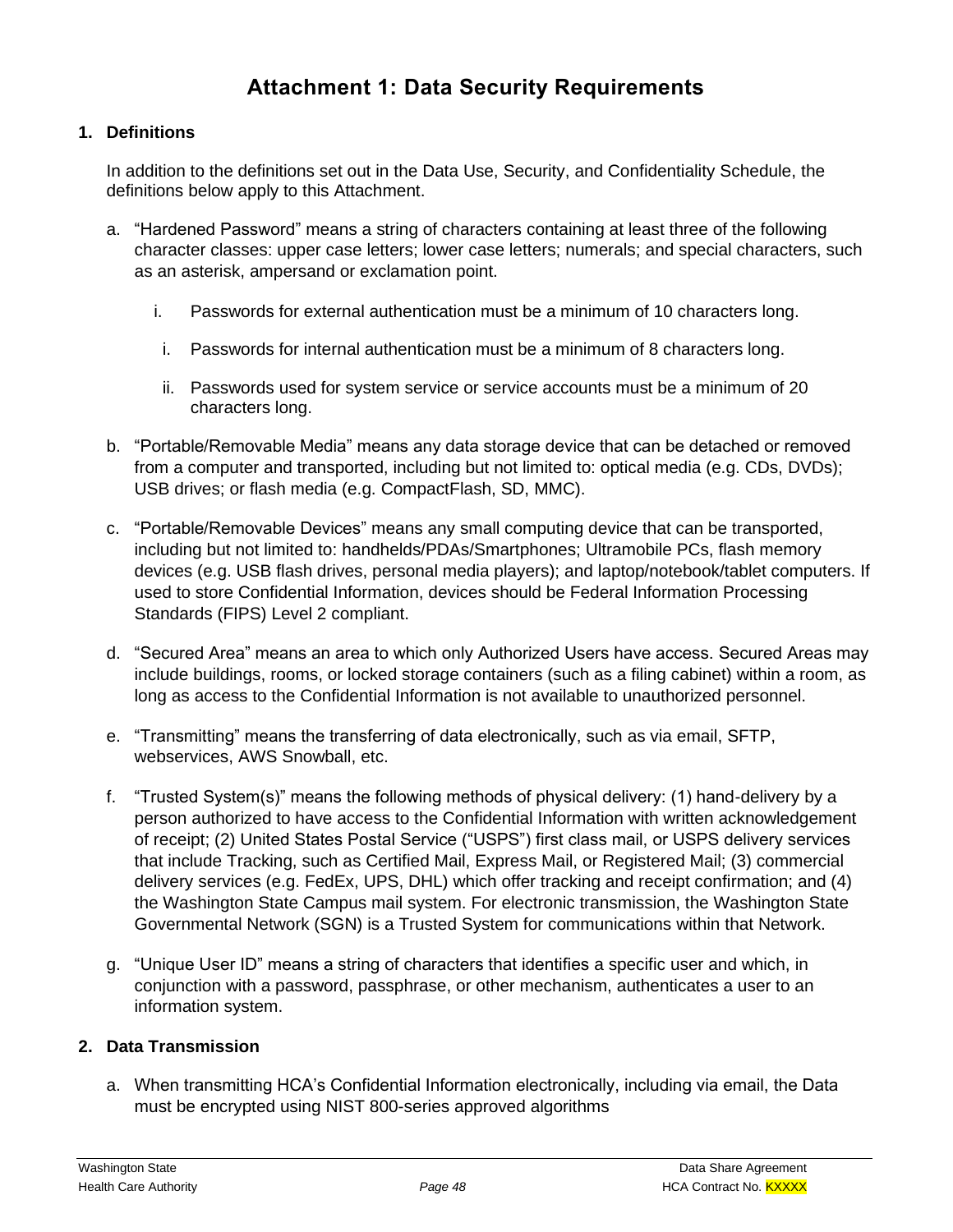[\(http://csrc.nist.gov/publications/PubsSPs.html\)](http://csrc.nist.gov/publications/PubsSPs.html). This includes transmission over the public internet.

b. When transmitting HCA's Confidential Information via paper documents, the Contractor must use a Trusted System and must be physically kept in possession of an authorized person

# **3. Protection of Data**

The Contractor agrees to store and protect Confidential Information as described:

- a. Data at Rest:
	- i. Data will be encrypted with NIST 800-series approved algorithms. Encryption keys will be stored and protected independently of the data. Access to the Data will be restricted to Authorized Users through the use of access control lists, a Unique User ID, and a Hardened Password, or other authentication mechanisms which provide equal or greater security, such as biometrics or smart cards. Systems which contain or provide access to Confidential Information must be located in an area that is accessible only to authorized personnel, with access controlled through use of a key, card key, combination lock, or comparable mechanism.
	- i. Data stored on Portable/Removable Media or Devices:
		- (A) Confidential Information provided by HCA on Removable Media will be encrypted with NIST 800-series approved algorithms. Encryption keys will be stored and protected independently of the Data.
		- (B) HCA's data must not be stored by the Contractor on Portable Devices or Media unless specifically authorized within the DSA. If so authorized, the Contractor must protect the Data by:
			- (1) Encrypting with NIST 800-series approved algorithms. Encryption keys will be stored and protected independently of the data;
			- (2) Control access to the devices with a Unique User ID and Hardened Password or stronger authentication method such as a physical token or biometrics;
			- (3) Keeping devices in locked storage when not in use;
			- (4) Using check-in/check-out procedures when devices are shared;
			- (5) Maintain an inventory of devices; and
			- (6) Ensure that when being transported outside of a Secured Area, all devices with Data are under the physical control of an Authorized User.
- b. **Paper documents.** Any paper records containing Confidential Information must be protected by storing the records in a Secured Area that is accessible only to authorized personnel. When not in use, such records must be stored in a locked container, such as a file cabinet, locking drawer, or safe, to which only authorized persons have access.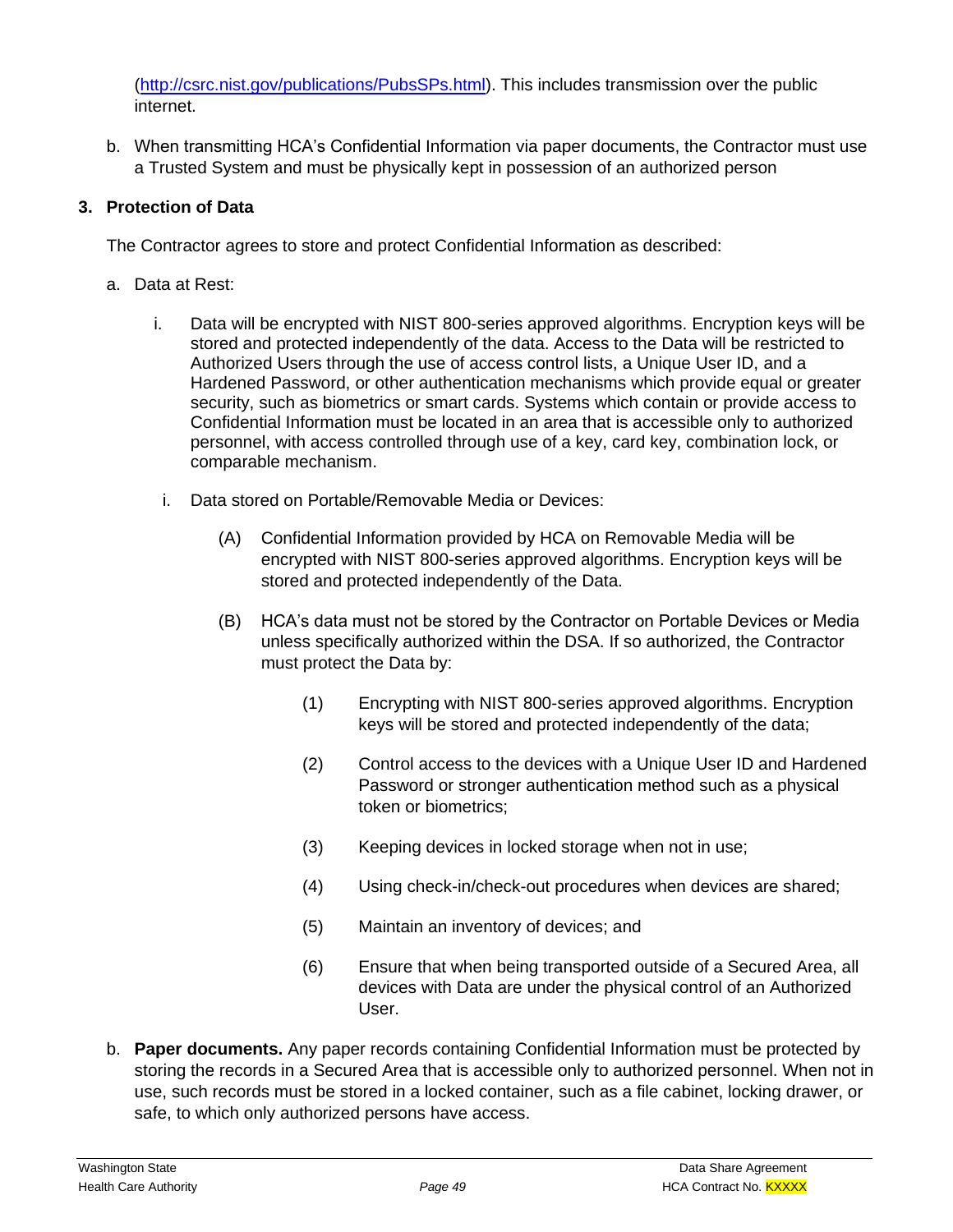#### **4. Data Segregation**

HCA's Data received under this DSA must be segregated or otherwise distinguishable from non-HCA Data. This is to ensure that when no longer needed by the Contractor, all of HCA's Data can be identified for return or destruction. It also aids in determining whether HCA's Data has or may have been compromised in the event of a security breach.

- a. HCA's Data must be kept in one of the following ways:
	- i. on media (e.g. hard disk, optical disc, tape, etc.) which will contain only HCA Data; or
	- i. in a logical container on electronic media, such as a partition or folder dedicated to HCA's Data; or
	- ii. in a database that will contain only HCA Data; or
	- iii. within a database and will be distinguishable from non-HCA Data by the value of a specific field or fields within database records; or
	- iv. when stored as physical paper documents, physically segregated from non-HCA Data in a drawer, folder, or other container.
- b. When it is not feasible or practical to segregate HCA's Data from non-HCA data, then both HCA's Data and the non-HCA data with which it is commingled must be protected as described in this Attachment.
- c. Contractor must designate and be able to identify all computing equipment on which they store, process and maintain HCA Data. No Data at any time may be processed on or transferred to any portable storage medium. Laptop/tablet computing devices are not considered portable storage medium devices for purposes of this DSA provided it is installed with end-point encryption.

## **5. Data Disposition**

Consistent with Chapter 40.14 RCW, Contractor shall erase, destroy, and render unrecoverable all HCA Confidential Data and certify in writing that these actions have been completed within thirty (30) days of the disposition requirement or termination of this DSA, whichever is earlier. At a minimum, media sanitization is to be performed according to the standards enumerated by NIST SP 800-88r1 Guidelines for Media Sanitization.

a. For HCA's Confidential Information stored on network disks, deleting unneeded Data is sufficient as long as the disks remain in a Secured Area and otherwise meet the requirements listed in Section **Error! Reference source not found.**, above. Destruction of the Data as outlined in this section of this Attachment may be deferred until the disks are retired, replaced, or otherwise taken out of the Secured Area.

#### **6. Network Security**

Contractor's network security must include the following:

- a. Network firewall provisioning;
- b. Intrusion detection;
- c. Quarterly vulnerability assessments; and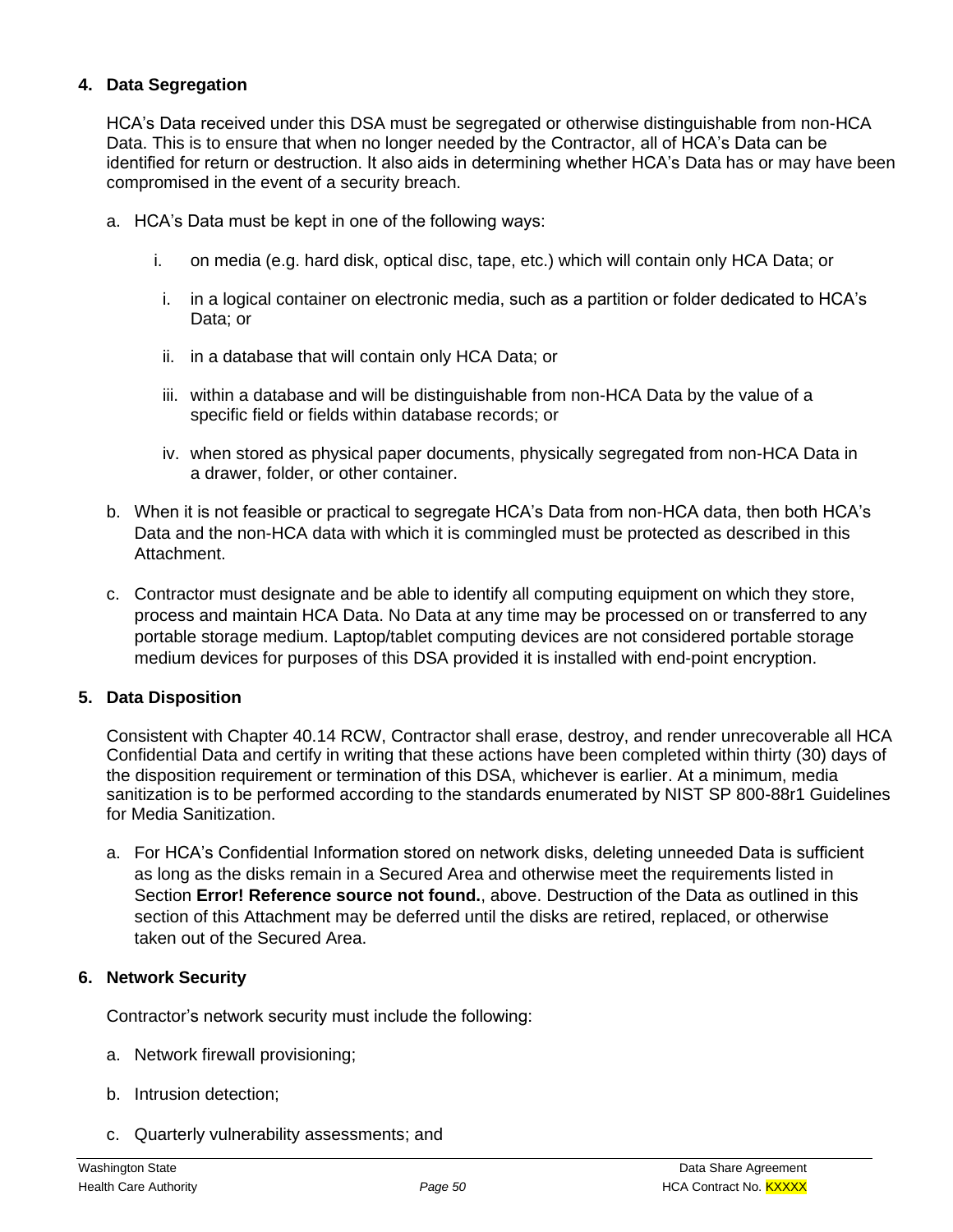#### d. Annual penetration tests.

#### **7. Application Security**

Contractor must maintain and support its software and subsequent upgrades, updates, patches, and bug fixes such that the software is, and remains secure from known vulnerabilities.

#### **8. Computer Security**

Contractor shall maintain computers that access Data by ensuring the operating system and software are updated and patched monthly, such that they remain secure from known vulnerabilities. Contractor computer device(s) must also be installed with an Anti-Malware solution and signatures updated no less than monthly.

#### **9. Offshoring**

Contractor must maintain all hardcopies containing Confidential Information only from locations in the United States.

Contractor may not directly or indirectly (including through Subcontractors) transport any Data, hardcopy or electronic, outside the United States unless it has advance written approval from HCA.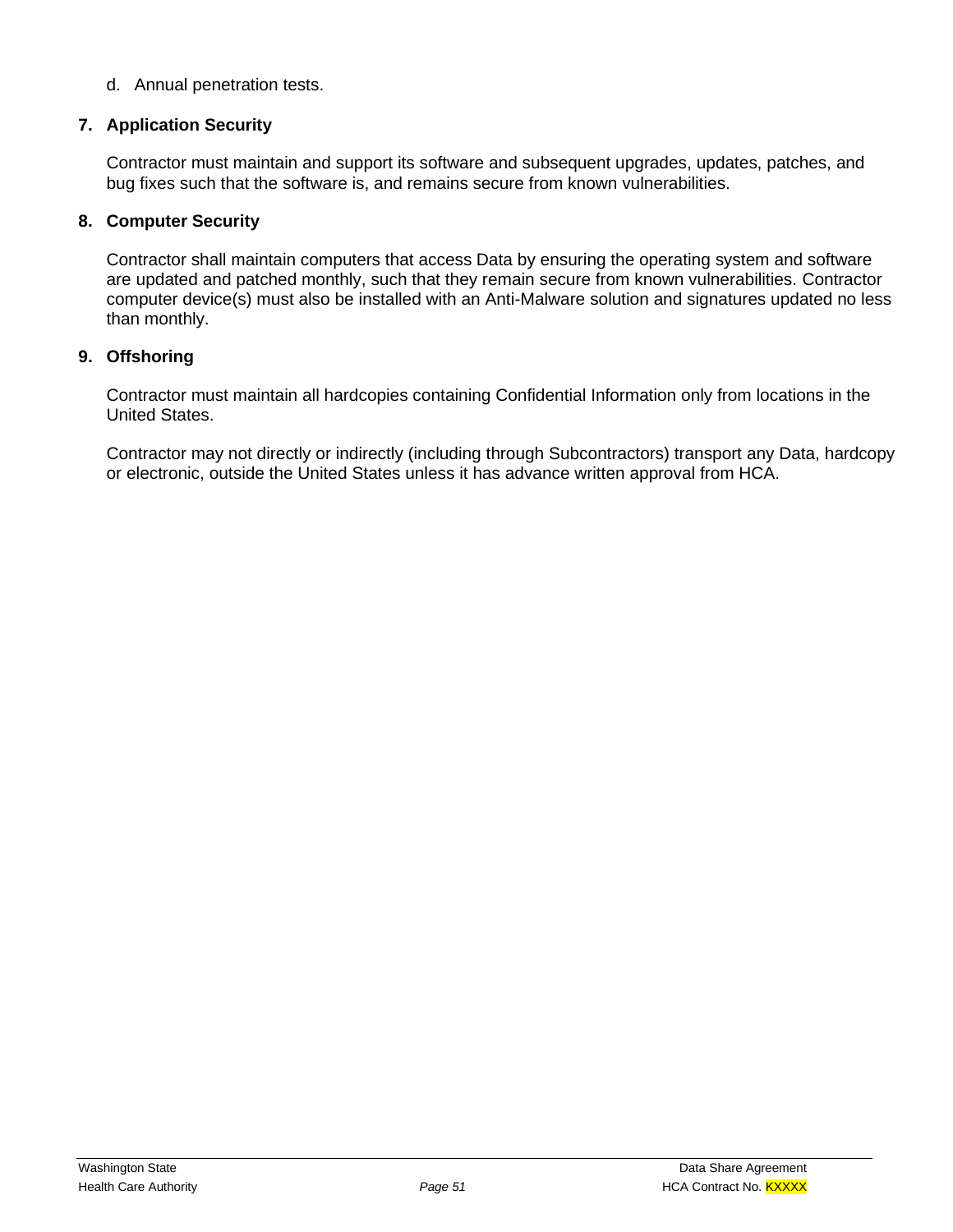# **Attachment 2: HCA Small Numbers Standard**

#### **1. Why do we need a Small Numbers Standard?**

It is the Washington State Health Care Authority's (HCA) legal and ethical responsibility to protect the privacy of its clients and members. However, HCA also supports open data and recognizes the ability of information to be used to further HCA's mission and vision. As HCA continues down the path of Data Governance maturity, establishing standards such as this is key in helping HCA analysts and management meet the needs of external data requestors while maintaining the trust of our clients and members and complying with agency, state and federal laws and policies.

Publishing data products that include small numbers creates two concerns. As a reported number gets smaller, the risk of re-identifying an HCA client or member increases. This is especially true when a combination of variables are included in the data product to arrive at the small number (e.g. location, race/ethnicity, age, or other demographic information).

Small numbers can also create questions around statistical relevance. When it comes to publicly posting data products on HCA's internet site, or sharing outside the agency, the need to know the exact value in a cell that is less than 11 must be questioned.

As the agency moves away from traditional, static reports to a dynamic reporting environment (e.g. Tableau visualizations), it is easier for external data consumers to arrive at small numbers. Further, those external consumers have an increasing amount of their own data that could be used to re-identify individuals. As a result, more rigor and a consistent approach needs to be in place to protect the privacy of HCA's clients and members. Until now, some HCA data teams have elected to follow small numbers guidelines established by the Department of Health, which include examples of suppression methods for working with small numbers. HCA is now establishing its own standard, but is planning to work with DOH and other agencies dealing with healthcare data to try and develop a consistent small numbers methodology at a statewide level.

#### **2. Scope**

HCA often uses Category 4 data to create summary data products for public consumption. This Standard is intended to define one of the requirements for a summary data product to be considered Category 1. Specifically, it is intended to define the level of suppression that must be applied to an aggregated data product derived from Category 4 data for the data product to qualify as Category 1. Category 1 products are data products that are shared external to the agency, in large part those products that are posted on HCA's Internet website ([www.hca.wa.gov](http://www.hca.wa.gov/)). The primary scope of this Standard is for those data products posted publicly (e.g. on the website), or, shared as public information.

The following are examples of when this Standard **does not** apply to data products are:

- a. Those shared directly with an external entity outside HCA, the Standard suppression of small numbers would not be required. However, you should notify the recipient that the data products contains sensitive information and should not be shared or published.
- b. Those exchanged under a data share agreement (DSA) that will not be posted or shared outside the Contractor.
- c. Those created for HCA-only internal use.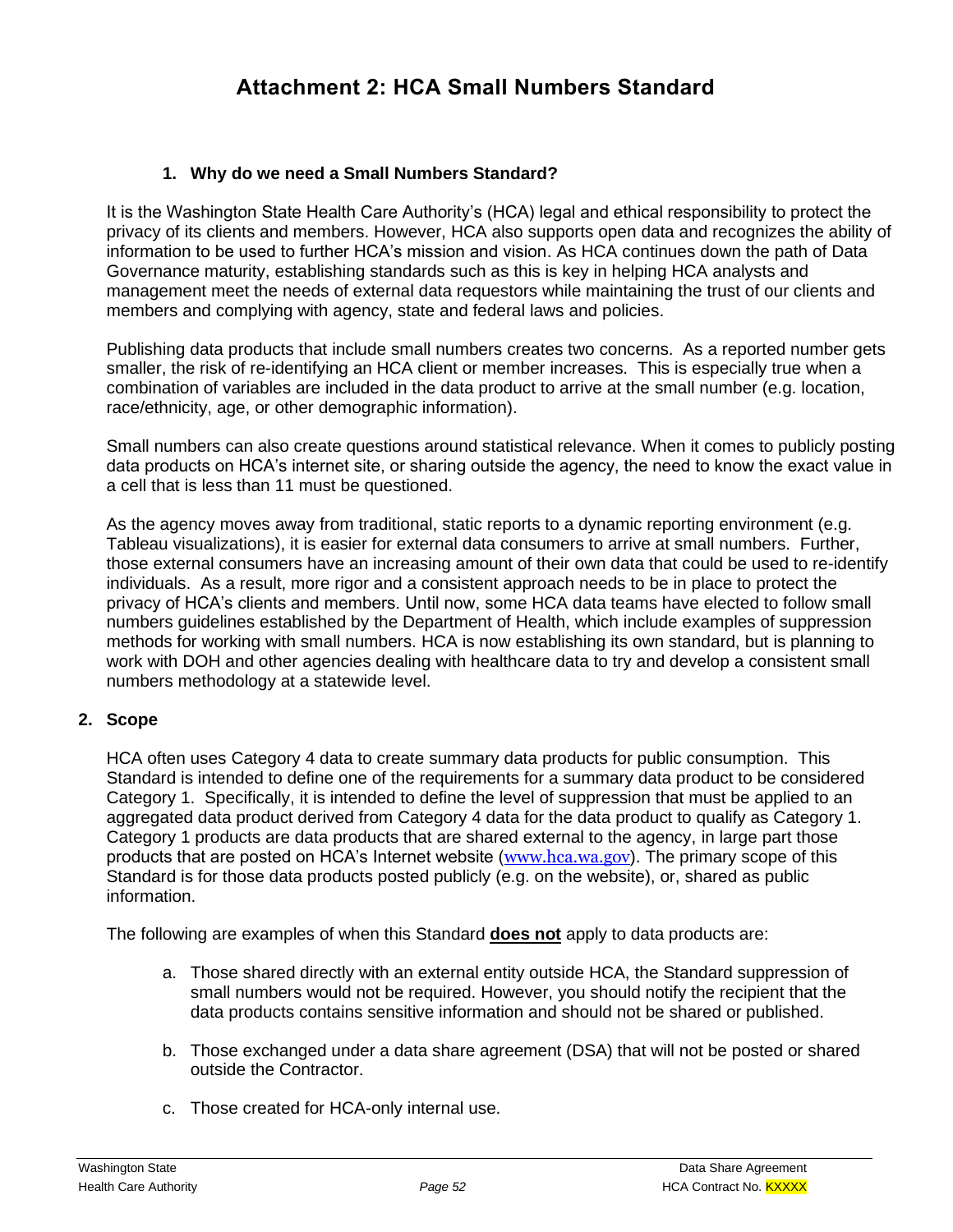This standard does not supersede any federal and state laws and regulation.

## **3. Approach**

In 2017, an impromptu workgroup was formed to tackle the issue of small numbers and determine what the general approach for handling data products that contain them would be. This initial effort was led by the agency's Analytics, Interoperability and Measurement (AIM) team who had an immediate need for guidance in handling and sharing of data products containing small numbers. The result of that work was a set of Interim Small Numbers Guidelines, which required suppression of cells containing values of less than 10. In addition, data products that contain small numbers are considered Category 2 under HCA's Data Classification Guidelines.

In spring 2018, a new cross-divisional and chartered Small Numbers Workgroup was formed to develop a formal agency standard. Representatives from each of the major HCA divisions that produce data and analytic products were selected. The charter, complete with membership, can be found here (available to internal HCA staff only). The Workgroup considered other state agency standards, and national standards and methods when forming this standard. The Workgroup also consulted business users and managers to determine the potential impact of implementing a small numbers suppression standard. All of this information was processed and used to form the HCA Small Numbers Standard.

## **4. State and National Small Numbers Standards Considered**

When developing these standards, HCA reviewed other organizations' small numbers standards at both a state and federal level. At the state level, DOH recently published a revised Small Numbers Standard, which emphasizes the need for suppression for both privacy concerns and statistical relevance. HCA also convened a meeting of other state agencies to discuss their approach and policies (if any) around Small Numbers. Feedback from that convening was also taken into consideration for this Standard as well.

Federal health organizations such as the Centers for Disease Control and Prevention (CDC) and the National Center for Health Statistics (NCHS) also maintain small numbers standards. HCA's federal oversight agency and funding partner, the Centers for Medicare and Medicaid Services (CMS) adopts suppression of any cell with a count of 10 or less.

## **5. WA Health Care Authority Small Numbers Standard**

Any HCA external publication of data products are to be compliant with both HIPAA and Washington State privacy laws. Data products are not to contain small numbers that could allow re-identification of individual beneficiaries. HCA analysts are to adhere to the following requirements when developing Category 1 data products for distribution and publication. Category 1 data is information that can be released to the public. These products do not need protection from unauthorized disclosure, but do need integrity and availability protection controls. Additionally, all contractors (state and private) that use HCA's data to produce derivative reports and data products are required to adhere to this standard as well. HCA's Contracts team will ensure that proper contractual references are included to this and all HCA Data Release and Publishing Standards. The requirements discussed herein are not intended for Category 2, Category 3, or Category 4 data products.

## **6. HCA's Small Number Standard:**

- a. There are no automatic exemptions from this standard
- b. (See Exception Request Process section below)
- c. Standard applies for all geographical representations, including statewide.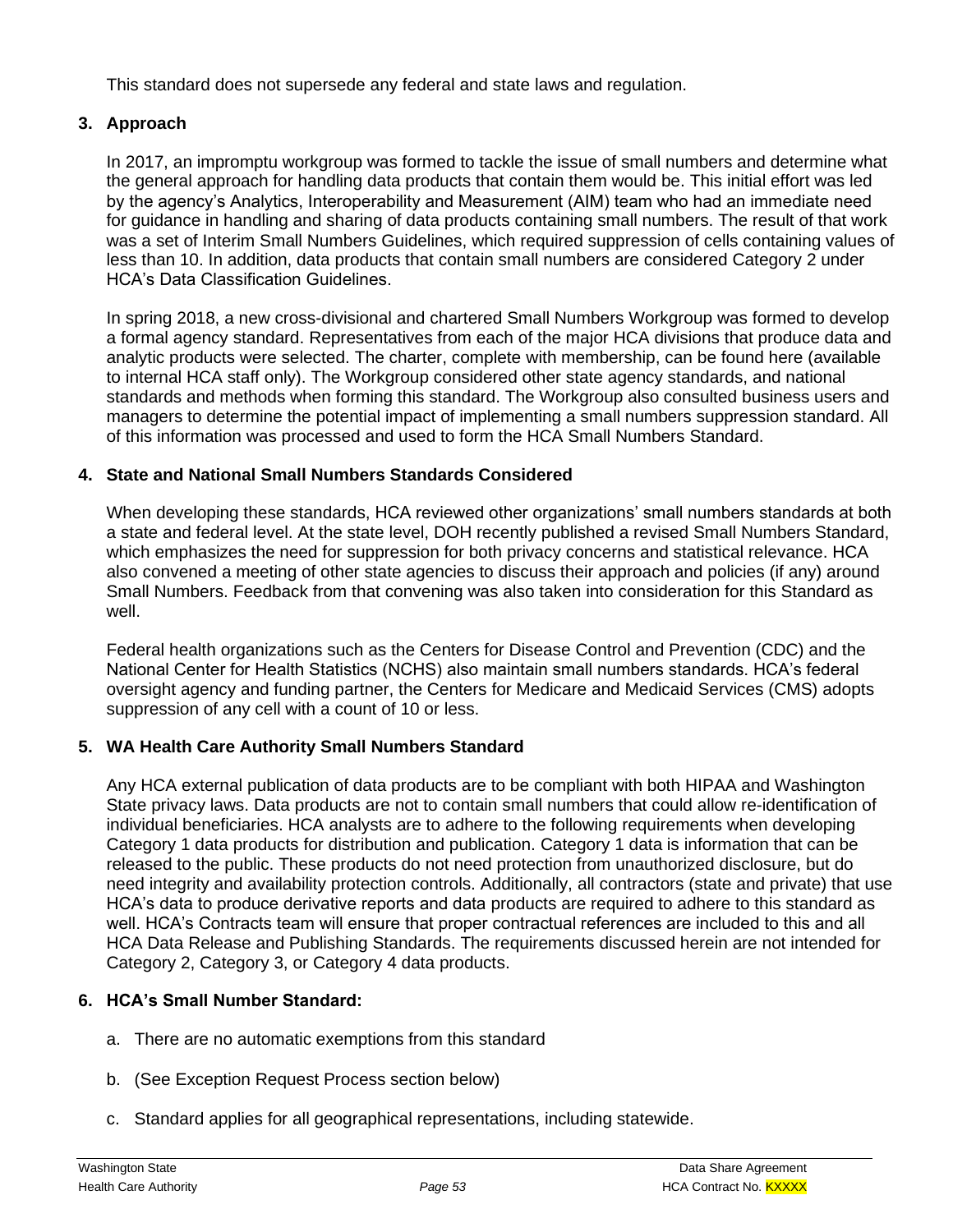- d. Exceptions to this standard will be considered on a case-by-case basis (see *Exception Request Process* section later in this document for more information).
- e. Ensure that no cells with  $0 < n < 11$  are reported  $(0 < n < 11$  suppressed)
- f. Apply a marginal threshold of 1 10 and cell threshold of 1 10 to all tabulations
- g.  $(0 < n < 11$  suppressed).
- h. To protect against secondary disclosure, suppress additional cells to ensure the primary suppressed small value cannot be recalculated.
- i. Suppression of percentages that can be used to recalculate a small number is also required.
- j. Use aggregation to prevent small numbers but allow reporting of data. Age ranges are a very good example of where aggregation can be used to avoid small numbers but avoid suppressing data (see example below).

#### **7. Small Numbers Examples**

| <b>Client Gender</b> | County | Accountable Community of Health (ACH) | Statewide |
|----------------------|--------|---------------------------------------|-----------|
| Male                 | 6      | 8                                     | 14        |
| Female               | 11     | 15                                    | 26        |
| <b>TOTAL</b>         | 17     | 23                                    | 40        |

a. Example (Before Applying Standard)

b. Example (After Applying Standard)

| <b>Client Gender</b> | County  | ach   | Statewide |
|----------------------|---------|-------|-----------|
| Male                 | ---     | $---$ | 14        |
| Female               | 11<br>1 | 15    | 26        |
| <b>TOTAL</b>         | $-- -$  | $---$ | 40        |

<sup>1</sup>In order to protect the privacy of individuals, cells in this data product that contain small numbers from 1 to 10 are not displayed.

The above examples show in order to comply with the standard, analysts must not only suppress directly those cells where  $n < 11$ , but also in this case secondary suppression is necessary of the county and ACH totals in order to avoid calculation of those cells that contained small numbers.

#### c. Example (Suppression with no aggregation)

| Range<br>Ane | ้วนทเง | ach | utewide |
|--------------|--------|-----|---------|
|              |        |     |         |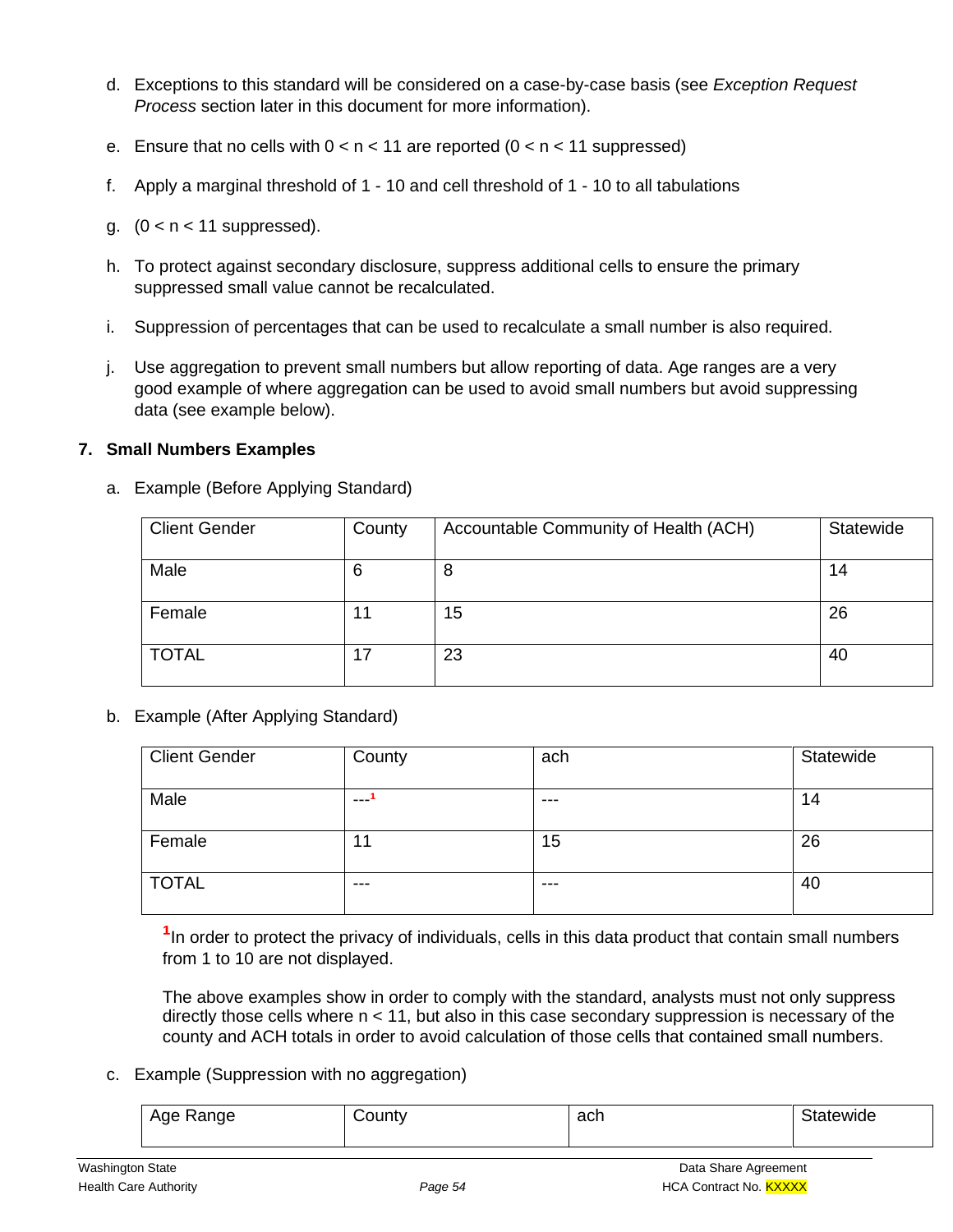| $0 - 3$      | 5 (would be suppressed)  | 8 (would be suppressed)  | 13 (would be<br>suppressed) |
|--------------|--------------------------|--------------------------|-----------------------------|
| $4-6$        | 7 (would be suppressed)  | 18                       | 25 (would be<br>suppressed) |
|              | 15                       | 23                       | 38                          |
| $10 - 12$    | 24                       | 33                       | 57                          |
| <b>TOTAL</b> | 51 (would be suppressed) | 82 (would be suppressed) | 133                         |

d. Example (Using aggregation instead of suppression)

| Age Range    | County | ach | Statewide |
|--------------|--------|-----|-----------|
| $0-6$        | 12     | 26  | 38        |
| $7-9$        | 15     | 23  | 38        |
| $10 - 12$    | 24     | 33  | 57        |
| <b>TOTAL</b> | 51     | 82  | 133       |

The above examples provide guidance for using aggregation to avoid small number suppression and still provide analytic value to the end user. Aggregation is an excellent method to avoid presenting information with many holes and empty values.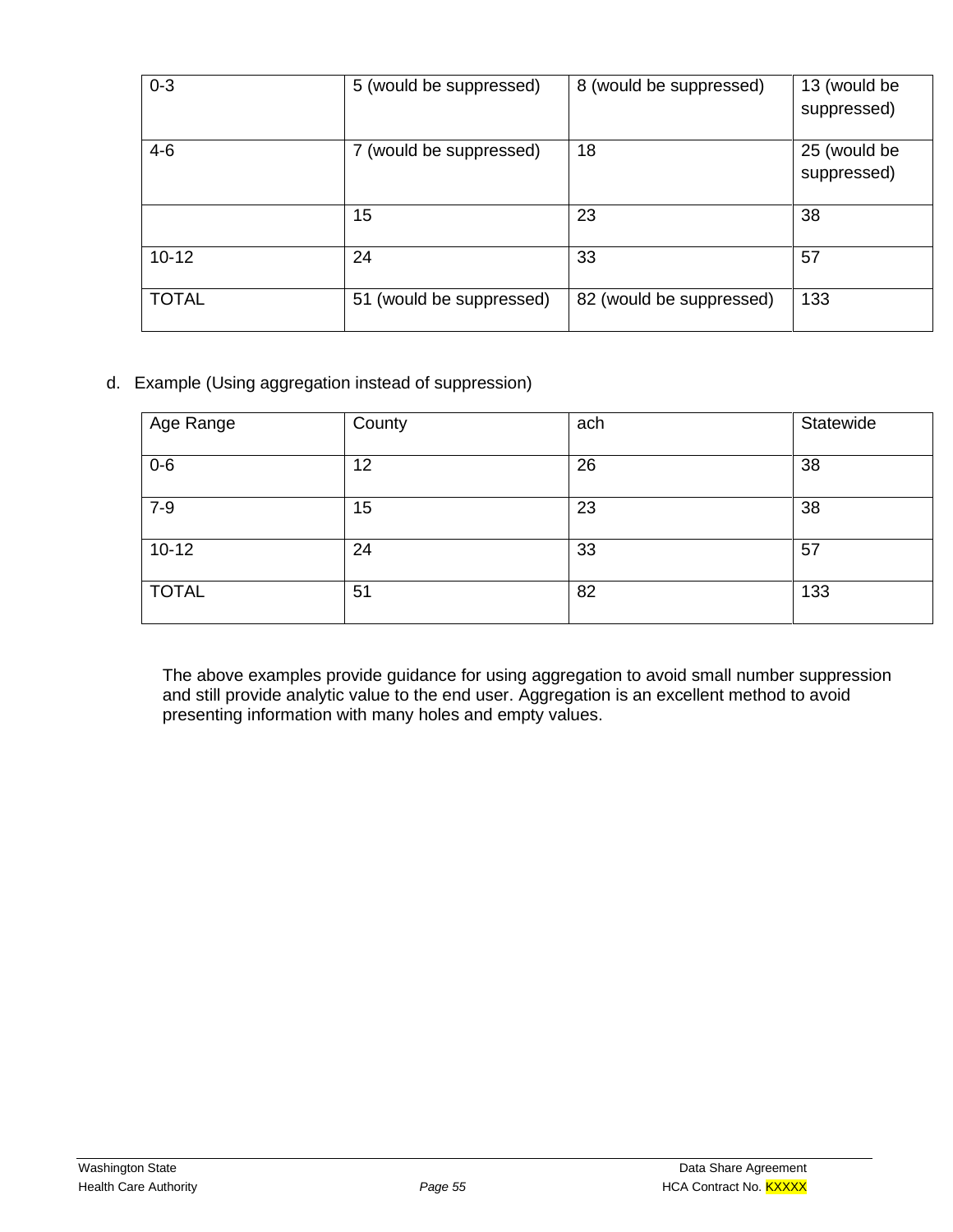# **Attachment 3: User Agreement on Non-Disclosure of Confidential Information**

## **(To Be Signed By Each Individual User with Access to Confidential HCA Data)**

Your organization has entered into a Data Share Agreement with the state of Washington Health Care Authority (HCA) that will allow you access to data and records that are deemed Confidential Information as defined below. Prior to accessing this Confidential Information you must sign this *User Agreement on Non-Disclosure of Confidential Information.*

#### **Confidential Information**

"Confidential Information" means information that is exempt from disclosure to the public or other unauthorized persons under Chapter 42.56 RCW or other federal or state laws. Confidential Information includes, but is not limited to, Protected Health Information and Personal Information. For purposes of the pertinent Data Share Agreement, Confidential Information means the same as "Data."

"Protected Health Information" means information that relates to: the provision of health care to an individual; the past, present, or future physical or mental health or condition of an individual; or the past, present or future payment for provision of health care to an individual and includes demographic information that identifies the individual or can be used to identify the individual.

"Personal Information" means information identifiable to any person, including, but not limited to, information that relates to a person's name, health, finances, education, business, use or receipt of governmental services or other activities, addresses, telephone numbers, social security numbers, driver license numbers, credit card numbers, any other identifying numbers, and any financial identifiers.

#### **Regulatory Requirements and Penalties**

State laws (including, but not limited to, RCW 74.04.060, RCW 74.34.095, and RCW 70.02.020) and federal regulations (including, but not limited to, HIPAA Privacy and Security Rules, 45 C.F.R. Part 160 and Part 164; Confidentiality of Alcohol and Drug Abuse Patient Records, 42 C.F.R., Part 2; and Safeguarding Information on Applicants and Beneficiaries, 42 C.F.R. Part 431, Subpart F) prohibit unauthorized access, use, or disclosure of Confidential Information. Violation of these laws may result in criminal or civil penalties or fines.

#### **User Assurance of Confidentiality**

In consideration for HCA granting me access to the Confidential Information that is the subject of this Agreement, I agree that I:

- 1. Will access, use, and disclose Confidential Information only in accordance with the terms of this Agreement and consistent with applicable statutes, regulations, and policies.
- 2. Have an authorized business requirement to access and use the Confidential Information.
- 3. Will not use or disclose any Confidential Information gained by reason of this Agreement for any commercial or personal purpose, or any other purpose that is not directly connected with this Agreement.
- 4. Will not use my access to look up or view information about family members, friends, the relatives or friends of other employees, or any persons who are not directly related to my assigned job duties.
- 5. Will not discuss Confidential Information in public spaces in a manner in which unauthorized individuals could overhear and will not discuss Confidential Information with unauthorized individuals, including spouses, domestic partners, family members, or friends.
- 6. Will protect all Confidential Information against unauthorized use, access, disclosure, or loss by employing reasonable security measures, including physically securing any computers, documents, or other media containing Confidential Information and viewing Confidential Information only on secure workstations in non-public areas.
- 7. Will not make copies of Confidential Information, or print system screens unless necessary to perform my assigned job duties and will not transfer any Confidential Information to a portable electronic device or medium, or remove Confidential Information on a portable device or medium from facility premises, unless the information is encrypted and I have obtained prior permission from my supervisor.
- 8. Will access, use or disclose only the "minimum necessary" Confidential Information required to perform my assigned job duties.
- 9. Will not distribute, transfer, or otherwise share any software with anyone.
- 10. Will forward any requests that I may receive to disclose Confidential Information to my supervisor for resolution and will immediately inform my supervisor of any actual or potential security breaches involving Confidential Information, or of any access to or use of Confidential Information by unauthorized users.
- 11. Understand at any time, HCA may audit, investigate, monitor, access, and disclose information about my use of the Confidential Information and that my intentional or unintentional violation of the terms of this Agreement may result in revocation of privileges to access the Confidential Information, disciplinary actions against me, or possible civil or criminal penalties or fines.
- 12. Understand that my assurance of confidentiality and these requirements will continue and do not cease at the time I terminate my relationship with my employer.

| <b>Signature</b>         |                       |      |
|--------------------------|-----------------------|------|
| <b>Print User's Name</b> | <b>User Signature</b> | Date |
|                          |                       |      |
|                          |                       |      |
|                          |                       |      |
|                          |                       |      |